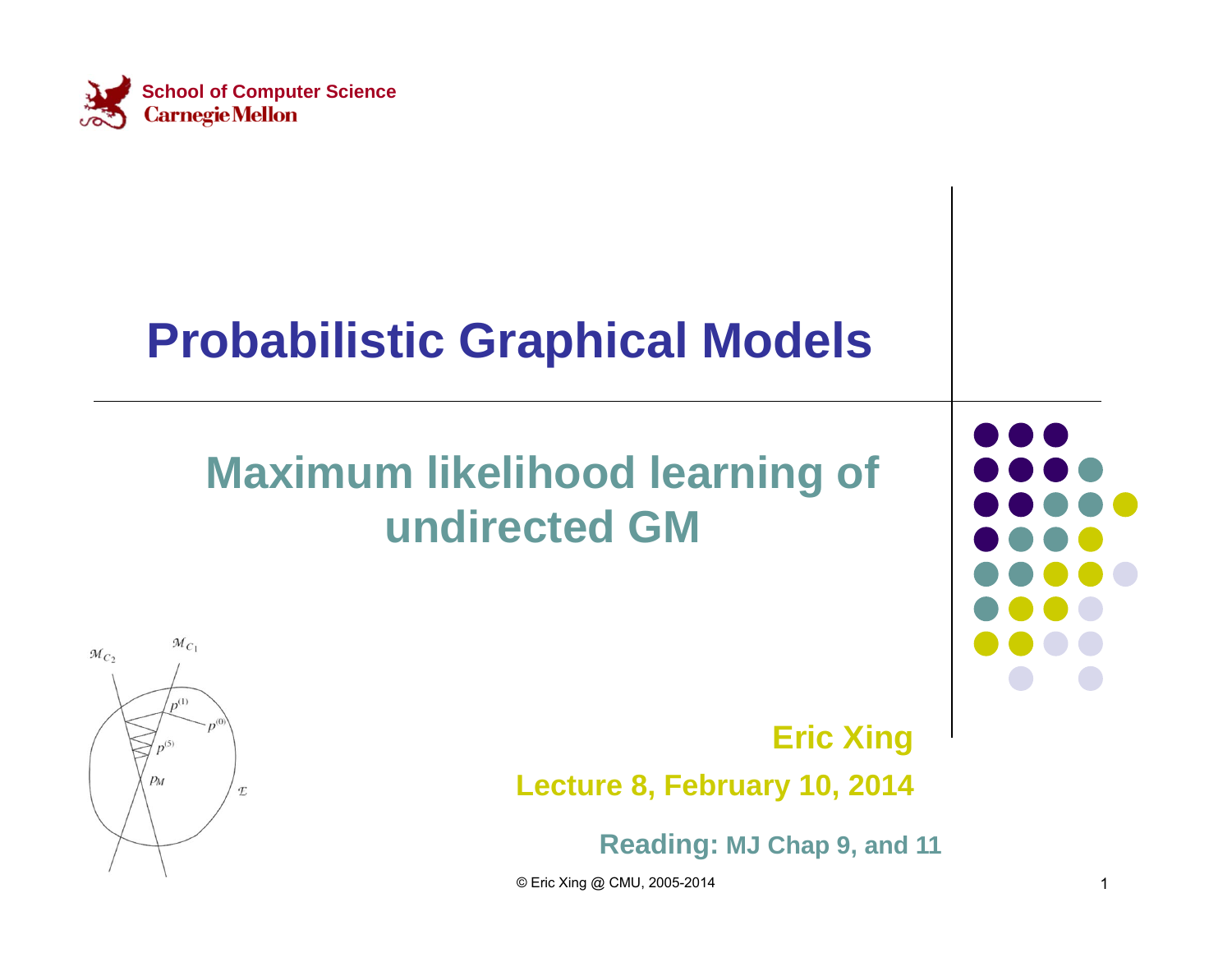#### **Undirected Graphical Models**



**Why?** 

#### **Sometimes an UNDIRECTEDassociation graph makes more sense and/or is more informative**

 $\bullet$  **gene expressions may be influenced by unobserved factor that are posttranscriptionally regulated**



 $\bullet$  **The unavailability of the state of B results in a constrain over A and C**

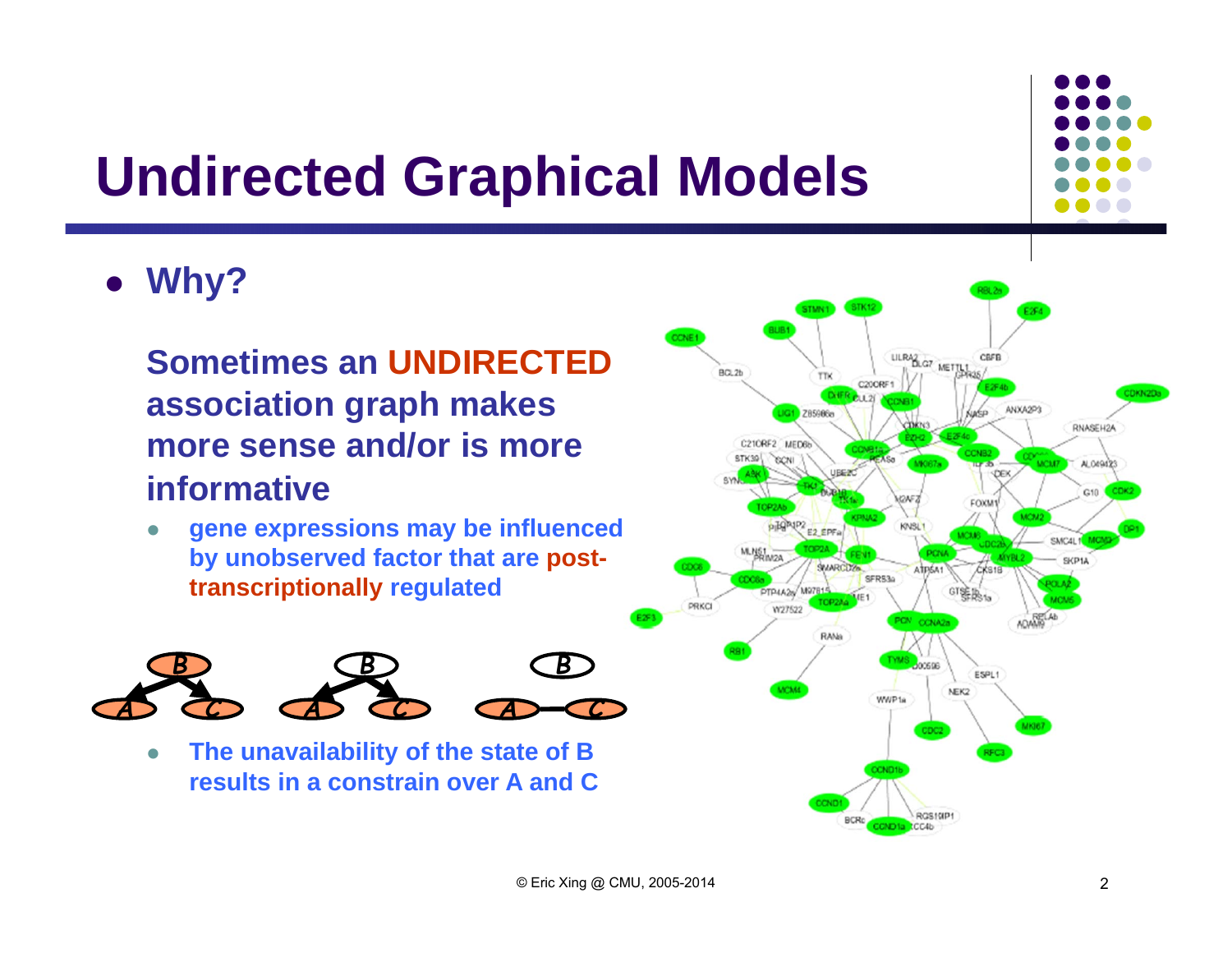

# **ML Structural Learning via Neighborhood Selection for completely observed Data**



 $(x_1^{(M)}, \ldots, x_n^{(M)})$  $x_1^{(M)}, \ldots, x_n$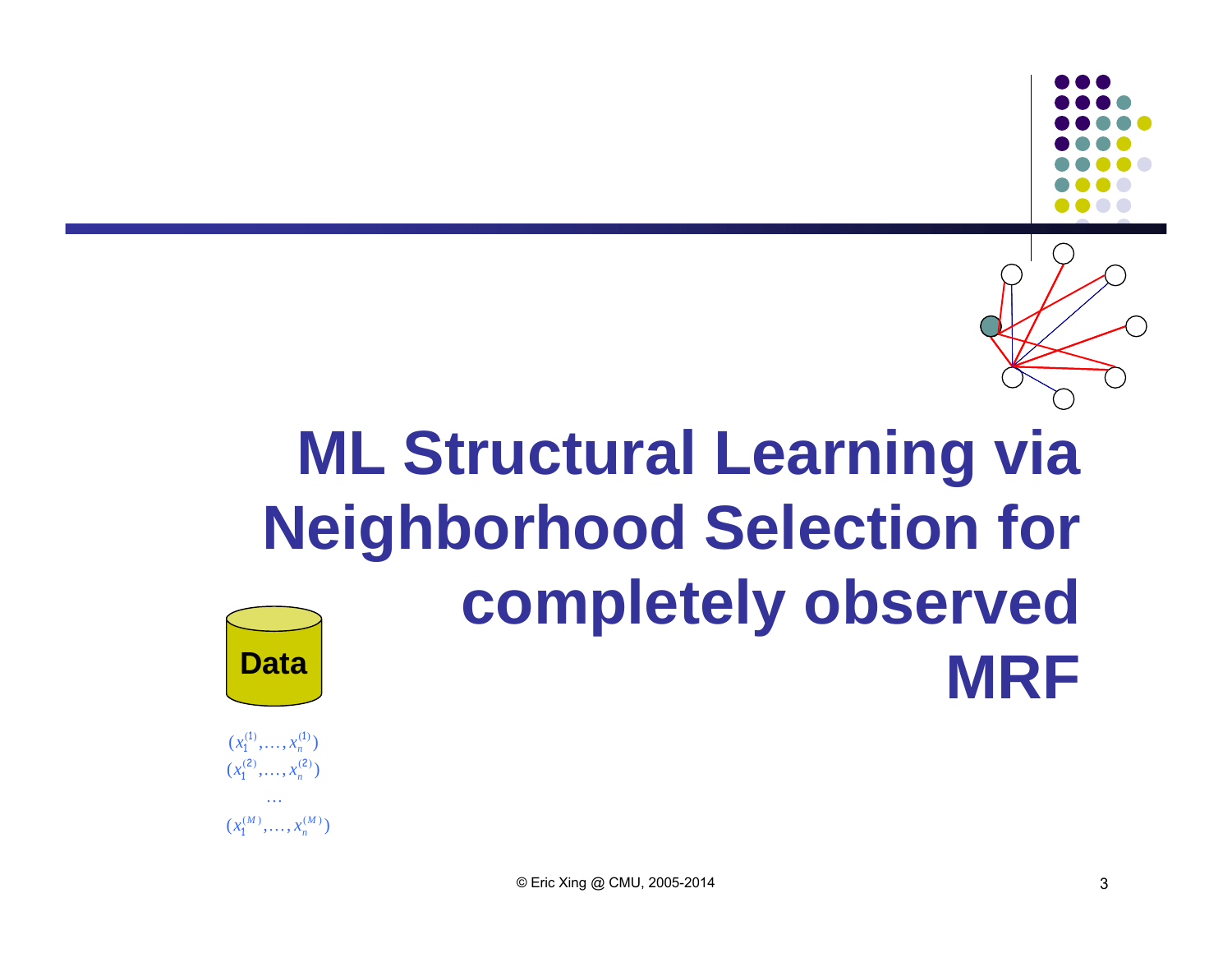#### **Gaussian Graphical Models**

Multivariate Gaussian density:

$$
p(\mathbf{x} \mid \mu, \Sigma) = \frac{1}{(2\pi)^{n/2} |\Sigma|^{1/2}} \exp\left\{-\frac{1}{2}(\mathbf{x} - \mu)^T \Sigma^{-1}(\mathbf{x} - \mu)\right\}
$$

• WOLG: let 
$$
\mu = 0
$$
  $Q = \Sigma^{-1}$ 

$$
p(x_1, x_2, \cdots, x_p \mid \mu = 0, Q) = \frac{|Q|^{1/2}}{(2\pi)^{n/2}} \exp \left\{-\frac{1}{2} \sum_i q_{ii}(x_i)^2 - \sum_{i < j} q_{ij} x_i x_j\right\}
$$

 We can view this as a continuous Markov Random Field with potentials defined on every node and edge: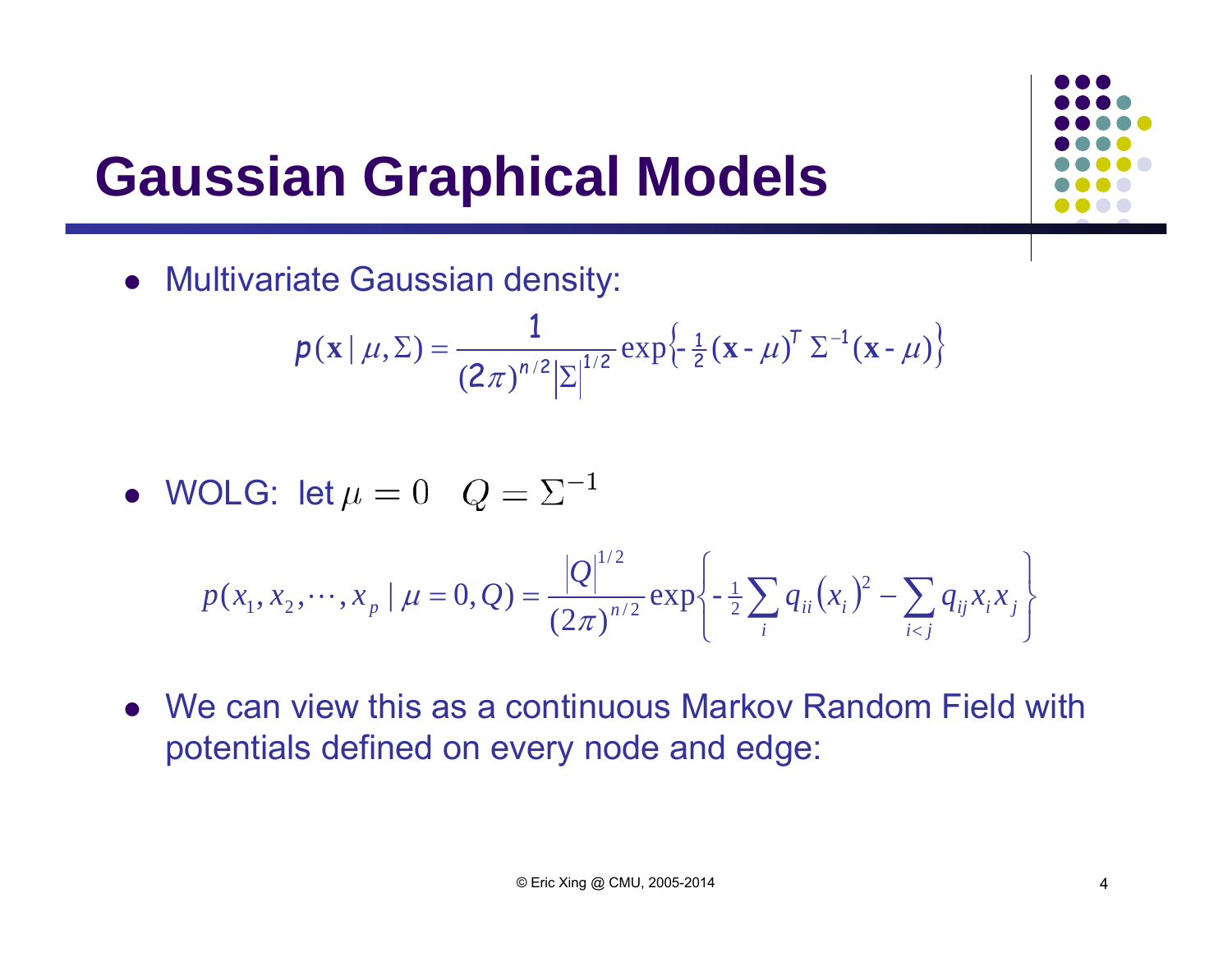# **Pairwise MRF (e.g., Ising Model)**

 Assuming the nodes are discrete, and edges are weighted, then for a sample x<sub>d</sub>, we have

$$
P(\mathbf{x}_d|\Theta) = \exp\left(\sum_{i \in V} \theta_{ii}^t x_{d,i} + \sum_{(i,j) \in E} \theta_{ij} x_{d,i} x_{d,j} - A(\Theta)\right)
$$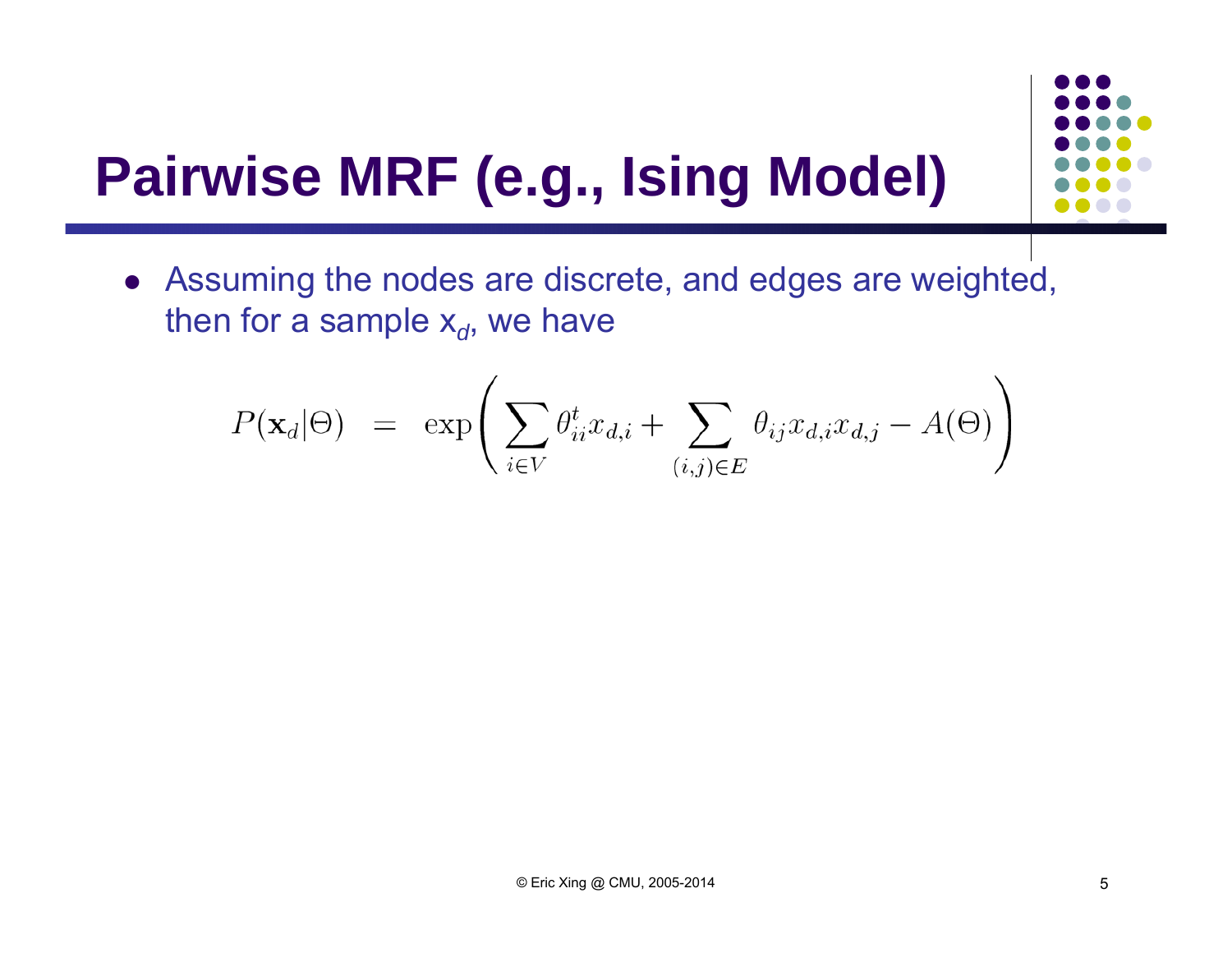#### **The covariance and the precision matrices**

Covariance matrix

$$
\Sigma_{i,j} = 0 \Rightarrow X_i \perp X_j
$$
 or  $p(X_i, X_j) = p(X_i)p(X_j)$ 

- $\bullet$ Graphical model interpretation?
- Precision matrix

 $Q_{i,j} = 0 \Rightarrow X_i \perp X_j | \mathbf{X}_{-ij}$  or  $p(X_i, X_j | \mathbf{X}_{-ij}) = p(X_i | \mathbf{X}_{-ij}) p(X_j | \mathbf{X}_{-ij})$ 

 $\bullet$ Graphical model interpretation?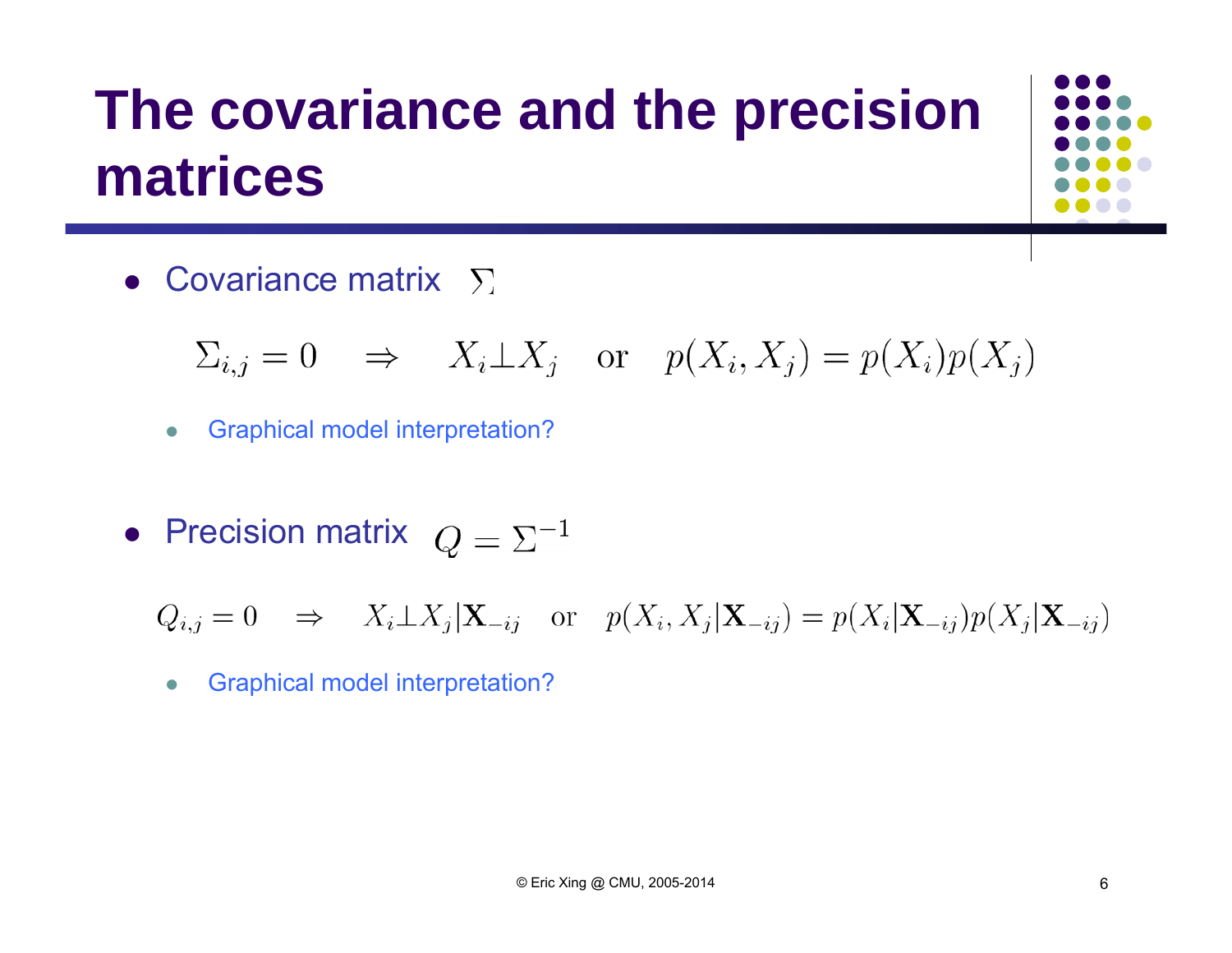#### **Sparse precision vs. sparse covariance in GGM**





|                                                                 |  | (1 6 0 0 0)                                       |  |  | $(0.10 \t 0.15 \t -0.13 \t -0.08 \t 0.15)$                         |  |  |
|-----------------------------------------------------------------|--|---------------------------------------------------|--|--|--------------------------------------------------------------------|--|--|
|                                                                 |  | 62700                                             |  |  | $\begin{vmatrix} 0.15 & -0.03 & 0.02 & 0.01 & -0.03 \end{vmatrix}$ |  |  |
| $\Sigma^{-1} = \begin{vmatrix} 0 & 7 & 3 & 8 & 0 \end{vmatrix}$ |  |                                                   |  |  | $\Sigma =$ -0.13 0.02 0.10 0.07 -0.12                              |  |  |
|                                                                 |  | $ 0 \t0 \t8 \t4 \t9$                              |  |  | $-0.08$ 0.01 0.07 -0.04 0.07                                       |  |  |
|                                                                 |  | $\begin{pmatrix} 0 & 0 & 0 & 9 & 5 \end{pmatrix}$ |  |  | $(0.15 -0.03 -0.12 0.07 0.08)$                                     |  |  |

$$
\Sigma_{15}^{-1} = 0 \Leftrightarrow X_1 \perp X_5 | X_{nbrs(1) \text{ or } nbrs(5)}
$$
  

$$
\Leftrightarrow
$$
  

$$
X_1 \perp X_5 \Leftrightarrow \Sigma_{15} = 0
$$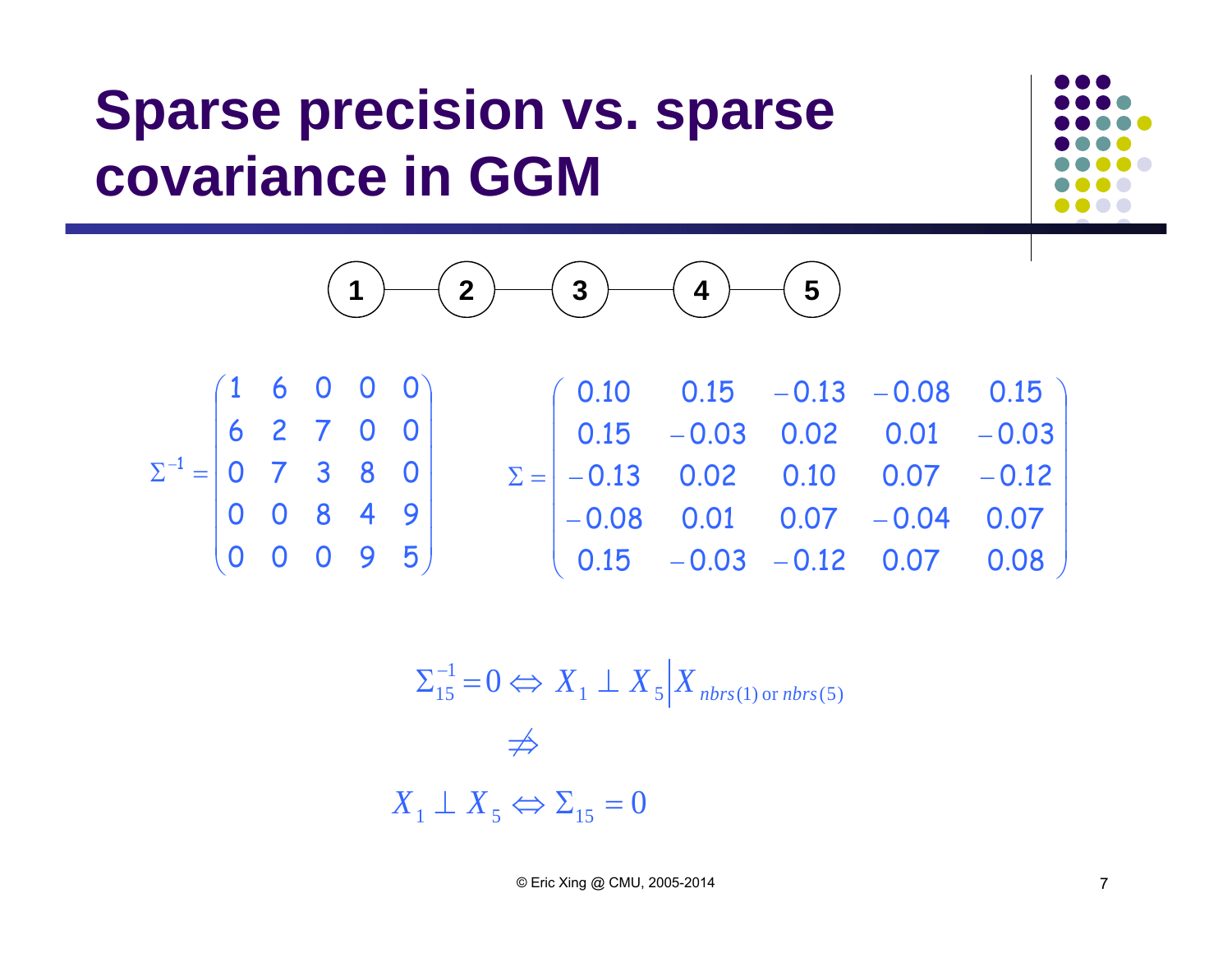#### **Another example**



$$
\overrightarrow{a}
$$



- $\bullet$ How to estimate this MRF?
- What if  $p \gg n$ 
	- $\bullet$ MLE does not exist in general!
	- $\bullet$  What about only learning a "sparse" graphical model?
		- This is possible when *s=o(n)*
		- Very often it is the structure of the GM that is more interesting …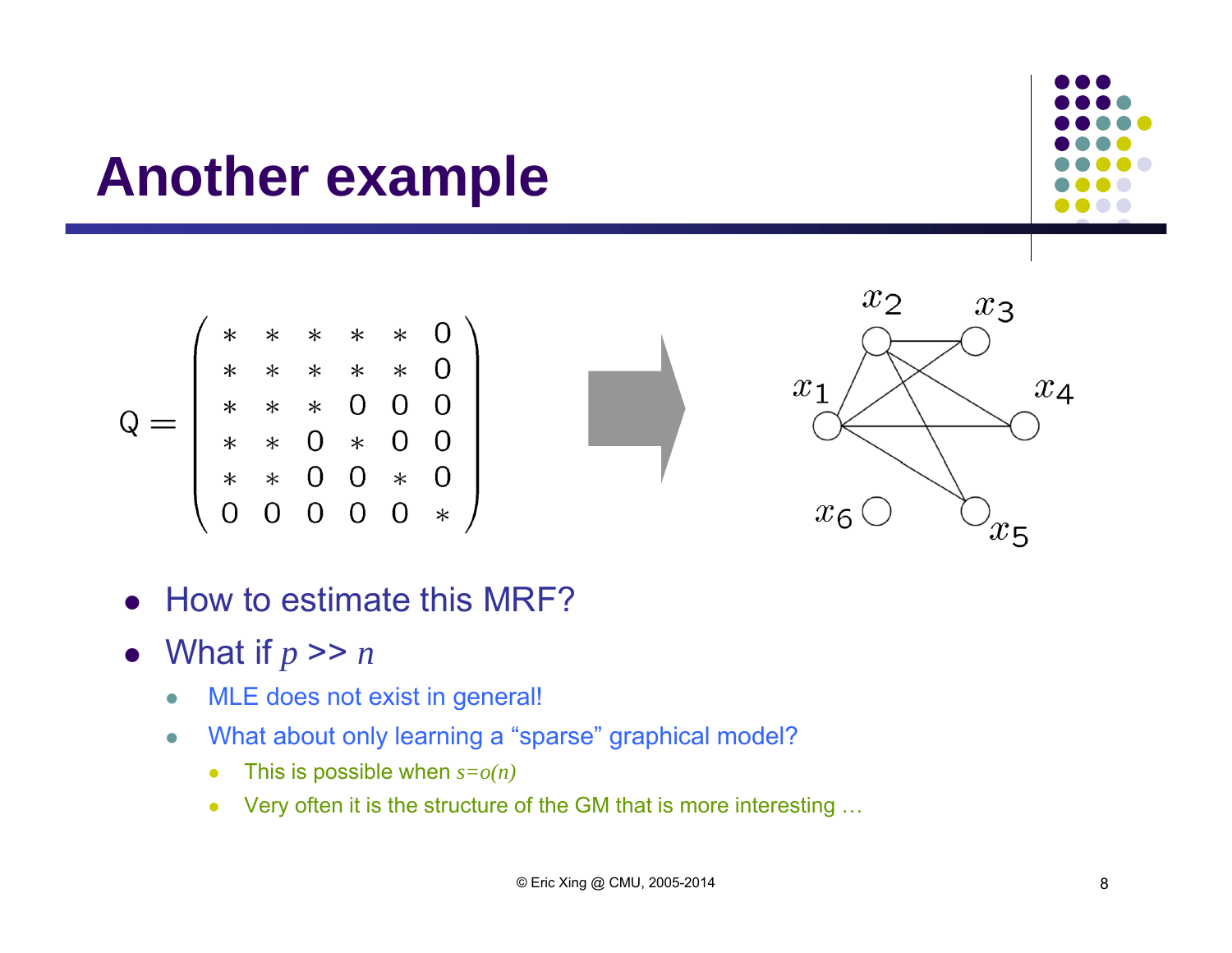#### **Recall lasso**

$$
\hat{\theta}_i = \arg \min_{\theta_i} l(\theta_i) + \lambda_1 || \theta_i ||_1
$$

where  $l(\theta_i) = \log P(y_i|\mathbf{x}_i, \theta_i)$ .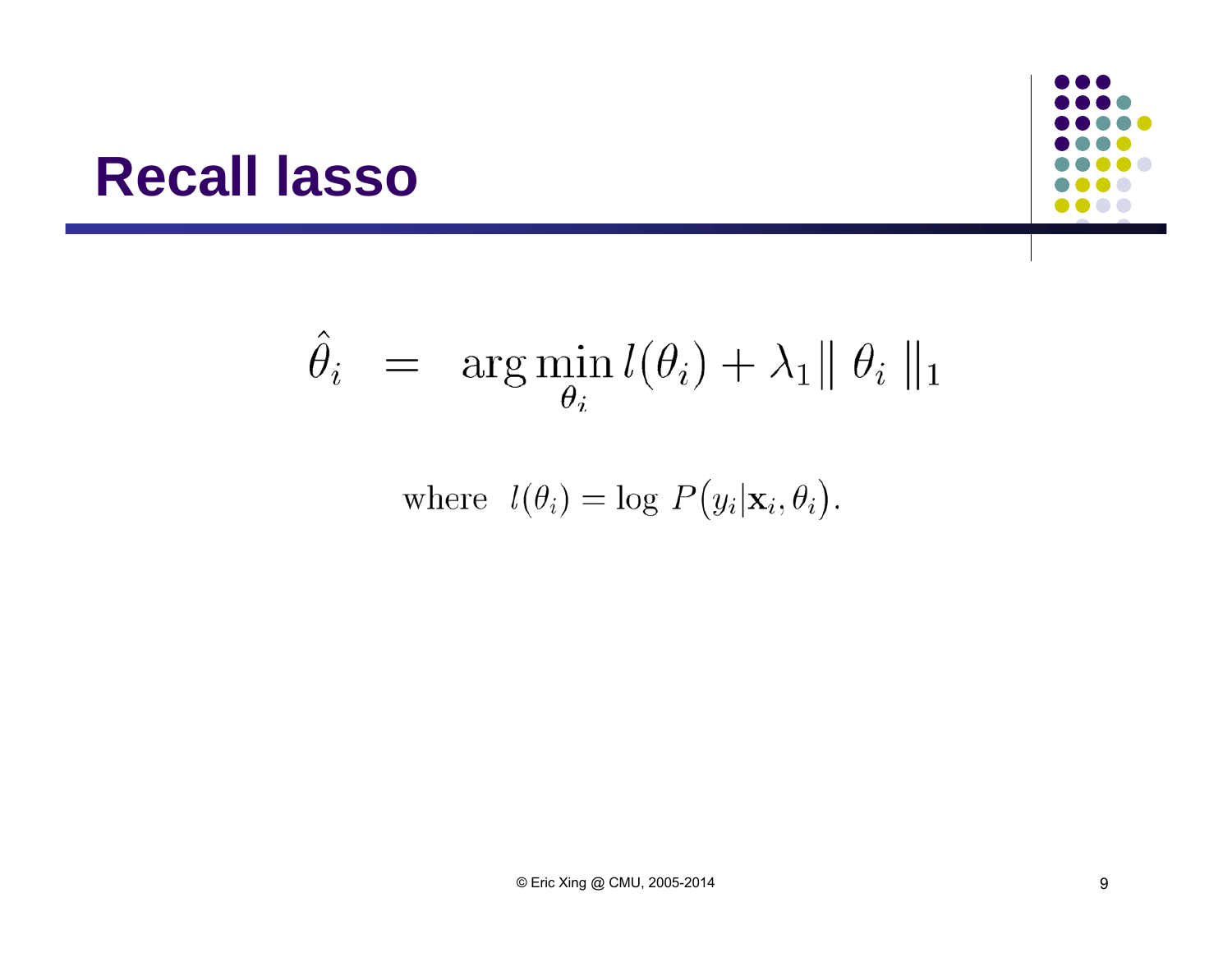#### **Graph Regression**



**Neighborhood selection**

**Lasso:**

$$
\hat{\theta} = \arg\min_{\theta} \sum_{t=1}^{T} l(\theta) + \lambda_1 || \theta ||_1
$$

© Eric Xing @ CMU, 2005-2014 10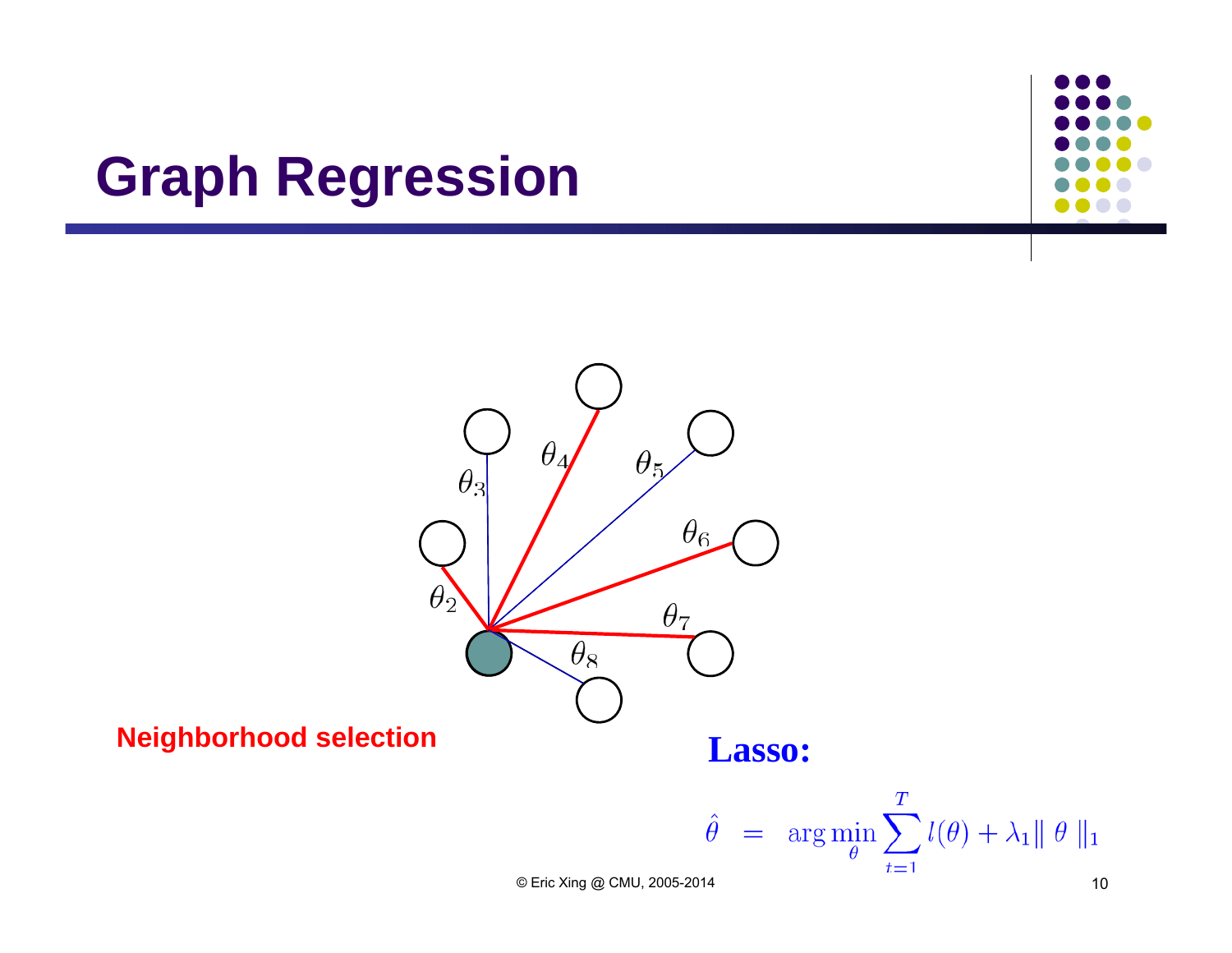#### **Graph Regression**

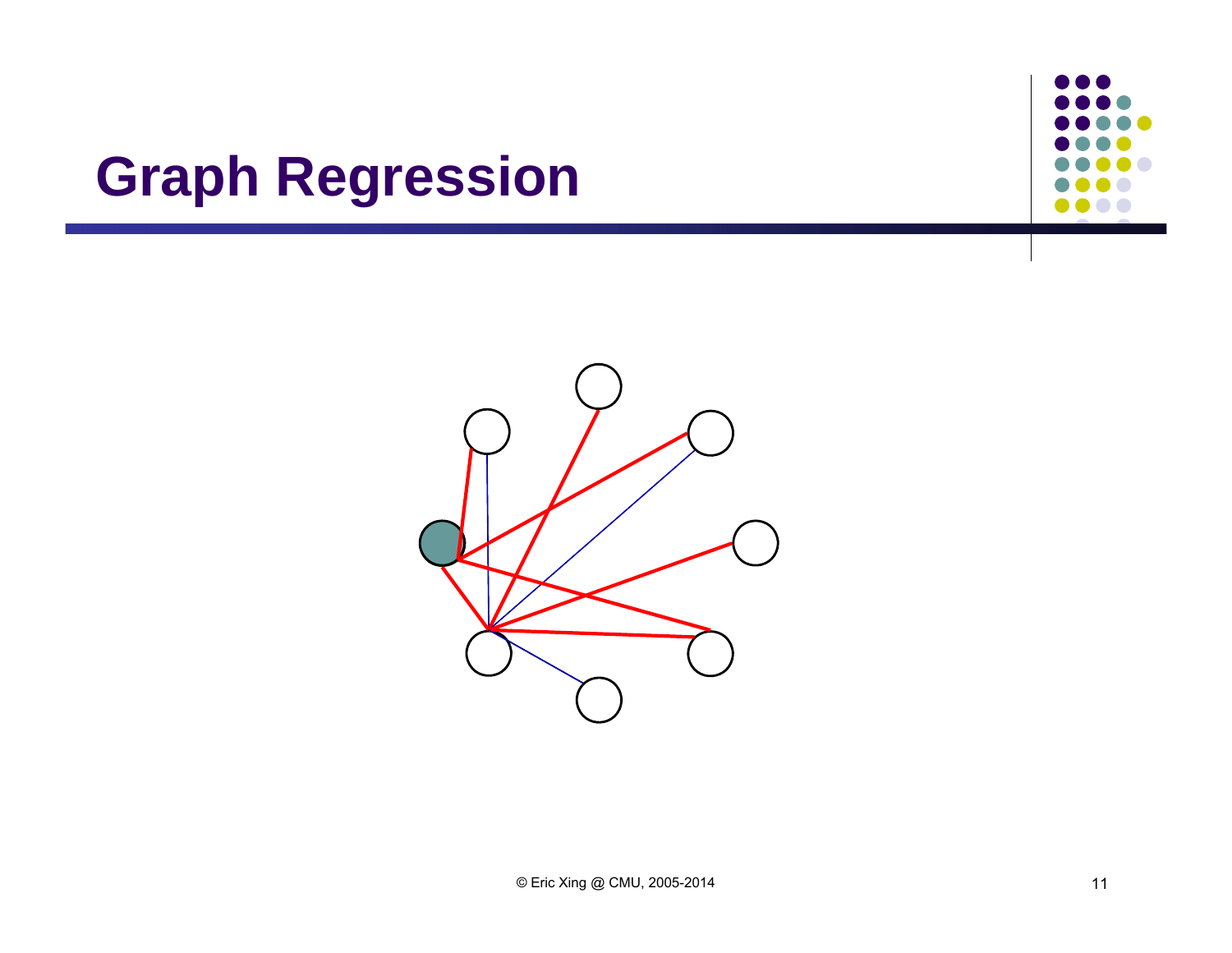#### **Graph Regression**





**It can be shown that:**

**given** *iid* **samples, and under several technical conditions (e.g., "irrepresentable"), the recovered structured is "sparsistent" even when p >> n**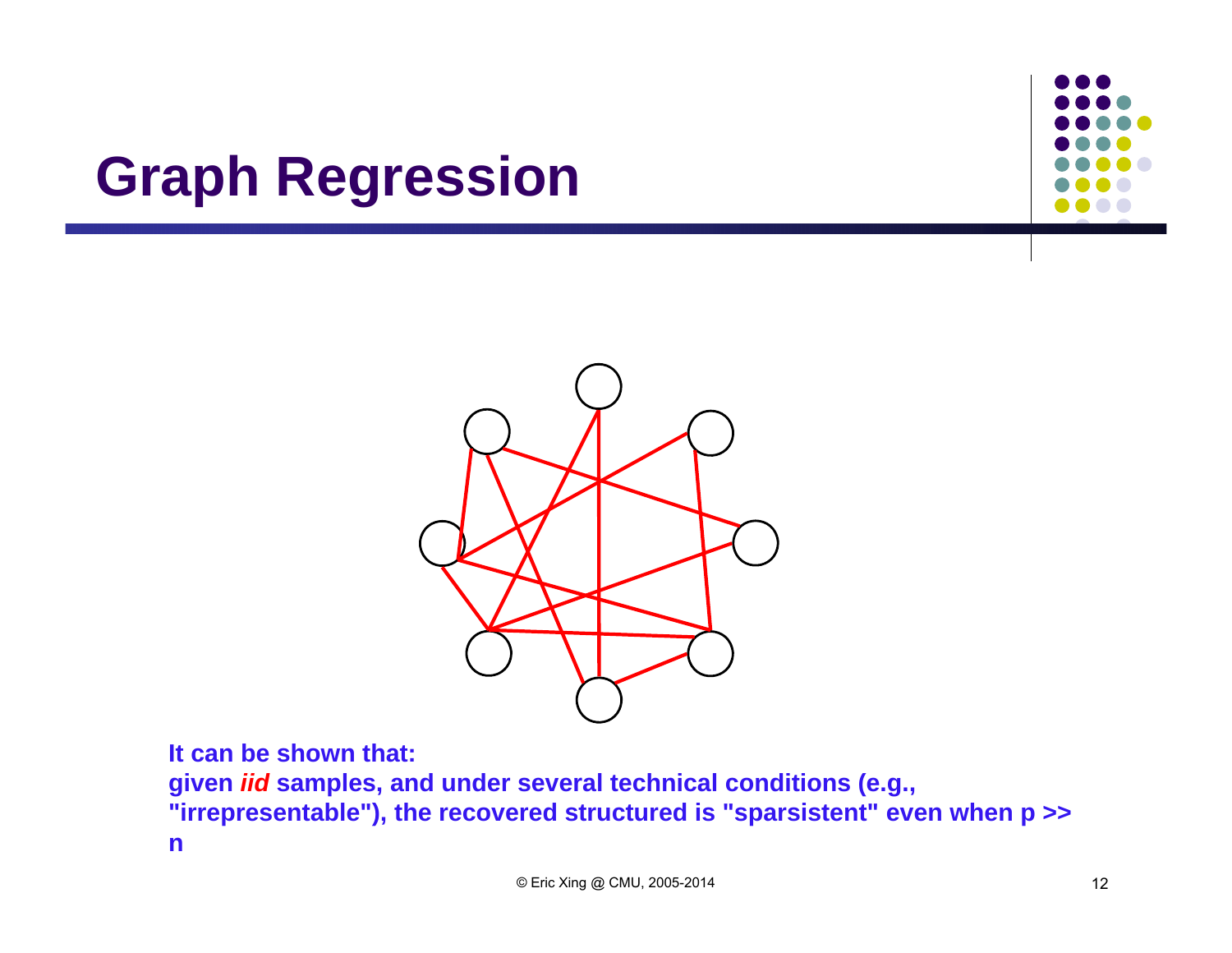# **Learning Ising Model (i.e. pairwise MRF)**



 Assuming the nodes are discrete, and edges are weighted, then for a sample x<sub>d</sub>, we have

$$
P(\mathbf{x}_d | \Theta) = \exp \left( \sum_{i \in V} \theta_{ii}^t x_{d,i} + \sum_{(i,j) \in E} \theta_{ij} x_{d,i} x_{d,j} - A(\Theta) \right)
$$

• It can be shown following the same logic that we can use L\_1 regularized logistic regression to obtain a sparse estimate of the neighborhood of each variable in the discrete case.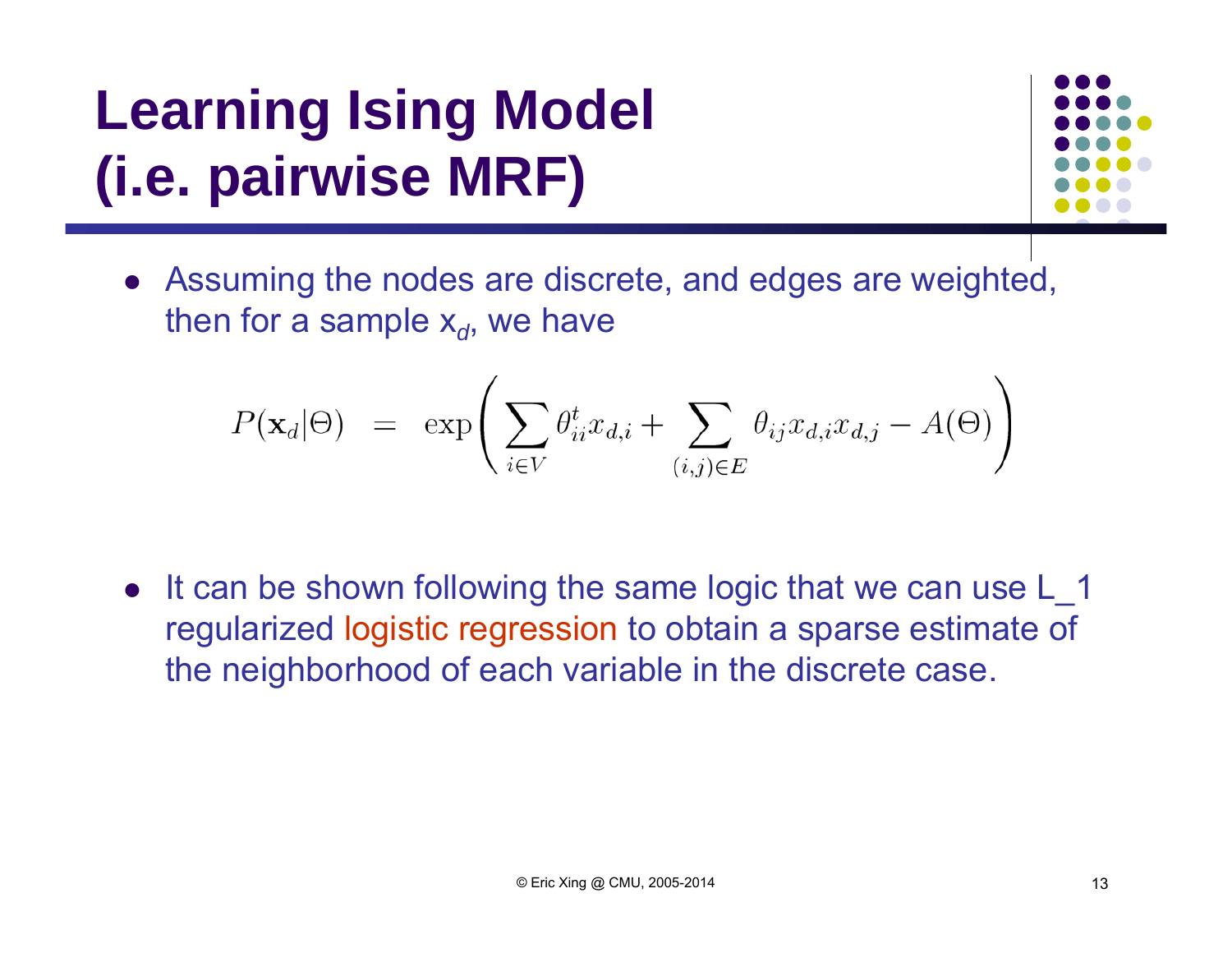#### **Consistency**



 **Theorem**: for the graphical regression algorithm, under certain verifiable conditions (omitted here for simplicity):

$$
\mathbb{P}\left[\hat{G}(\lambda_n) \neq G\right] = \mathcal{O}\left(\exp\left(-Cn^{\epsilon}\right)\right) \to 0
$$

Note the from this theorem one should see that the regularizer is not actually used to introduce an "artificial" sparsity bias, but a devise to ensure consistency under finite data and high dimension condition.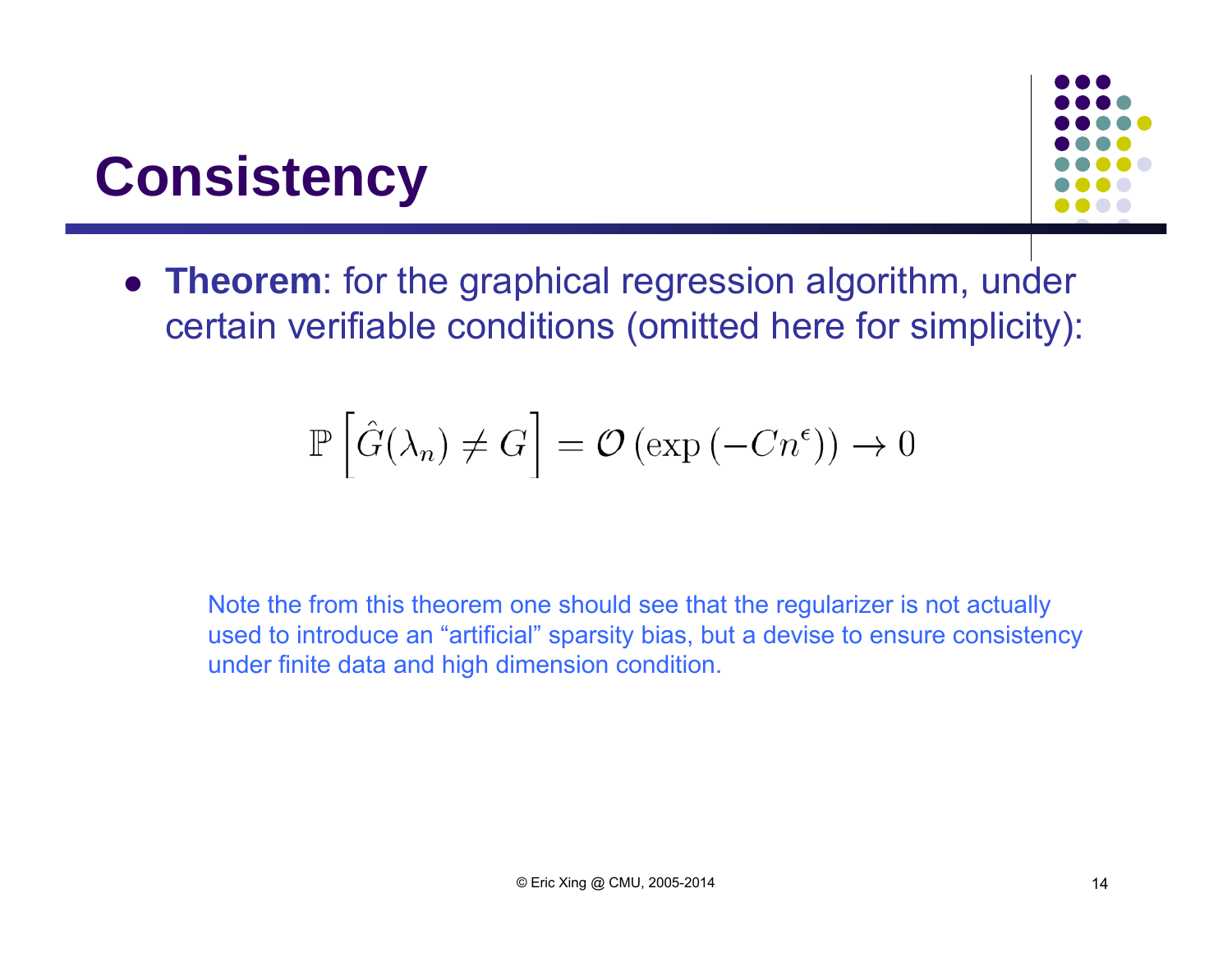#### **ML Parameter Est. for completely observed MRFs of given structure**  $\mathsf{X}_1$  $\mathsf{X}_3$  $\mathsf{X}_4$  $\mathsf{X}_2$

• The data:

 $\{ (z_1, x_1), (z_2, x_2), (z_3, x_3), \dots (z_N, x_N) \}$ 

 $© Eric Xing @ CMU, 2005-2014$  15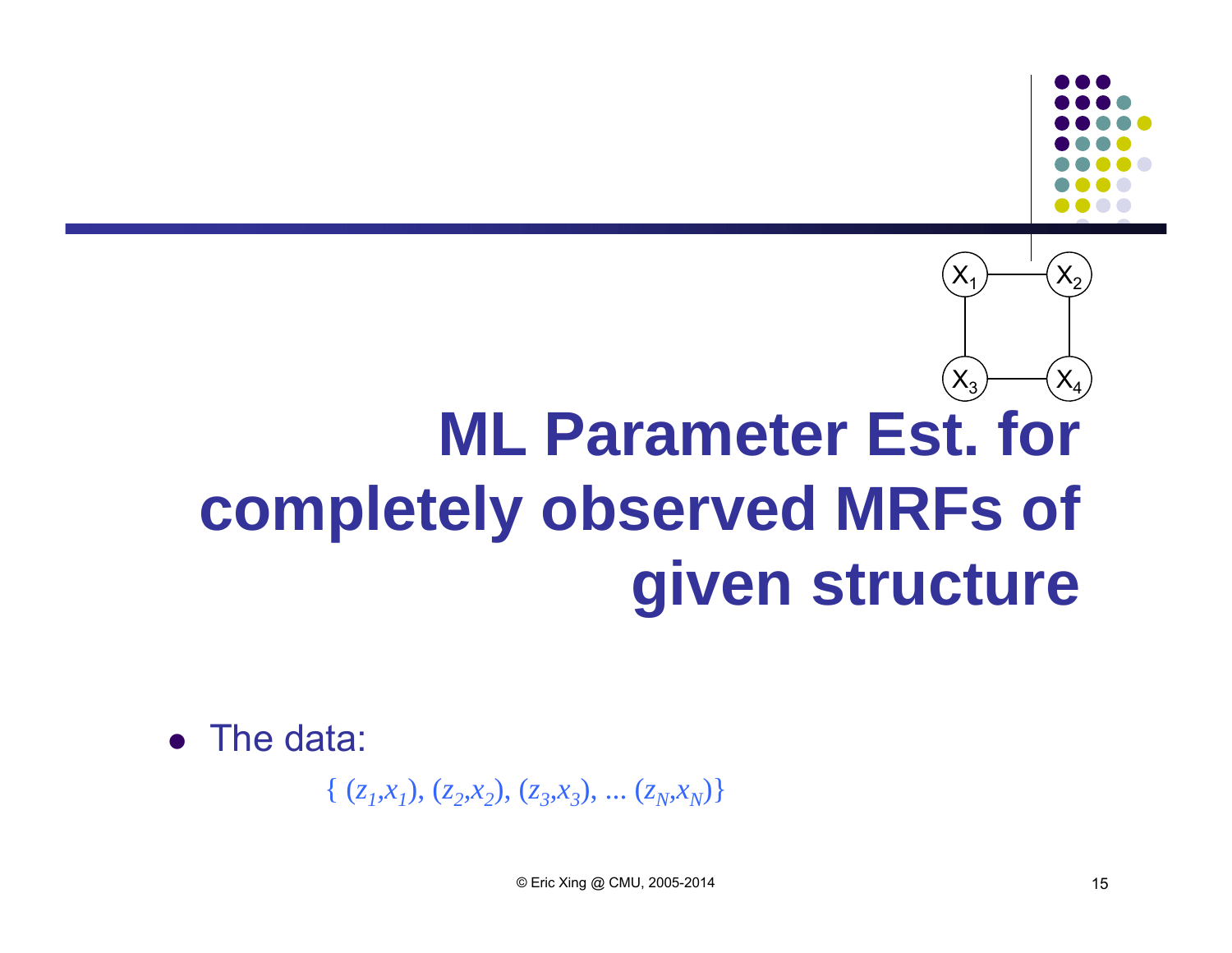#### **Recap: MLE for BNs**



 Assuming the parameters for each CPD are globally independent, and all nodes are fully observed, then the log-likelihood function decomposes into a sum of local terms, one per node:

$$
\ell(\theta; D) = \log p(D | \theta) = \log \prod_{n} \left( \prod_{i} p(x_{n,i} | \mathbf{x}_{\pi_i}, \theta_i) \right) = \sum_{i} \left( \sum_{n} \log p(x_{n,i} | \mathbf{x}_{\pi_i}, \theta_i) \right)
$$
  

$$
\sum_{x_1 \circ \text{min}} \sum_{x_2 \circ \text{min}} \frac{x_1}{x_2} \cdot \frac{x_1 \circ \text{min}}{\sqrt{x_2}} \cdot \frac{x_2 \circ \text{min}}{\sqrt{x_3} \cdot \sqrt{x_4}} \cdot \frac{x_3 \circ \text{min}}{\sqrt{x_4 \cdot \sqrt{x_5} \cdot \sqrt{x_2}} \cdot \sqrt{x_5 \cdot \sqrt{x_6}} \cdot \frac{x_1}{x_2}} \cdot \frac{x_5 \circ \text{min}}{\sqrt{x_6 \cdot \sqrt{x_7}} \cdot \sqrt{x_7}} \cdot \frac{x_6 \circ \text{min}}{\sqrt{x_7 \cdot \sqrt{x_7}} \cdot \sqrt{x_8 \cdot \sqrt{x_9}} \cdot \frac{x_9 \circ \text{min}}{\sqrt{x_9 \cdot \sqrt{x_9}} \cdot \sqrt{x_9 \cdot \sqrt{x_9}} \cdot \frac{x_1 \circ \text{min}}{\sqrt{x_9 \cdot \sqrt{x_9}} \cdot \sqrt{x_9 \cdot \sqrt{x_9}} \cdot \frac{x_1 \circ \text{min}}{\sqrt{x_9 \cdot \sqrt{x_9}} \cdot \sqrt{x_9 \cdot \sqrt{x_9}} \cdot \frac{x_1 \circ \text{min}}{\sqrt{x_9 \cdot \sqrt{x_9}} \cdot \sqrt{x_9 \cdot \sqrt{x_9}} \cdot \frac{x_1 \circ \text{min}}{\sqrt{x_9 \cdot \sqrt{x_9}} \cdot \sqrt{x_9 \cdot \sqrt{x_9}} \cdot \frac{x_1 \circ \text{min}}{\sqrt{x_9 \cdot \sqrt{x_9}} \cdot \sqrt{x_9 \cdot \sqrt{x_9}} \cdot \frac{x_1 \circ \text{min}}{\sqrt{x_9 \cdot \sqrt{x_9}} \cdot \sqrt{x_9 \cdot \sqrt{x_9}} \cdot \frac{x_1 \circ \text{min}}{\sqrt{x_9 \cdot \sqrt{x_9}} \cdot \sqrt{x_9 \cdot \sqrt{x_9}} \cdot \frac{x_1 \circ \text{min}}{\sqrt{x_9 \cdot \sqrt{x_9}} \cdot \sqrt{x_9 \cdot \sqrt{x_9}} \cdot \frac{x_1 \circ \text{min}}{\sqrt{x_9 \cdot \sqrt{x_9}} \cdot \sqrt{x_9 \cdot \sqrt{x_9}} \cdot \frac{x_1 \circ \text{min}}{\
$$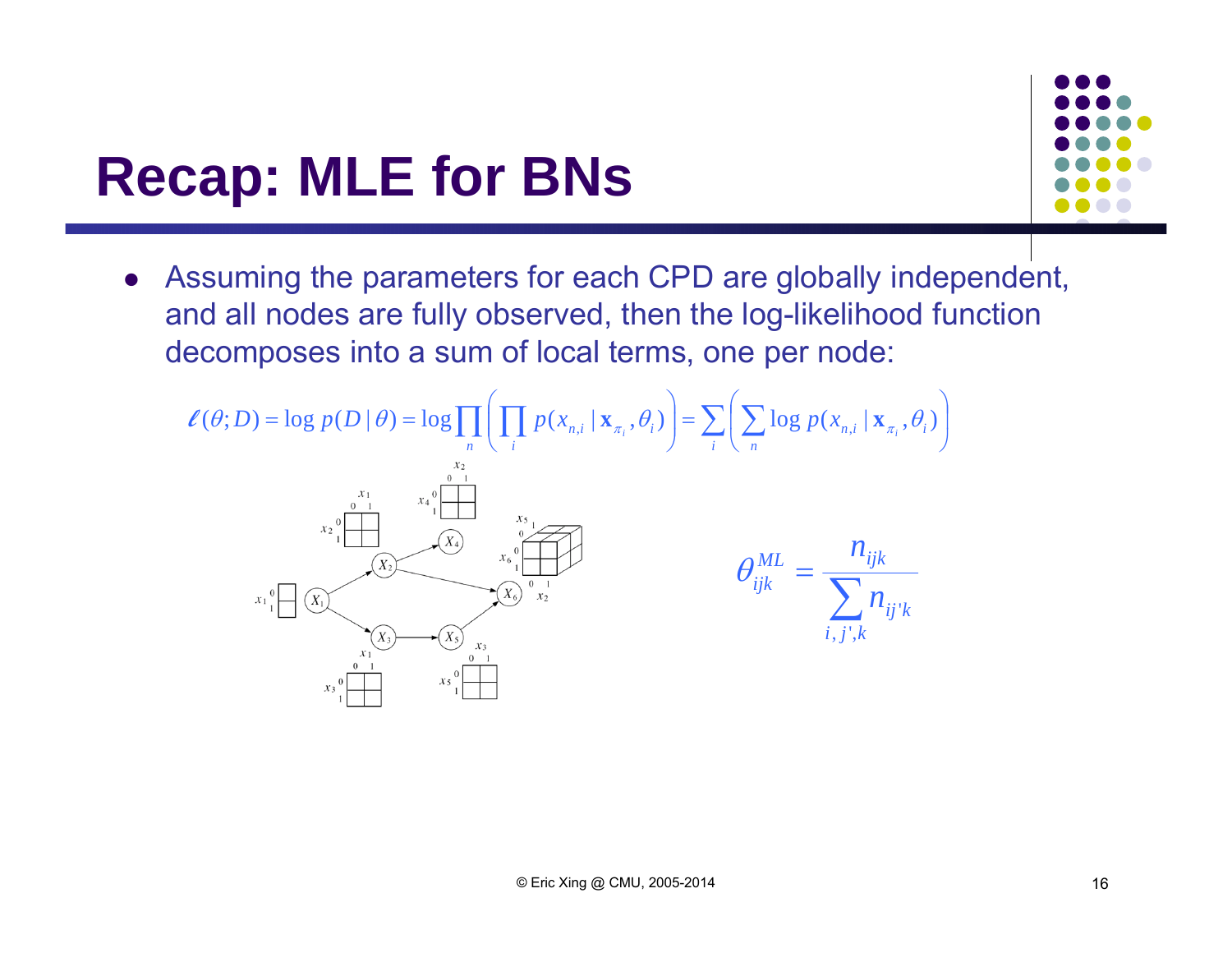# **MLE for undirected graphical models**



- For <u>directed graphical models</u>, the log-likelihood decomposes into a sum of terms, one per family (node plus parents).
- For <u>undirected graphical models</u>, the log-likelihood does not decompose, because the normalization constant *Z* is a function of **all** the parameters

$$
P(x_1, \ldots, x_n) = \frac{1}{Z} \prod_{c \in C} \psi_c(\mathbf{x}_c) \qquad Z = \sum_{x_1, \ldots, x_n} \prod_{c \in C} \psi_c(\mathbf{x}_c)
$$

• In general, we will need to do inference (i.e., marginalization) to learn parameters for undirected models, even in the fully observed case.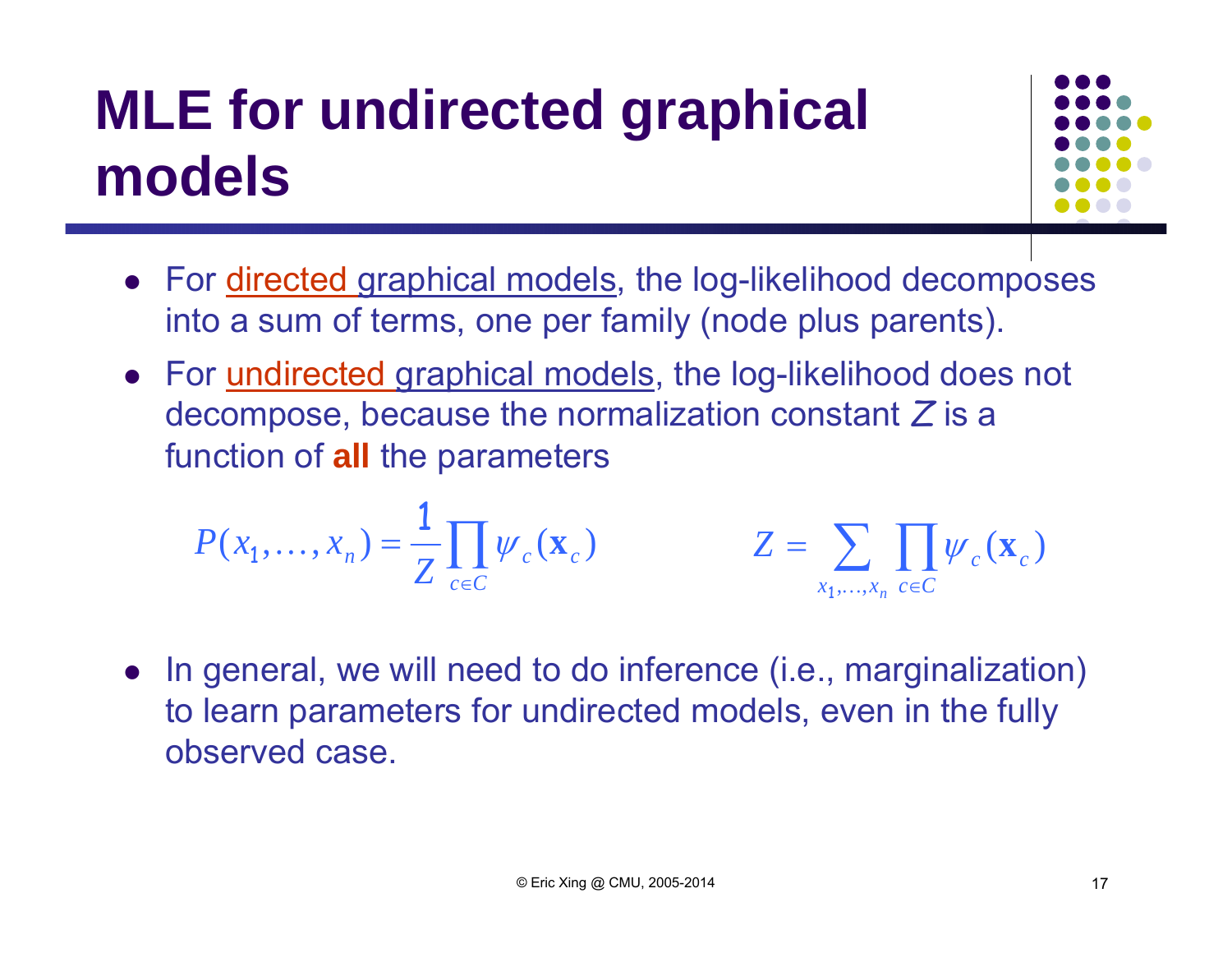# **Log Likelihood for UGMs with tabular clique potentials**



• Sufficient statistics: for a UGM (*V*,*E*), the number of times that a configuration **x** (i.e.,  $\mathbf{X}_V$ =x) is observed in a dataset  $D$ ={ $\mathbf{x}_1, \ldots, \mathbf{x}_N$ } can be represented as follows:

 $= \sum$  $= \sum$ *Vv* ∖*c*  $m(\mathbf{X}) = \sum_{n} o(\mathbf{X}, \mathbf{X}_n)$  (total count), and  $m(\mathbf{X}_c) = \sum_{n} m$  $\mathbf{x}_V$  $f(\mathbf{x}) = \sum \delta(\mathbf{x}, \mathbf{x}_n)$  (total count), and  $m(\mathbf{x}_c) = \sum m(\mathbf{x})$  (clique count) def define the control of the control of the control of the control of the control of the control of the control of the control of the control of the control of the control of the control of the control of the control of t **x** $\mathbf{x} = \sum \delta(\mathbf{x}, \mathbf{x}_n)$  (total count), and  $m(\mathbf{x}_n) = \sum m(\mathbf{x}_n)$ 

• In terms of the counts, the log likelihood is given by:

$$
p(D|\theta) = \prod_{n} \prod_{\mathbf{x}} p(\mathbf{x} | \theta)^{\delta(\mathbf{x}, \mathbf{x}_n)}
$$
  
\n
$$
\log p(D|\theta) = \sum_{n} \sum_{\mathbf{x}} \delta(\mathbf{x}, \mathbf{x}_n) \log p(\mathbf{x} | \theta) = \sum_{\mathbf{x}} \sum_{n} \delta(\mathbf{x}, \mathbf{x}_n) \log p(\mathbf{x} | \theta)
$$
  
\n
$$
\ell = \sum_{\mathbf{x}} m(\mathbf{x}) \log \left( \frac{1}{Z} \prod_{c} \psi_c(\mathbf{x}_c) \right)
$$
  
\n
$$
= \sum_{c} \sum_{\mathbf{x}_c} m(\mathbf{x}_c) \log \psi_c(\mathbf{x}_c) - N \log Z
$$

 $\bullet$ There is a nasty log *Z* in the likelihood

 $© Eric Xing @ CMU, 2005-2014$  18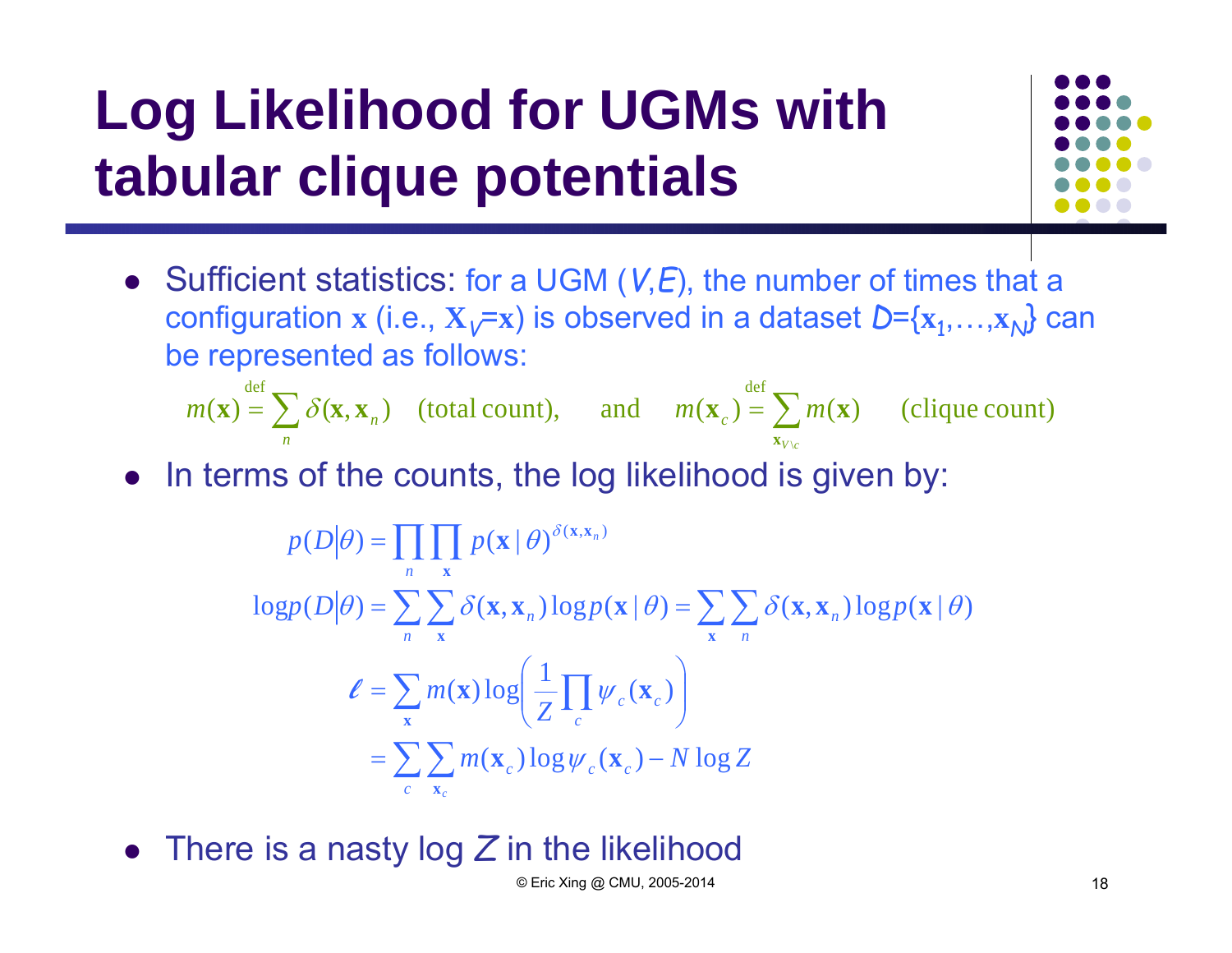## **Log Likelihood for UGMs with tabular clique potentials**



 Sufficient statistics: for a UGM (*V*,*E*), the number of times that a configuration **x** (i.e.,  $X_v=x$ ) is observed in a dataset  $D=\{x_1,...,x_N\}$  can be represented as follows:

 $\equiv$  $=\sum \delta(\mathbf{x}, \mathbf{x}_n)$  (total count), and  $m(\mathbf{x}_c) = \sum$ *Vv* ∖*c*  $m(\mathbf{X}) = \sum_{i} \mathcal{O}(\mathbf{X}, \mathbf{X}_n)$  (total count), and  $m(\mathbf{X}_c) = \sum_{i} m_i$  $\mathbf{x}_V$  $(\mathbf{x}) = \sum \delta(\mathbf{x}, \mathbf{x}_n)$  (total count), and  $m(\mathbf{x}_c) = \sum m(\mathbf{x})$  (clique count) def defines the control of the control of the control of the control of the control of the control of the control of the control of the control of the control of the control of the control of the control of the control of **x** $\mathbf{x} = \sum \delta(\mathbf{x}, \mathbf{x})$  (total count), and  $m(\mathbf{x}) = \sum m(\mathbf{x})$ 

• In terms of the counts, the log likelihood is given by:

$$
\log p(D|\theta) = \sum_{c} \sum_{\mathbf{x}_c} m(\mathbf{x}_c) \log \psi_c(\mathbf{x}_c) - N \log Z
$$

There is a nasty log *Z* in the likelihood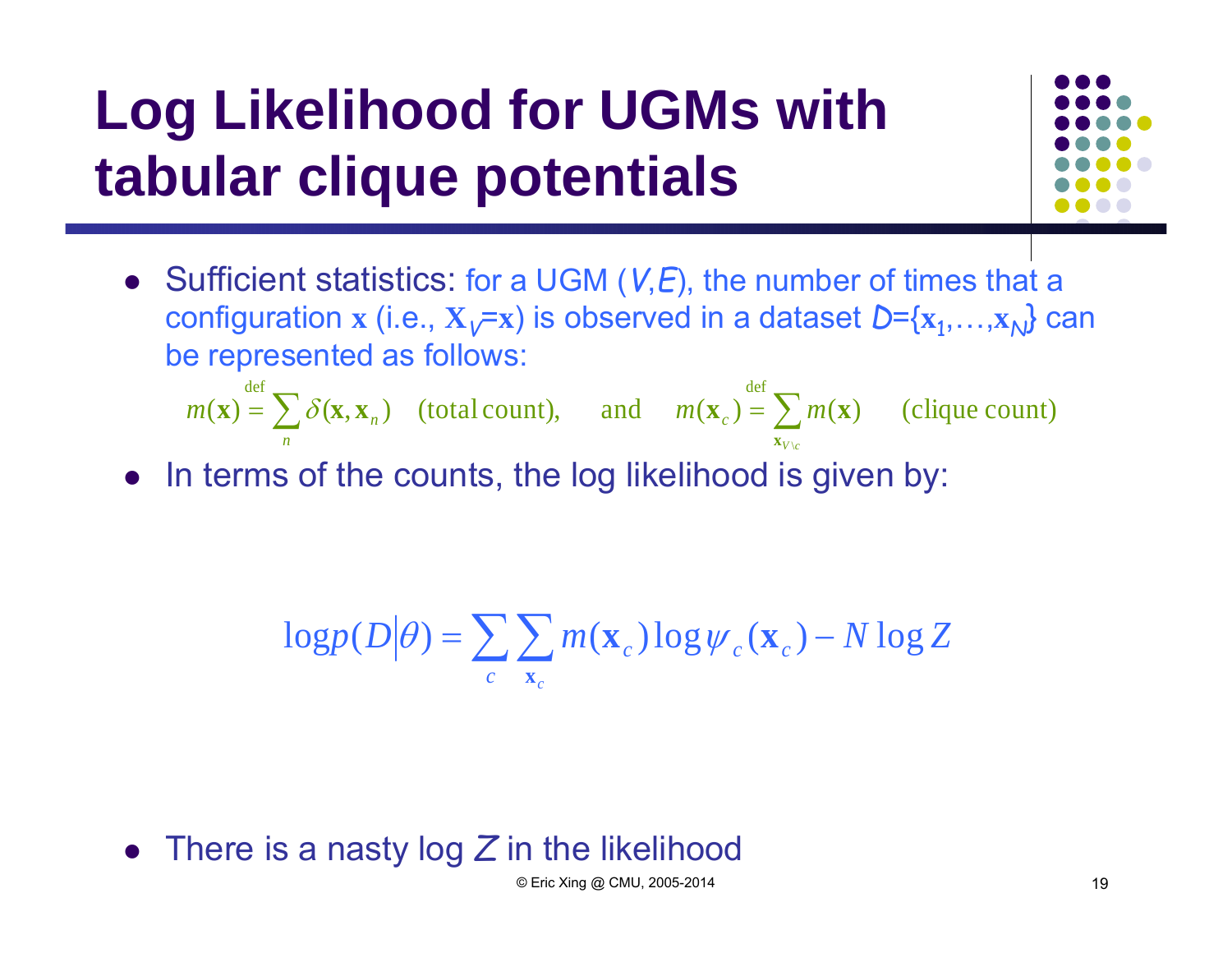# **Derivative of log Likelihood**

- Log-likelihood:  $\ell = \sum \sum m(\mathbf{x}_c) \log \psi_c(\mathbf{x}_c) N \log Z$ *c c*  $=\sum \sum m(\mathbf{x}_c) \log \psi_c(\mathbf{x}_c) - \mathcal{N} \log \psi_c(\mathbf{x}_c)$ **x**  $\ell = \sum_i$   $\sum_i m(\mathbf{x}_c) \log \psi$
- First term:

$$
\frac{\partial \ell_1}{\partial \psi_c(\mathbf{x}_c)} = \frac{m(\mathbf{x}_c)}{\psi_c(\mathbf{x}_c)}
$$

• Second term: 
$$
\frac{\partial \log Z}{\partial \psi_c(\mathbf{x}_c)} = \frac{1}{Z} \frac{\partial}{\partial \psi_c(\mathbf{x}_c)} \left( \sum_{\tilde{\mathbf{x}}} \prod_{d} \psi_d(\tilde{\mathbf{x}}_d) \right)
$$
  
Set the value of variables to  $\tilde{\mathbf{x}}$ 
$$
= \frac{1}{Z} \sum_{\tilde{\mathbf{x}}} \delta(\tilde{\mathbf{x}}_c, \mathbf{x}_c) \frac{\partial}{\partial \psi_c(\mathbf{x}_c)} \left( \prod_{d} \psi_d(\tilde{\mathbf{x}}_d) \right)
$$

$$
= \sum_{\tilde{\mathbf{x}}} \delta(\tilde{\mathbf{x}}_c, \mathbf{x}_c) \frac{1}{\psi_c(\tilde{\mathbf{x}}_c)} \frac{1}{Z} \prod_{d} \psi_d(\tilde{\mathbf{x}}_d)
$$

$$
= \frac{1}{\psi_c(\mathbf{x}_c)} \sum_{\tilde{\mathbf{x}}} \delta(\tilde{\mathbf{x}}_c, \mathbf{x}_c) p(\tilde{\mathbf{x}}) = \frac{p(\mathbf{x}_c)}{\psi_c(\mathbf{x}_c)}
$$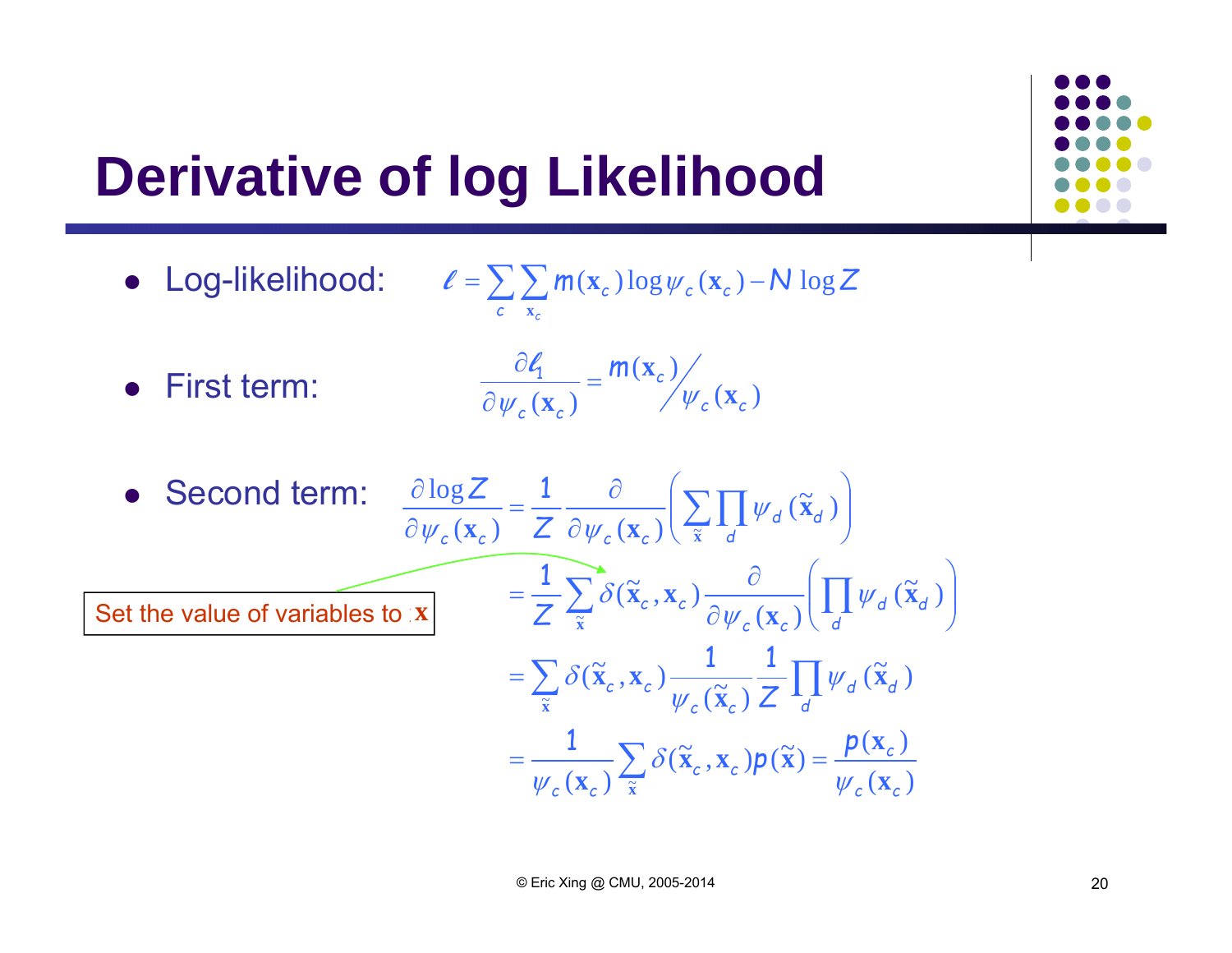

# **Conditions on Clique Marginals**

Derivative of log-likelihood

$$
\frac{\partial \ell}{\partial \psi_c(\mathbf{x}_c)} = \frac{m(\mathbf{x}_c)}{\psi_c(\mathbf{x}_c)} - N \frac{p(\mathbf{x}_c)}{\psi_c(\mathbf{x}_c)}
$$

Hence, for the maximum likelihood parameters, we know that:

$$
p_{MLE}^{*}(\mathbf{x}_{c}) = \frac{m(\mathbf{x}_{c})}{N} \stackrel{\text{def}}{=} \widetilde{\rho}(\mathbf{x}_{c})
$$

- In other words, at the maximum likelihood setting of the parameters, for each clique, the model marginals must be equal to the observed marginals (empirical counts).
- This doesn't tell us how to get the ML parameters, it just gives us a condition that must be satisfied when we have them.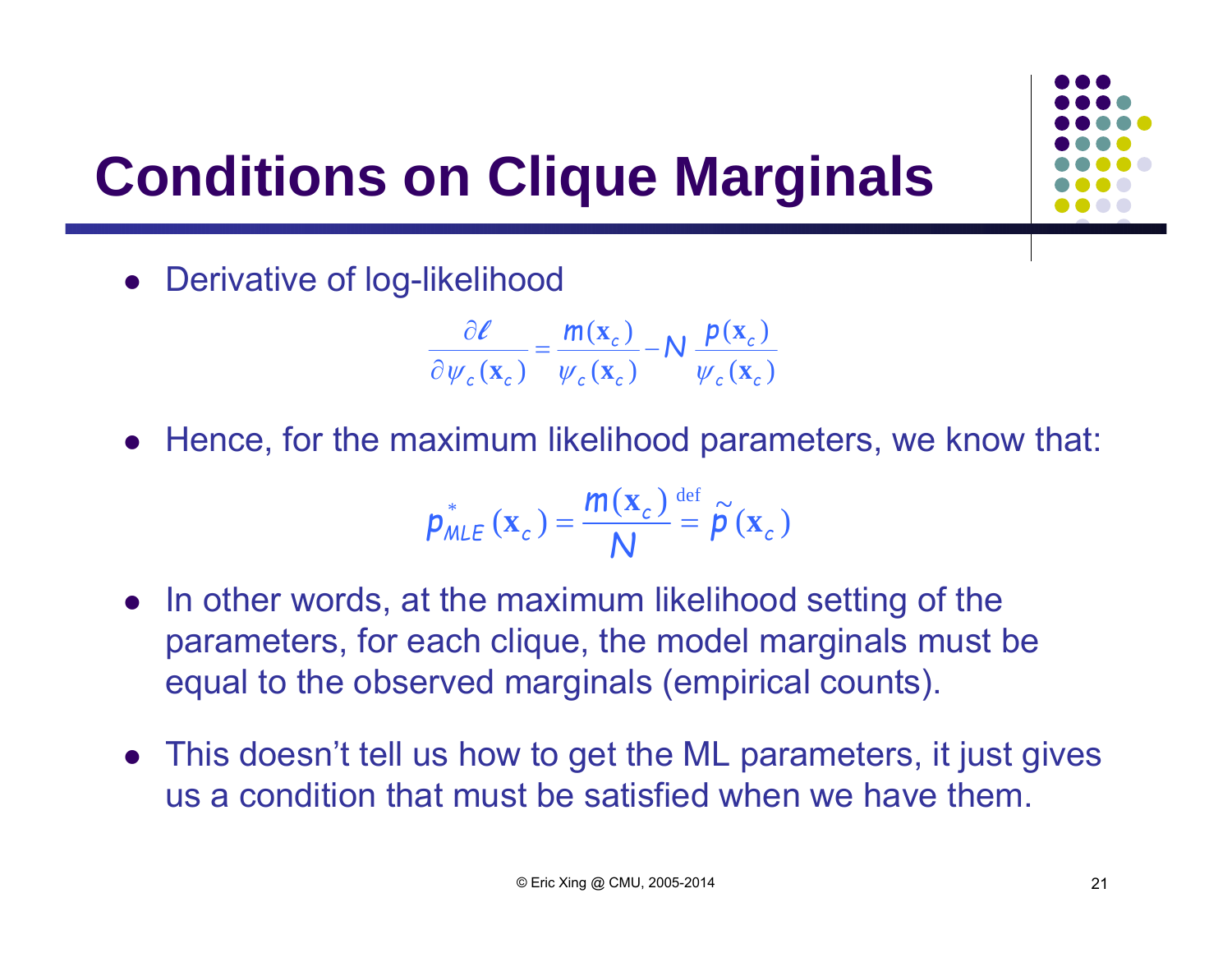# **MLE for undirected graphical models**



- $\bullet$ Is the graph decomposable (triangulated)?
- Are all the clique potentials defined on maximal cliques (not sub-cliques)? e.g.,  $\,\mathsf{\psi}_{123}^{},\, \mathsf{\psi}_{234}^{}$  not  $\,\mathsf{\psi}_{12}^{},\, \mathsf{\psi}_{23}^{},\, ...$



 Are the clique potentials full tables (or Gaussians), or parameterized more compactly, e.g.  $\psi_c(\mathbf{x}_c) = \exp\left(\sum_c \theta_k f_k(\mathbf{x}_c)\right)$ ?  $\bigg)$ 

X4

X2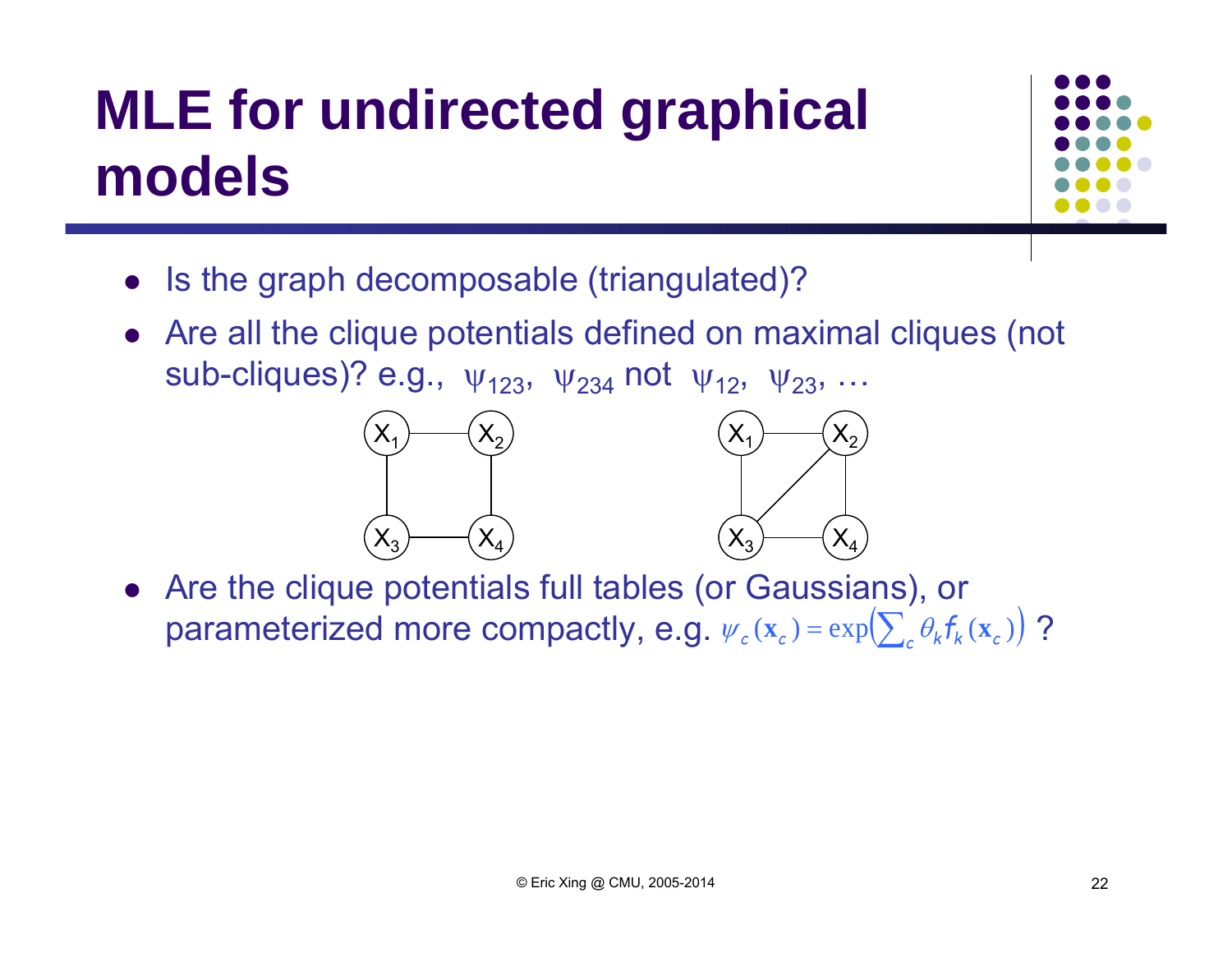### **Properties on MLE of clique potentials**



- For decomposable models, where potentials are defined on maximal cliques, the MLE of clique potentials equate to the empirical marginals (or conditionals) of the corresponding clique. Thus the MLE can be solved by inspection!!
- If the graph is non-decomposable, and or the potentials are defined on non-maximal cliques (e.g.,  $\;\psi_{12},\;\;\psi_{34})$ , we could not equate MLE of cliques potentials to empirical marginals (or conditionals).
	- $\bullet$ Potential expressed as a tabular form: IPF
	- $\bullet$ Feature-based potentials: GIS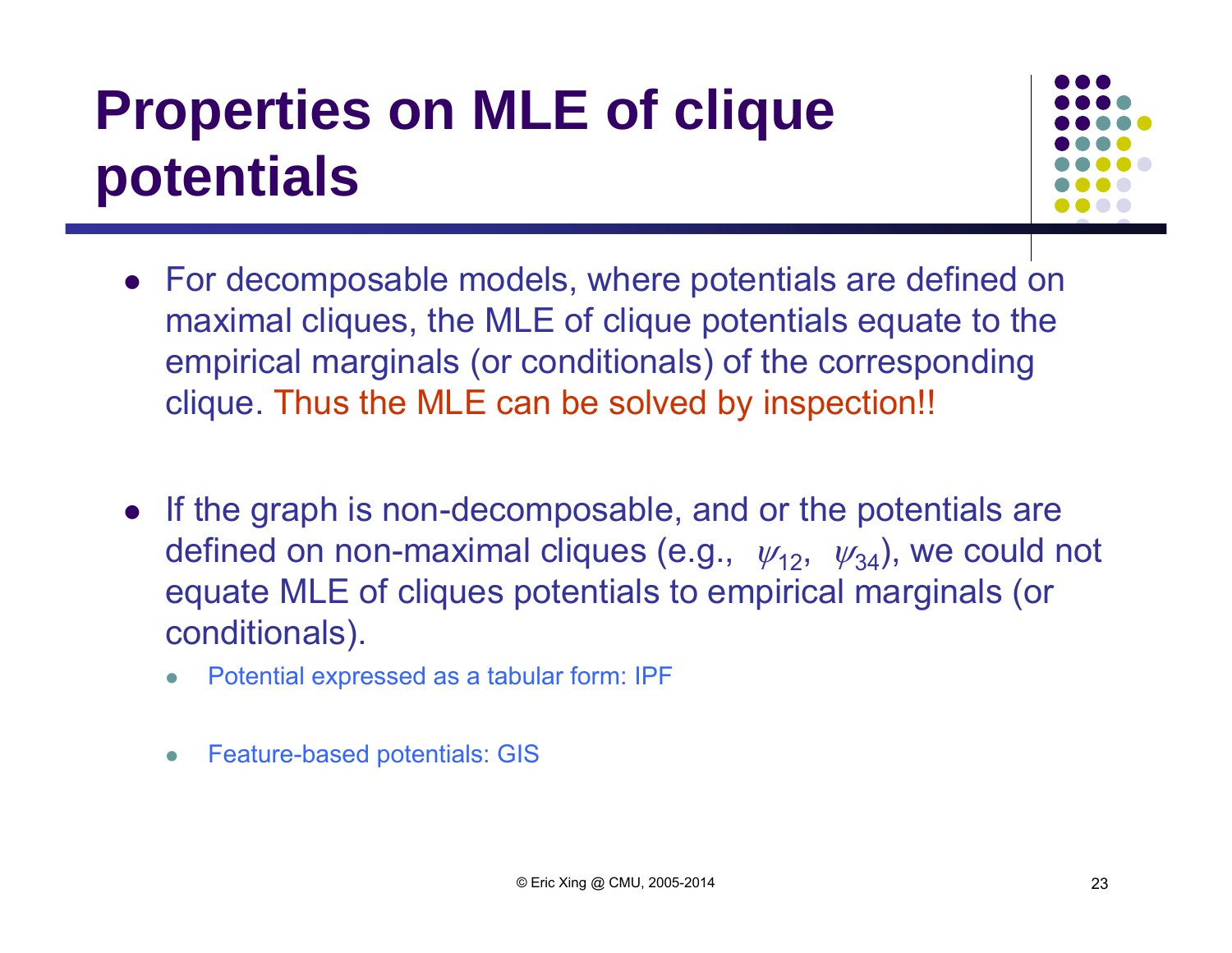# **MLE for decomposable undirected models**

#### Decomposable models:

- $\bullet$ • G is decomposable  $\Leftrightarrow$  G is triangulated  $\Leftrightarrow$  G has a junction tree
- $\bullet$ Potential based representation:

$$
p(\mathbf{x}) = \frac{\prod_{c} \psi_{c}(\mathbf{x}_{c})}{\prod_{s} \varphi_{s}(\mathbf{x}_{s})}
$$

- Consider a chain  $X_1 X_2$   $-X_3$ . The cliques are  $(X_1, X_2)$  and  $(\mathcal{X}_{2}, \mathcal{X}_{3})$ ; the separator is  $\mathcal{X}_{2}$ 
	- $\bullet$ The empirical marginals must equal the model marginals.
- Let us guess that  $({\sf X}_1, {\sf X}_2, {\sf X}_3) = \frac{\tilde{p}(x_1, x_2) \tilde{p}(x_2, x_3)}{\tilde{p}(x_2)}$  $1,$   $\gamma$  2  $,$   $\mu$  (  $\gamma$  2  $,$   $\gamma$  3  $\tilde{p}(x) = \tilde{p}(x)$  $\hat{p}_{MLE}$   $(X_1, X_2, X_3) = \frac{p(X_1, X_2) p(X_2, X_3)}{\tilde{p}(X_2)}$ ⌒
	- $\bullet$ We can verify that such a guess satisfies the conditions:

and 
$$
\sinh(M_{\text{eff}}(X_1, X_2) = \sum_{x_3} \hat{p}_{MLE}(X_1, X_2, X_3) = \tilde{p}(X_1 | X_2) \sum_{x_3} \tilde{p}(X_2, X_3) = \tilde{p}(X_1, X_2)
$$

$$
\hat{p}_{MLE}(x_2, x_3) = \tilde{p}(x_2, x_3)
$$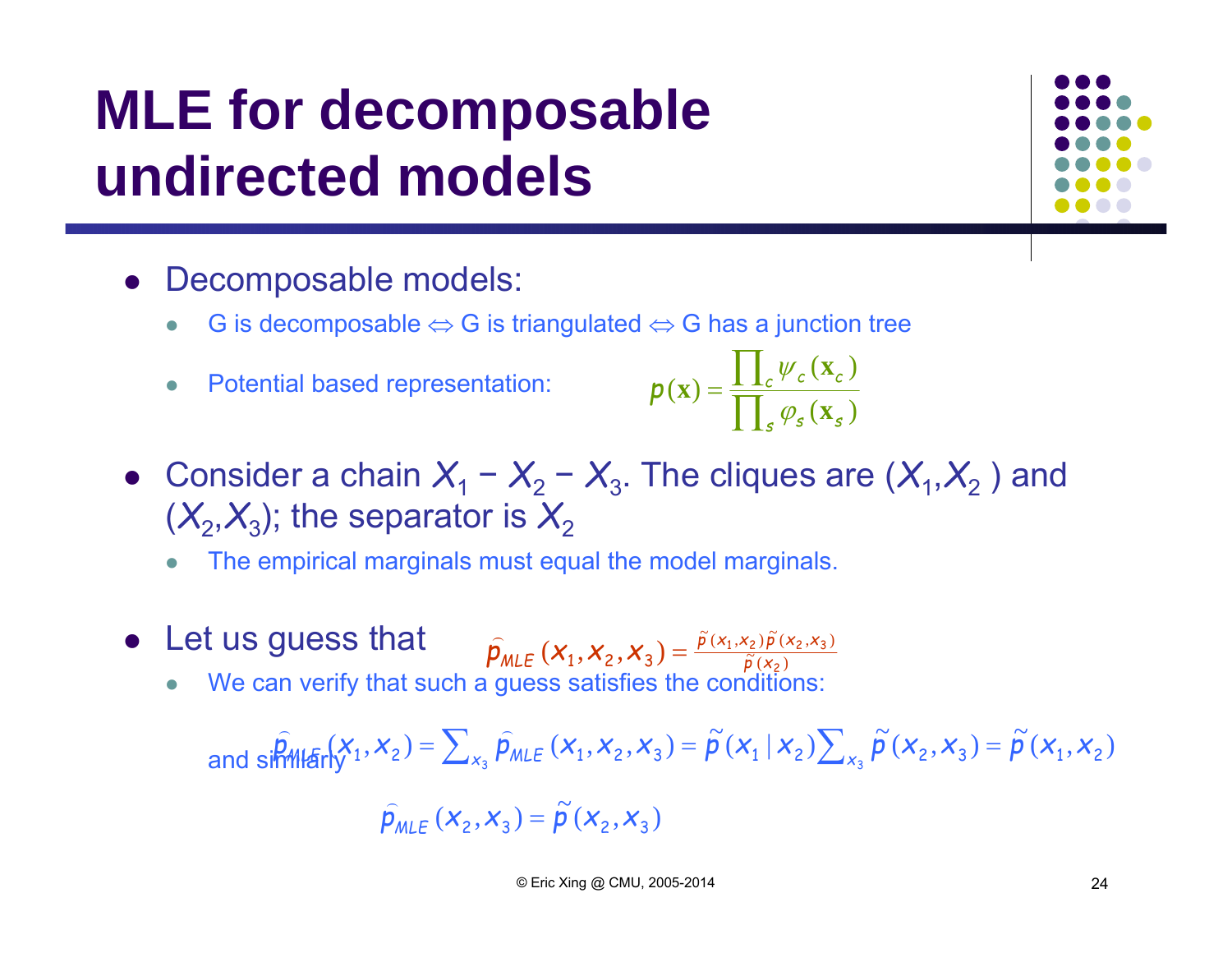### **MLE for decomposable undirected models (cont.)**



- Let us guess that  $\hat{p}_{MLE}(x_1, x_2, x_3) = \frac{\tilde{p}(x_1, x_2)\tilde{p}(x_2, x_3)}{\tilde{p}(x_2)}$ 1,  $\lambda_2$ ,  $\lambda_3$ ) –  $\tilde{p}(x)$  $\hat{p}_{MLE}$   $(X_1, X_2, X_3) = \frac{p(X_1, X_2) p(X_2, X_3)}{\tilde{p}(X_3)}$ ⌒
- To compute the clique potentials, just equate them to the empirical marginals (or conditionals), i.e., the separator must be divided into one of its neighbors. Then *Z* = 1.

$$
\widehat{\psi}_{12}^{\text{MLE}}(x_1, x_2) = \widetilde{p}(x_1, x_2) \qquad \widehat{\psi}_{23}^{\text{MLE}}(x_2, x_3) = \frac{\widetilde{p}(x_2, x_3)}{\widetilde{p}(x_2)} = \widetilde{p}(x_2 | x_3)
$$

• One more example:



$$
\hat{p}_{MLE}(X_1, X_2, X_3, X_4) = \frac{\tilde{p}(X_1, X_2, X_3)\tilde{p}(X_2, X_3, X_4)}{\tilde{p}(X_2, X_3)}
$$
\n
$$
\hat{\psi}_{123}^{MLE}(X_1, X_2, X_3) = \frac{\tilde{p}(X_1, X_2, X_3)}{\tilde{p}(X_2, X_3)} = \tilde{p}(X_1 | X_2, X_3)
$$
\n
$$
\hat{\psi}_{234}^{MLE}(X_2, X_3, X_4) = \tilde{p}(X_2, X_3, X_4)
$$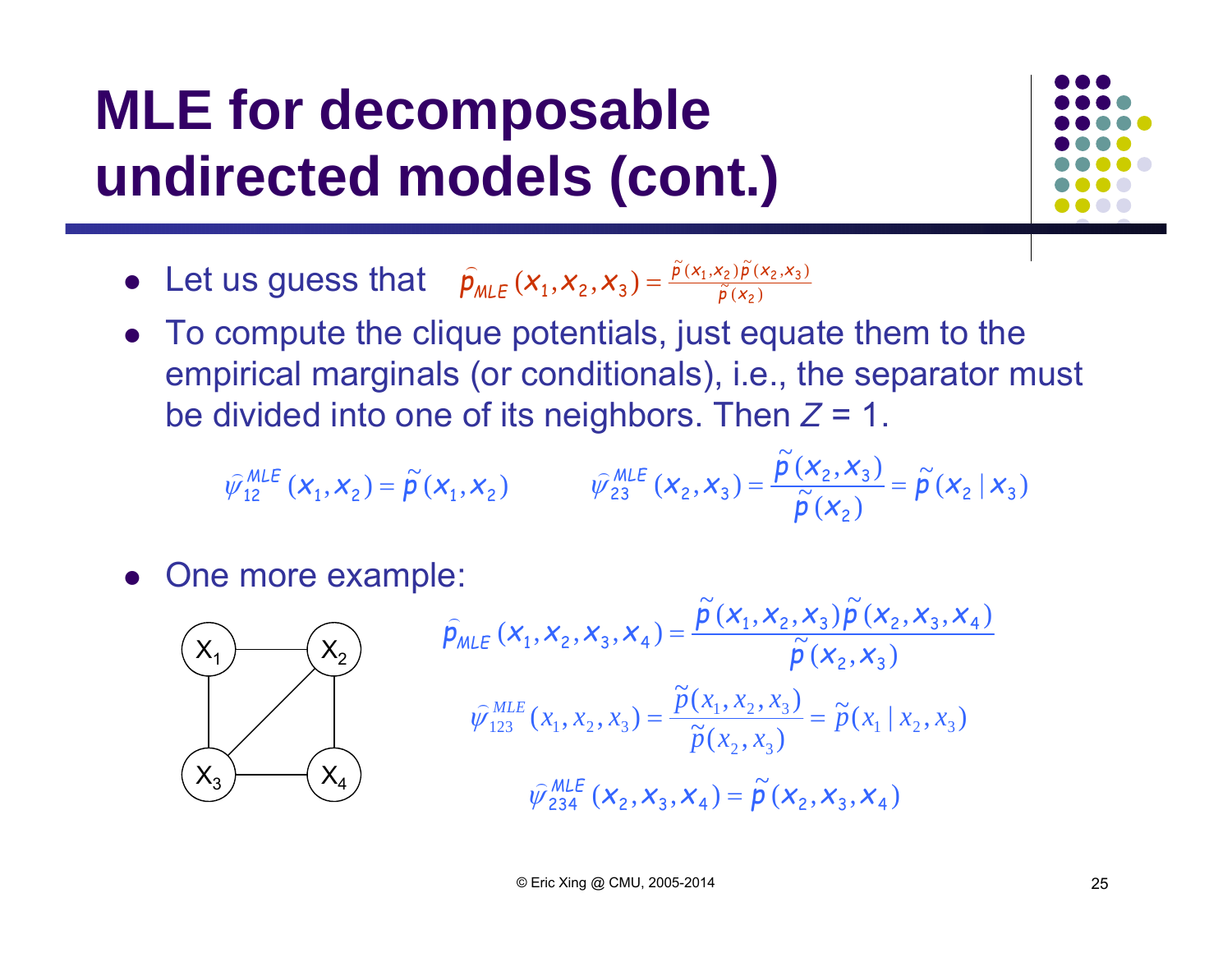# **Non-decomposable and/or with non-maximal clique potentials**



 $\bullet$  If the graph is non-decomposable, and or the potentials are defined on non-maximal cliques (e.g.,  $\;\psi_{12},\;\;\psi_{34})$ , we could not equate empirical marginals (or conditionals) to MLE of cliques potentials.



$$
p(x_1, x_2, x_3, x_4) = \prod_{\{i,j\}} \psi_{ij} (x_i, x_j)
$$
  

$$
\exists (i, j) \text{ s.t. } \psi_{ij}^{\text{MLE}}(x_i, x_j) \neq \begin{cases} \tilde{p}(x_i, x_j) \\ \tilde{p}(x_i, x_j) / \tilde{p}(x_i) \end{cases}
$$



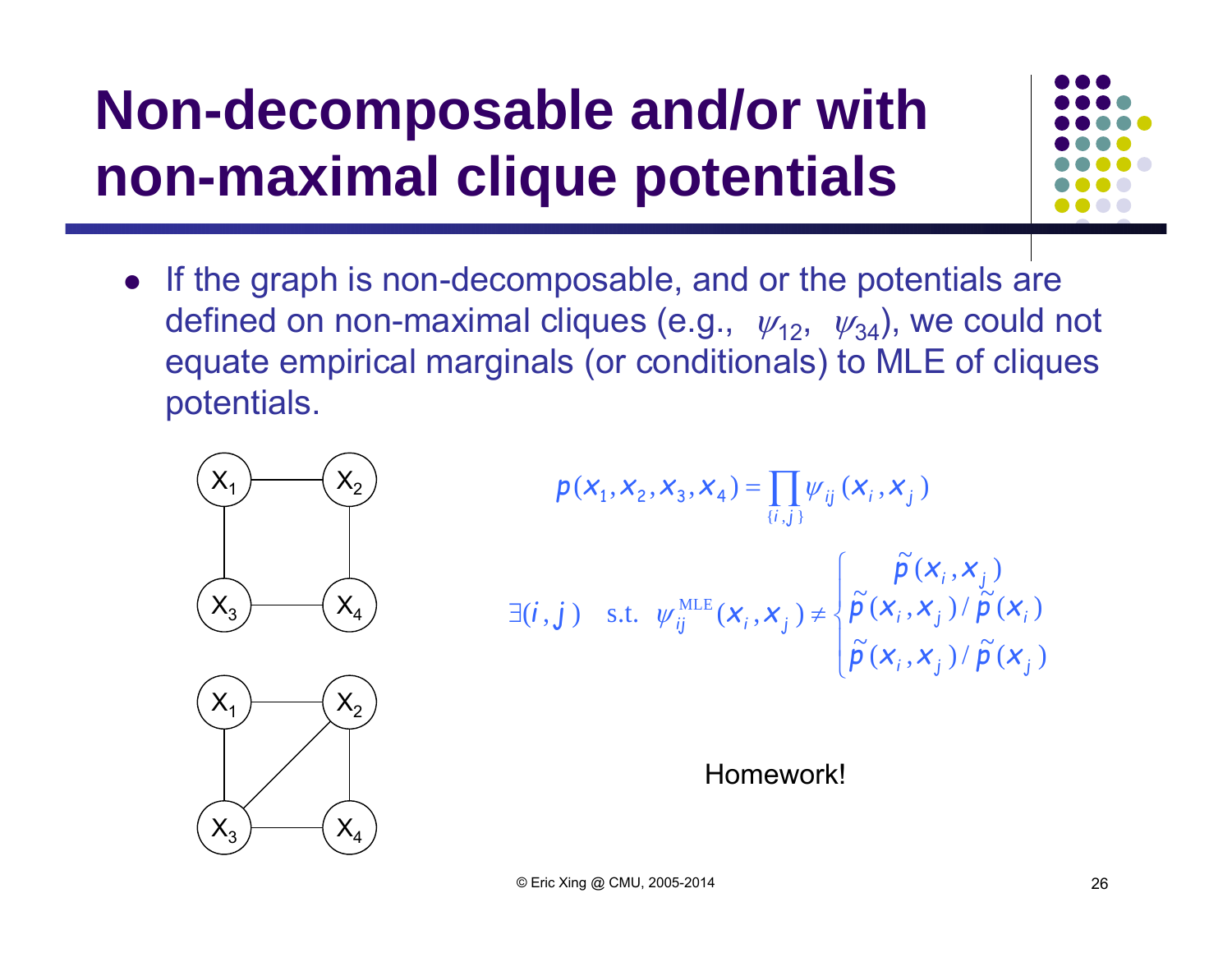# **MLE for undirected graphical models**



- Is the graph decomposable (triangulated)?
- Are all the clique potentials defined on maximal cliques (not sub-cliques)? e.g.,  $\,\mathsf{\psi}_{123}^{},\, \mathsf{\psi}_{234}^{}$  not  $\,\mathsf{\psi}_{12}^{},\, \mathsf{\psi}_{23}^{},\, ...$





 Are the clique potentials full tables (or Gaussians), or parameterized more compactly, e.g.  $\psi_c(\mathbf{x}_c) = \exp\left(\sum_c \theta_k f_k(\mathbf{x}_c)\right)$ ?  $\big)$ 

| Decomposable? | Max clique?                  | Tabular? | <b>Method</b>   |    |
|---------------|------------------------------|----------|-----------------|----|
|               |                              |          | <b>Direct</b>   |    |
|               |                              |          | <b>IPF</b>      |    |
|               |                              |          | <b>Gradient</b> |    |
|               |                              |          | <b>GIS</b>      |    |
|               | © Eric Xing @ CMU, 2005-2014 |          |                 | 27 |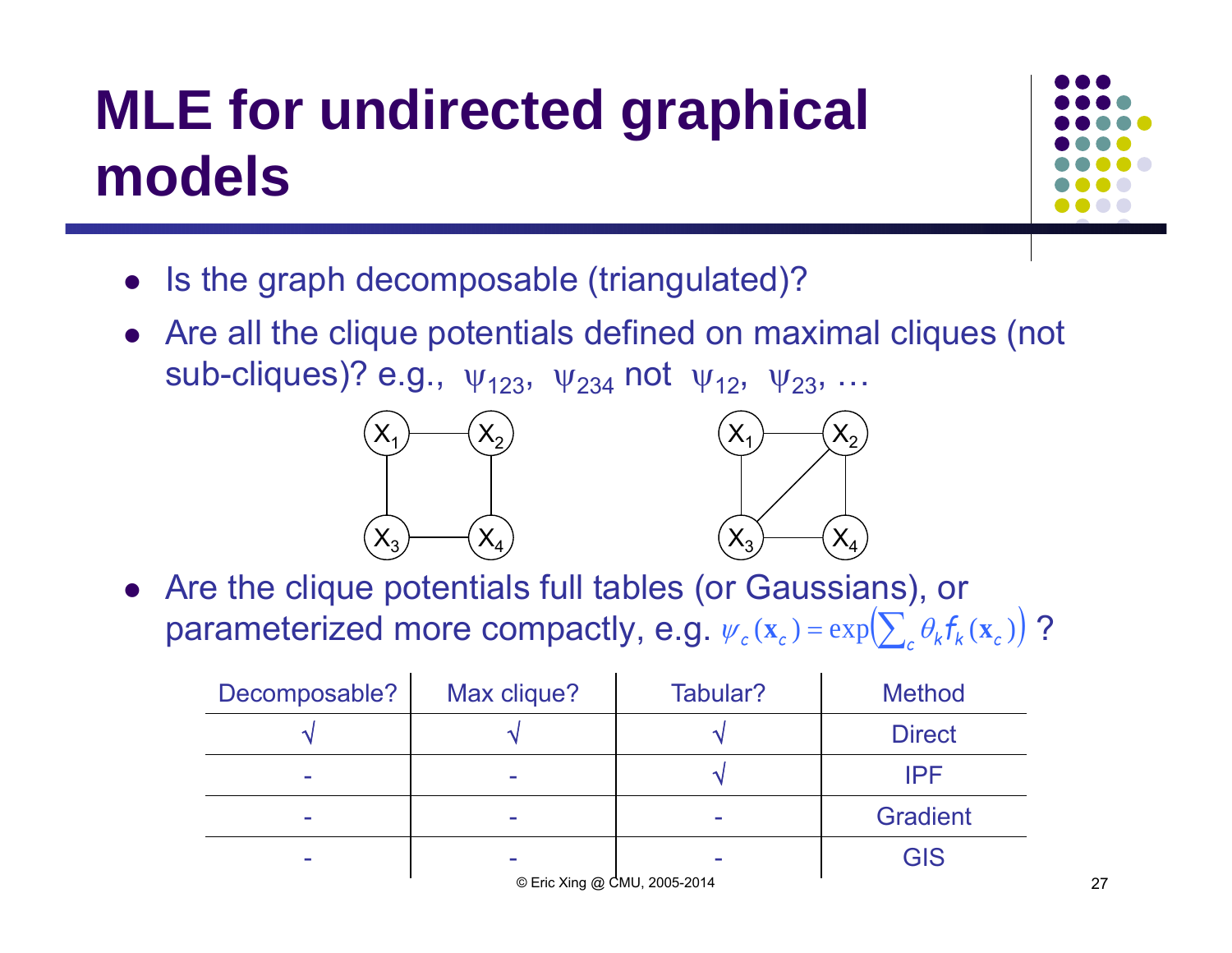# **Iterative Proportional Fitting (IPF)**

0 From the derivative of the likelihood:

can derive another "real<sup>0</sup>(
$$
\frac{\partial \ell}{\partial \psi_c(\mathbf{x}_c)} = \frac{m(\mathbf{x}_c)}{\psi_c(\mathbf{x}_c)} - N \frac{p(\mathbf{x}_c)}{\psi_c(\mathbf{x}_c)}
$$

0  $\bullet$  we can derive another relationship:

$$
\frac{\tilde{\rho}(\mathbf{x}_c)}{\psi_c(\mathbf{x}_c)} = \frac{p(\mathbf{x}_c)}{\psi_c(\mathbf{x}_c)}
$$

in which  $\psi_\text{c}$  appears implicitly in the model marginal  $p(\textbf{x}_\text{c})$ .

- $\bullet$ • This is therefore a **fixed-point equation** for  $\psi_{c}$ .
	- $\bullet$ • Solving  $\psi_c$  in closed-form is hard, because it appears on both sides of this implicit nonlinear equation.
- $\bullet$ • The idea of IPF is to hold  $\psi_{\rm c}$  fixed on the right hand side (both in the numerator and denominator) and solve for it on the left hand side. We cycle through all cliques, then iterate:

$$
\psi_c^{(t+1)}(\mathbf{x}_c) = \psi_c^{(t)}(\mathbf{x}_c) \frac{\tilde{p}(\mathbf{x}_c)}{p^{(t)}(\mathbf{x}_c)} \quad \text{Need to do inference here}
$$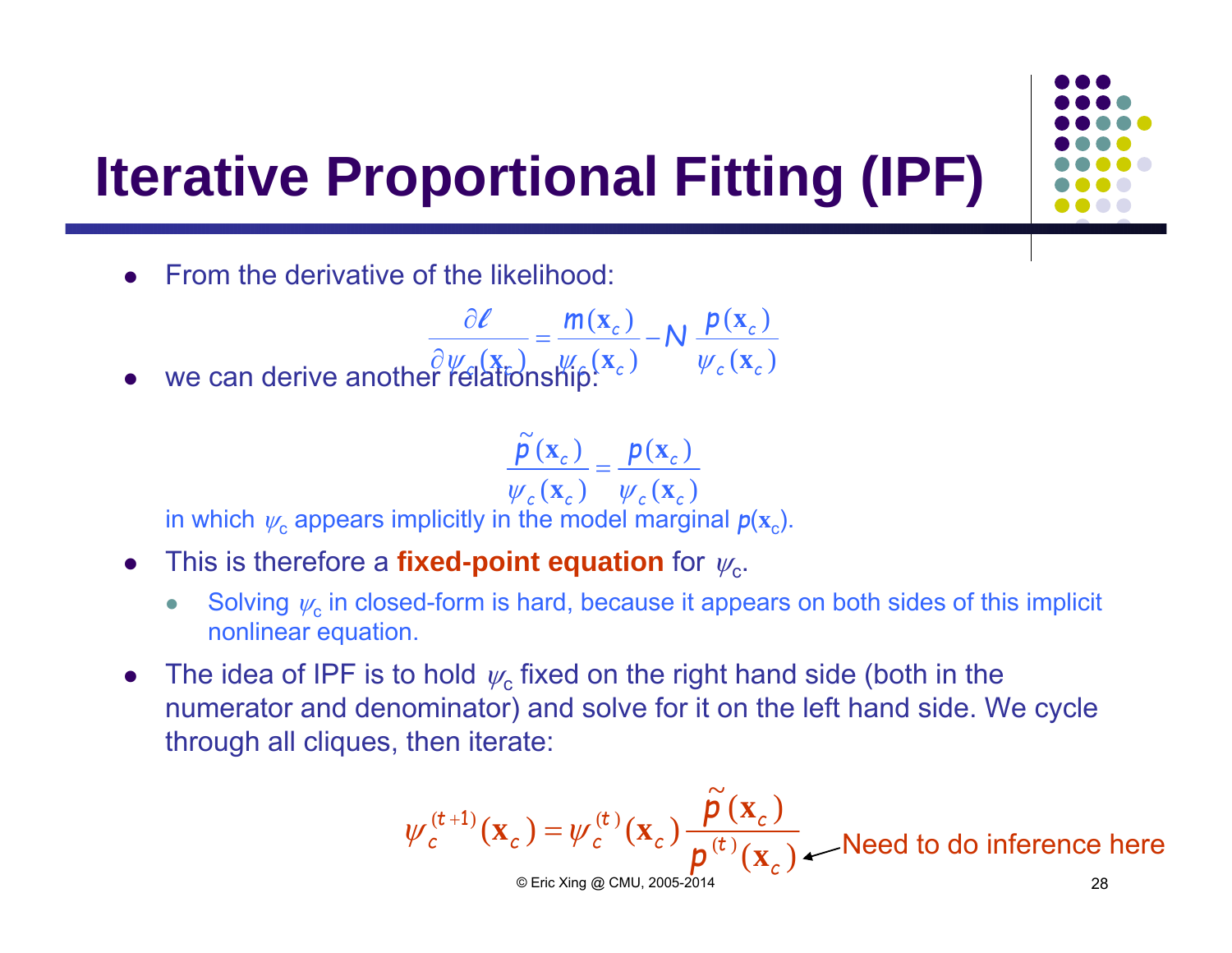

# **Properties of IPF Updates**

• IPF iterates a set of fixed-point equations:

$$
\psi_c^{(t+1)}(\mathbf{x}_c) = \psi_c^{(t)}(\mathbf{x}_c) \frac{\tilde{\rho}(\mathbf{x}_c)}{\rho^{(t)}(\mathbf{x}_c)}
$$

- However, we can prove it is also a coordinate ascent algorithm (coordinates = parameters of clique potentials).
- Hence at each step, it will increase the log-likelihood, and it will converge to a global maximum.
- I-projection: finding a distribution with the correct marginals that has the maximal entropy

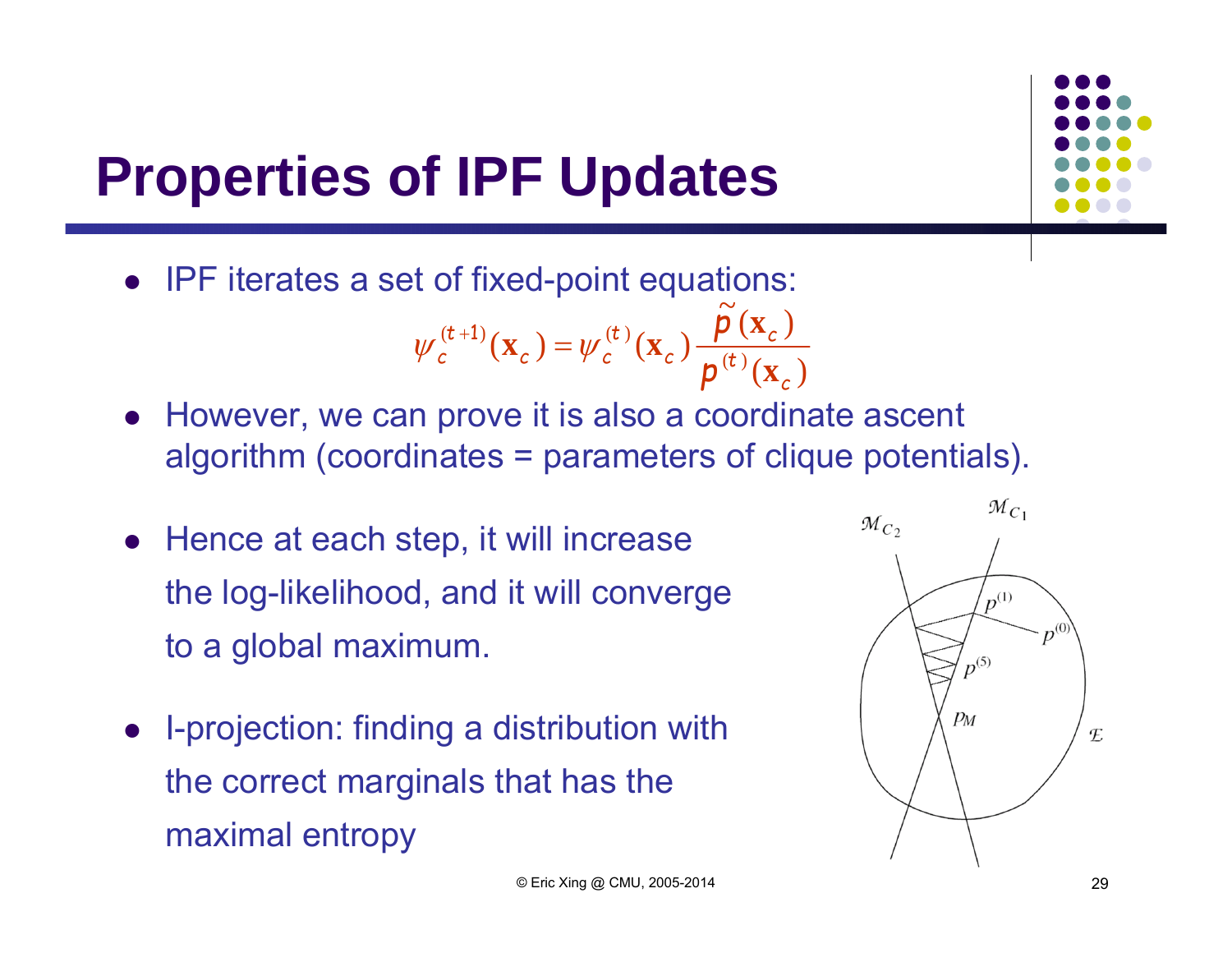#### **KL Divergence View**



- IPF can be seen as coordinate ascent in the likelihood using the way of expressing likelihoods using KL divergences.
- We can show that maximizing the log likelihood is equivalent to minimizing the KL divergence (cross entropy) from the observed distribution to the model distribution:

$$
\max \ell \Leftrightarrow \min KL(\widetilde{p}(x) \| p(x | \theta)) = \sum_{x} \widetilde{p}(x) \log \frac{\widetilde{p}(x)}{p(x | \theta)}
$$

 Using a property of KL divergence based on the conditional  $\mathsf{chain\ rule: } \ \mathsf{p}(\mathsf{x}) = \mathsf{p}(\mathsf{x}_{\scriptscriptstyle{a}}) \mathsf{p}(\mathsf{x}_{\scriptscriptstyle{b}} | \mathsf{x}_{\scriptscriptstyle{a}}) \mathsf{p}(\mathsf{x}_{\scriptscriptstyle{a}})$ 

$$
KL(q(x_a, x_b) || p(x_a, x_b)) = \sum_{x_a, x_b} q(x_a) q(x_b | x_a) \log \frac{q(x_a) q(x_b | x_a)}{p(x_a) p(x_b | x_a)}
$$
  
\n
$$
= \sum_{x_a, x_b} q(x_a) q(x_b | x_a) \log \frac{q(x_a)}{p(x_a)} + \sum_{x_a, x_b} q(x_a) q(x_b | x_a) \log \frac{q(x_b | x_a)}{p(x_b | x_a)}
$$
  
\n
$$
= KL(q(x_a) || p(x_a)) + \sum_{\text{CETic Xing}} q(x_a) KL(q(x_b | x_a) || p(x_b | x_a))
$$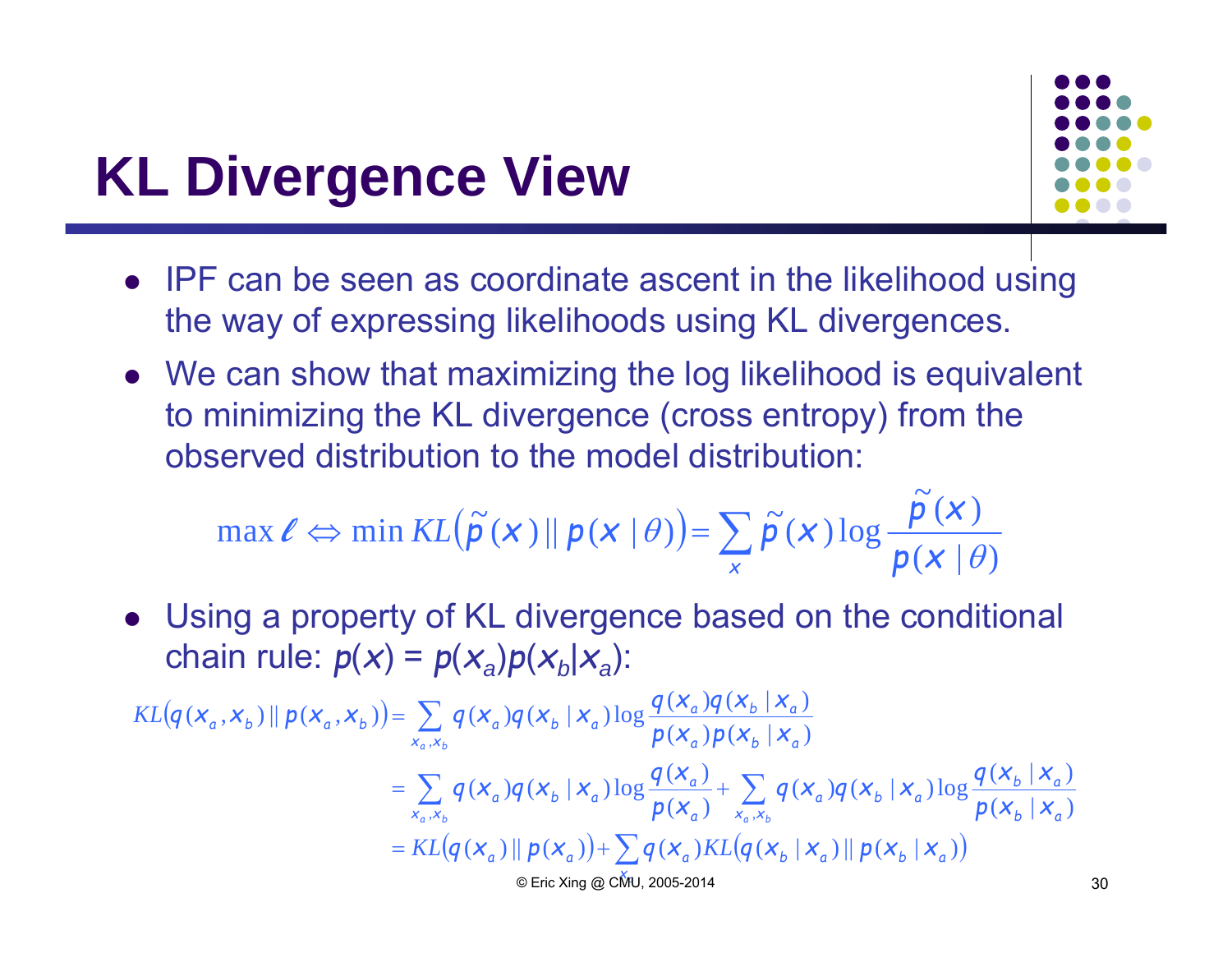

# **IPF minimizes KL divergence**

• Putting things together, we have

 $\left(\widetilde{\boldsymbol{p}}\left(\mathbf{x}\right) \|\boldsymbol{p}\left(\mathbf{x} \mid \theta\right)\right) = KL\left(\widetilde{\boldsymbol{p}}\left(\mathbf{x}_c\right) \|\boldsymbol{p}\left(\mathbf{x}_c \mid \theta\right)\right)$  $\sum \widetilde{\mathbf{p}}(\mathbf{x}_c) KL(\widetilde{\mathbf{p}}(\mathbf{x}_{-c} | \mathbf{x}_c) || \mathbf{p}(\mathbf{x}_{-c} | \mathbf{x}_c))$  $KL(\tilde{p}(\mathbf{x}) \parallel p(\mathbf{x} | \theta)) = KL(\tilde{p}(\mathbf{x}_c) \parallel p(\mathbf{x}_c | \theta)) +$ *xa*

It can be shown that changing the clique potential  $\psi_\mathsf{c}$  has no effect on the conditional distribution, so the second term in unaffected.

- To minimize the first term, we set the marginal to the observed marginal, just as in IPF.
	- $\bullet$ Note that this is only good when the model is decomposable !
- We can interpret IPF updates as retaining the "old" conditional probabilities *p*(*t*) ( **<sup>x</sup>***-c*|**<sup>x</sup>** *c*) while replacing the "old" marginal probability  $p^{(t)}(\bm{\mathrm{x}}_c)$  with the observed marginal  $\widetilde{p}\left(\bm{\mathrm{x}}_c\right)$ .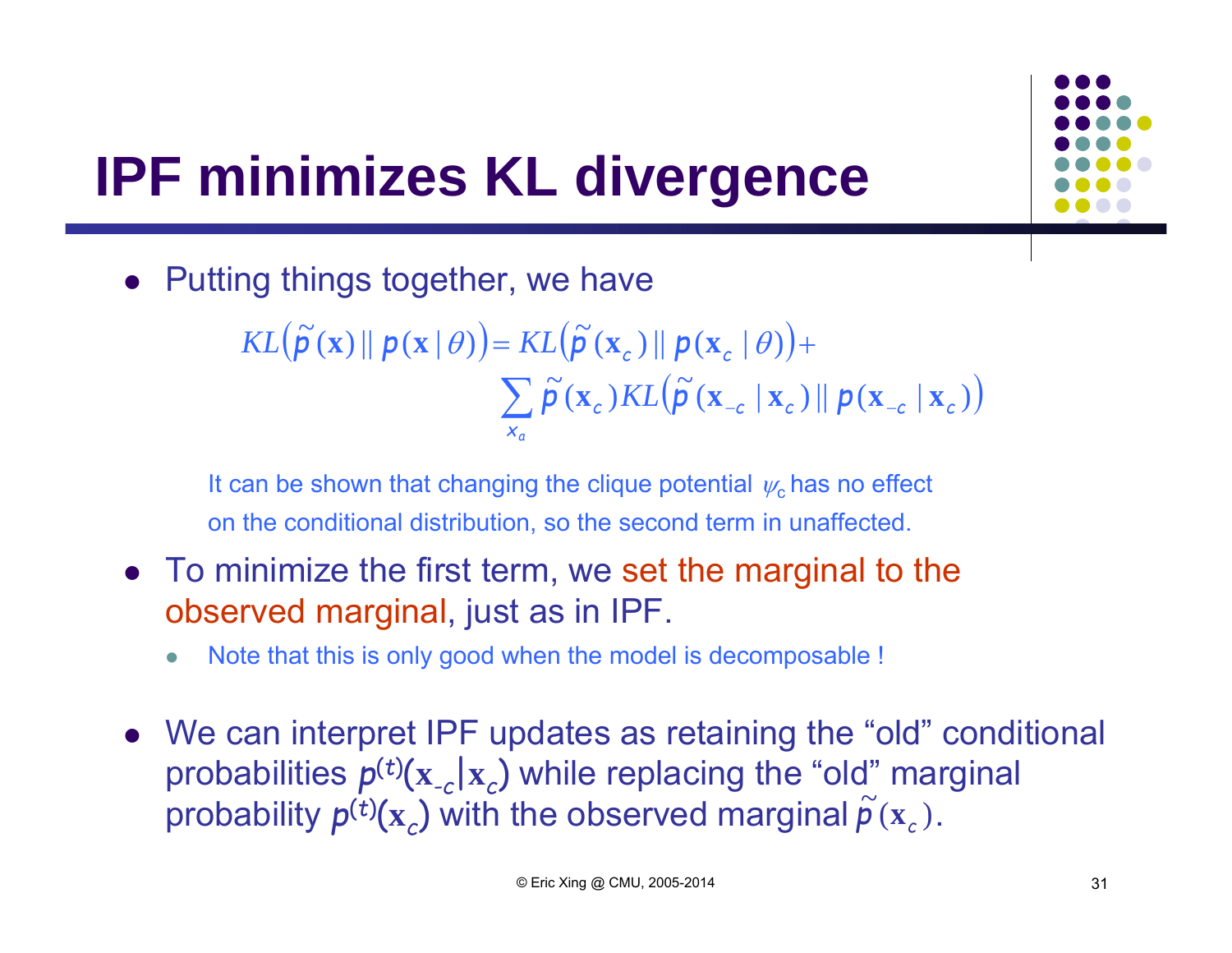# **MLE for undirected graphical models**



- Is the graph decomposable (triangulated)?
- Are all the clique potentials defined on maximal cliques (not sub-cliques)? e.g.,  $\,\mathsf{\psi}_{123}^{},\, \mathsf{\psi}_{234}^{}$  not  $\,\mathsf{\psi}_{12}^{},\, \mathsf{\psi}_{23}^{},\, ...$





 Are the clique potentials full tables (or Gaussians), or parameterized more compactly, e.g.  $\psi_c(\mathbf{x}_c) = \exp\left(\sum_c \theta_k f_k(\mathbf{x}_c)\right)$ ?  $\bigg)$ 

| Decomposable?                | Max clique? | Tabular? | <b>Method</b>   |  |  |  |  |
|------------------------------|-------------|----------|-----------------|--|--|--|--|
|                              |             |          | <b>Direct</b>   |  |  |  |  |
|                              |             |          | IPF             |  |  |  |  |
|                              |             |          | <b>Gradient</b> |  |  |  |  |
|                              |             |          | <b>GIS</b>      |  |  |  |  |
| © Eric Xing @ CMU, 2005-2014 |             |          |                 |  |  |  |  |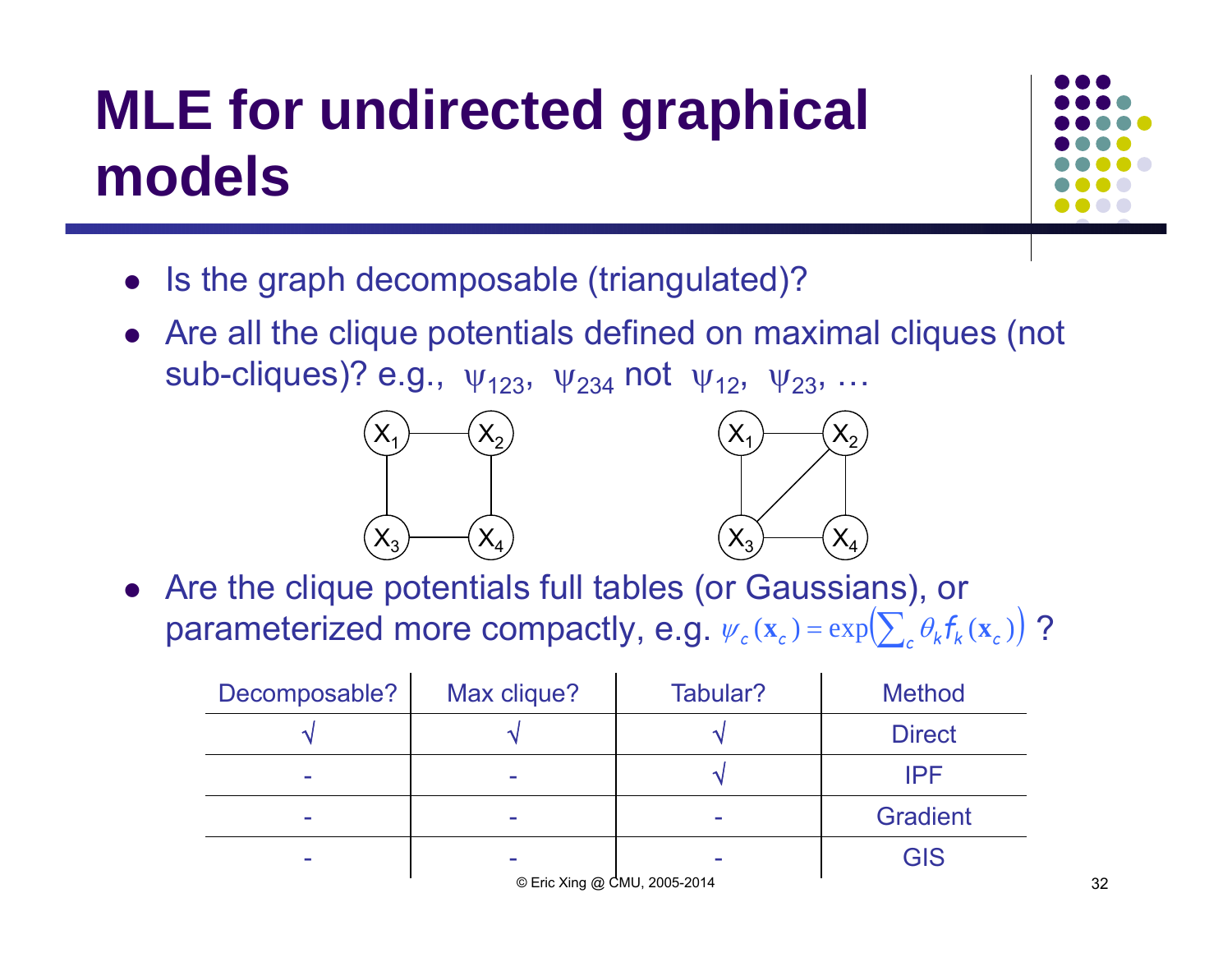#### **Feature-based Clique Potentials**

- So far we have discussed the most general form of an undirected graphical model in which cliques are parameterized by general "**tabular**" potential functions  $\psi_{\texttt{C}}(\textbf{x}_{\texttt{c}})$ .
- But for large cliques these general potentials are exponentially costly for inference and have exponential numbers of parameters that we must learn from limited data.
- One solution: change the graphical model to make cliques smaller. But this changes the dependencies, and may force us to make more independence assumptions than we would like.
- Another solution: keep the same graphical model, but use a less general parameterization of the clique potentials.
- $\bullet$ This is the idea behind feature-based models.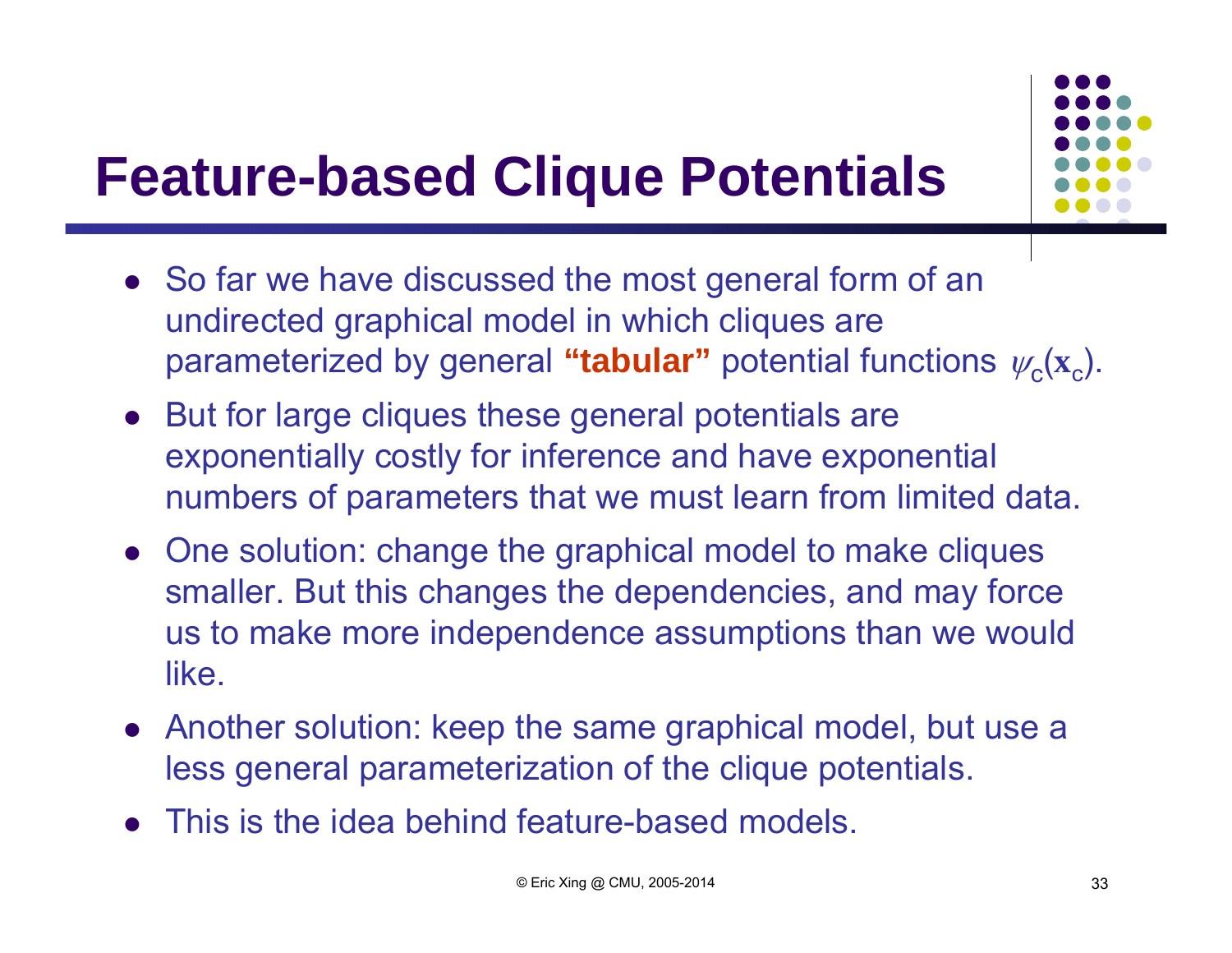#### **Features**



- Consider a clique  $\mathbf{x}_c$  of random variables in a UGM, e.g. three consecutive characters  $\boldsymbol{c}_1\boldsymbol{c}_2\boldsymbol{c}_3$  in a string of English text.
- How would we build a model of  $p(c_1c_2c_3)$ ?
	- $\bullet$ If we use a single clique function over  $c_1c_2c_3$ , the full joint clique potential would be huge: 263−1 parameters.
	- $\bullet$  However, we often know that some particular joint settings of the variables in a clique are quite likely or quite unlikely. e.g. ing, ate, ion, ?ed, qu?, jkx, zzz,...
- A "feature" is a function which is vacuous over all joint settings except a few particular ones on which it is high or low.
	- $\bullet$ For example, we might have  $f_{\text{ing}}(c_1c_2c_3)$  which is 1 if the string is 'ing' and 0 otherwise, and similar features for '?ed', etc.
- We can also define features when the inputs are continuous. Then the idea of a cell on which it is active disappears, but we might still have a compact parameterization of the feature.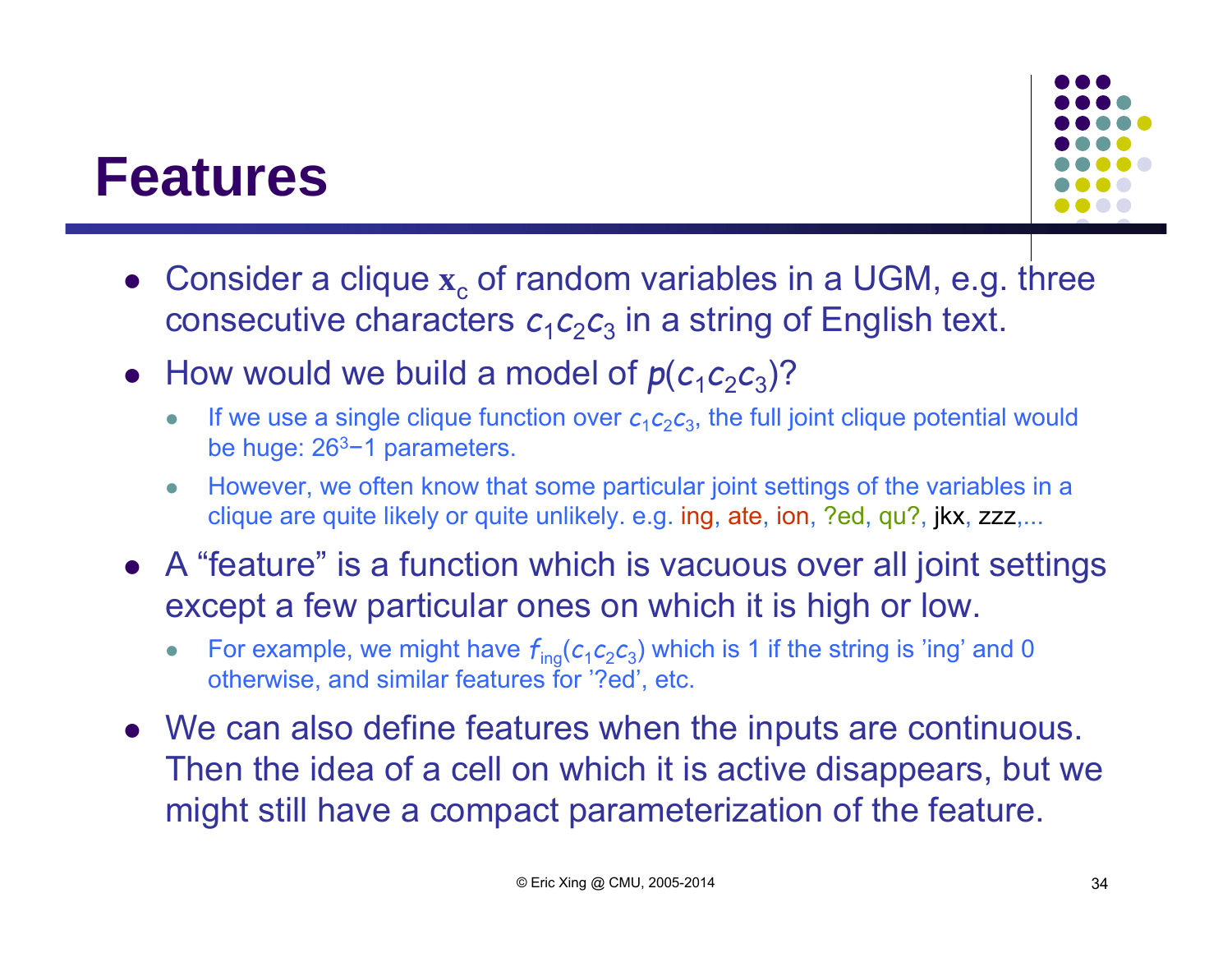

#### **Features as Micropotentials**

- By exponentiating them, each feature function can be made into a "micropotential". We can **multiply** these micropotentials together to get a **clique potential**.
- Example: a clique potential  $\psi(c_1c_2c_3)$  could be expressed as:

$$
\psi_c(\mathbf{C}_1, \mathbf{C}_2, \mathbf{C}_3) = e^{\theta_{\text{ing}} f_{\text{ing}}} \times e^{\theta_{\text{neg}} f_{\text{red}}} \times ...
$$

$$
= \exp\left\{\sum_{k=1}^K \theta_k f_k(c_1, c_2, c_3)\right\}
$$

- This is still a potential over 26<sup>3</sup> possible settings, but only uses *K* parameters if there are *K* features.
	- $\bullet$ • By having one indicator function per combination of  $x_c$ , we recover the standard tabular potential.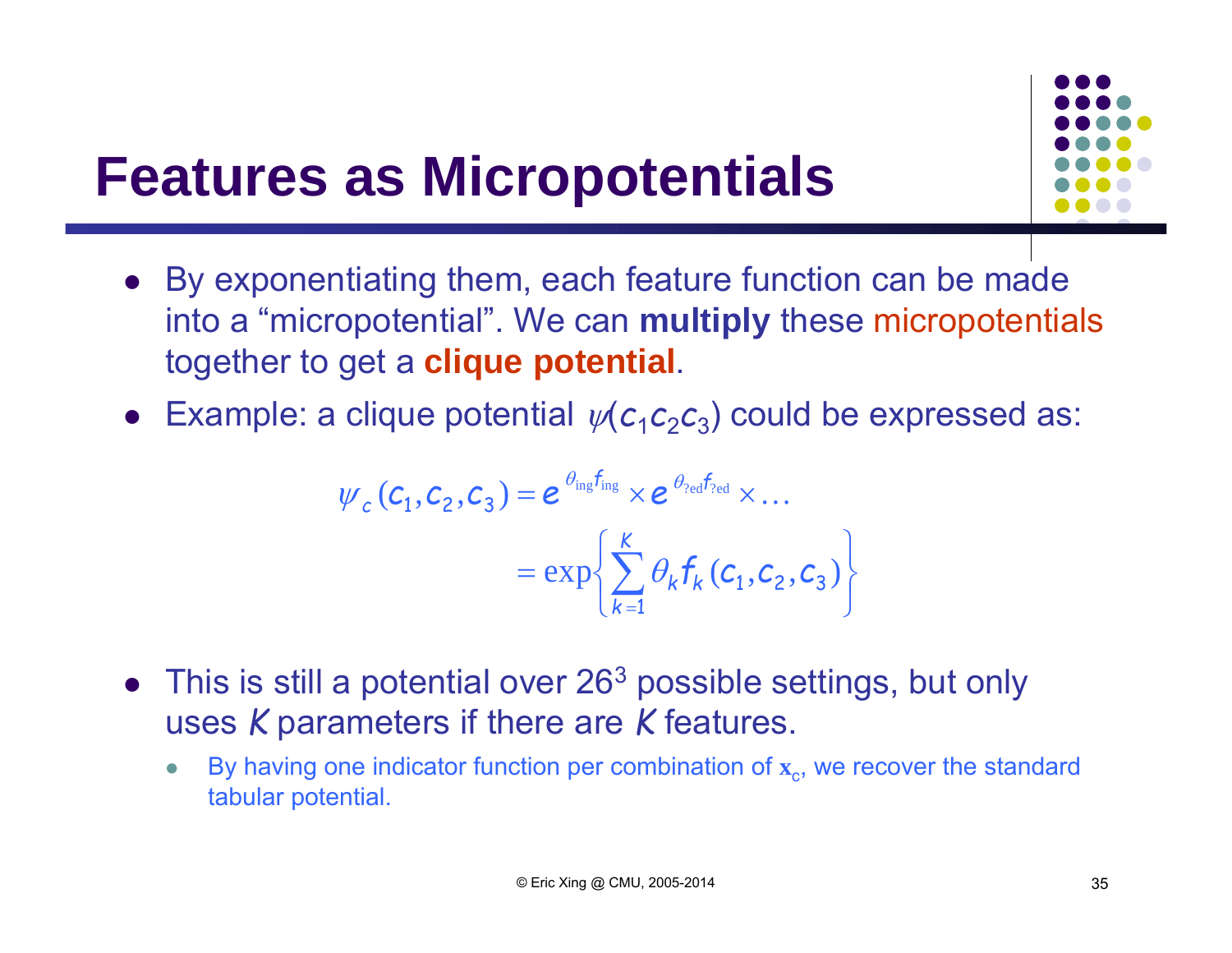# **Combining Features**

- Each feature has a weight  $\theta_k$  which represents the numerical strength of the feature and whether it increases or decreases the probability of the clique.
- The marginal over the clique is a generalized exponential family distribution, actually, a GLIM:

$$
p(c_1, c_2, c_3) \propto \exp \left\{\theta_{\text{ing}} f_{\text{ing}}(c_1, c_2, c_3) + \theta_{\text{red}} f_{\text{red}}(c_1, c_2, c_3) + \theta_{\text{red}} f_{\text{red}}(c_1, c_2, c_3) + \theta_{\text{red}} f_{\text{red}}(c_1, c_2, c_3) + \cdots \right\}
$$

• In general, the features may be overlapping, unconstrained indicators or any function of any subset of the clique variables: $\bigg)$  $\int$ def

$$
\psi_c(\mathbf{x}_c) = \exp\left\{\sum_{i \in \mathbf{I}_c} \theta_k \mathbf{f}_k(\mathbf{x}_{c_i})\right\}
$$

• How can we combine feature into a probability model?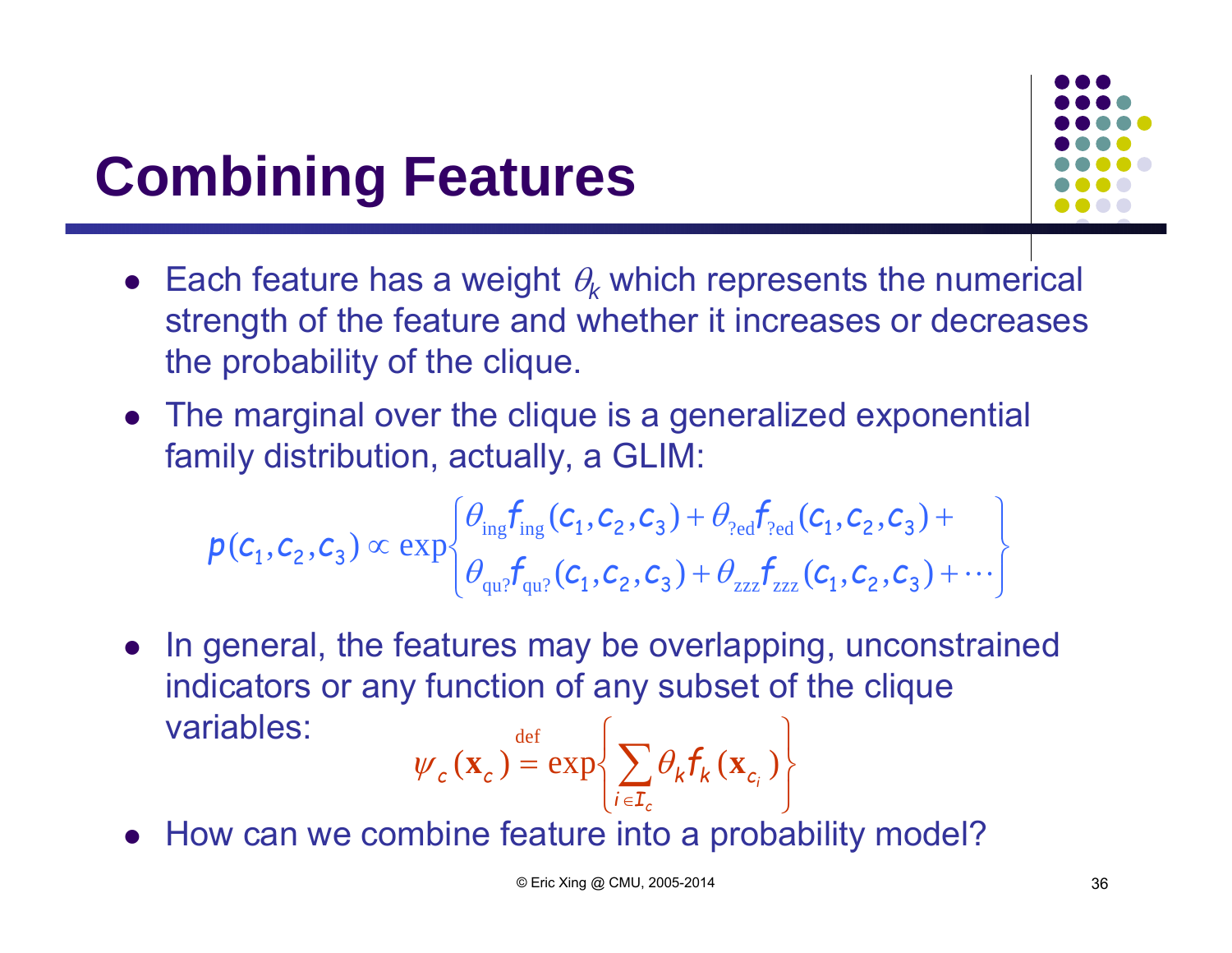#### **Feature Based Model**



We can multiply these clique potentials as usual:

$$
p(\mathbf{x}) = \frac{1}{Z(\theta)} \prod_{c} \psi_c(\mathbf{x}_c) = \frac{1}{Z(\theta)} \exp \left\{ \sum_{c} \sum_{i \in I_c} \theta_k f_k(\mathbf{x}_{c_i}) \right\}
$$

 However, in general we can forget about associating features with cliques and just use a simplified form:

$$
\boldsymbol{p}(\mathbf{x}) = \frac{1}{Z(\theta)} \exp\left\{\sum_{i} \theta_{i} \boldsymbol{f}_{i}(\mathbf{x}_{c_{i}})\right\}
$$

- This is just our friend the exponential family model, with the features as sufficient statistics!
- Learning: recall that in IPF, we have  $({\bf x}_c)$  $\widetilde{\mathsf{D}}\left( \mathbf{x}_{_{C}}\right)$  $\psi_c^{(t+1)}(\mathbf{x}_c) = \psi_c^{(t)}(\mathbf{x}_c) \frac{\mathbf{P}(\mathbf{x}_c)}{\mathbf{n}^{(t)}}$ *c t*  $\frac{r}{c}$  *c*  $\psi_c$ <sup>(t</sup>) =  $\psi_c$ <sup>(t</sup>)  $\psi_c^{(t+1)}(\mathbf{x}_c) = \psi_c^{(t)}(\mathbf{x}_c) - \frac{1}{p}$ *p* **x**  $\psi_c^{(t+1)}(\mathbf{x}_c) = \psi_c^{(t)}(\mathbf{x}_c) - \frac{\mathbf{p}(\mathbf{x})}{\psi_c(\mathbf{x})}$  $^{+1}$ 
	- $\bullet$  **Not obvious how to use this rule to update the weights and features individually !!!**

© Eric Xing @ CMU, 2005-2014 37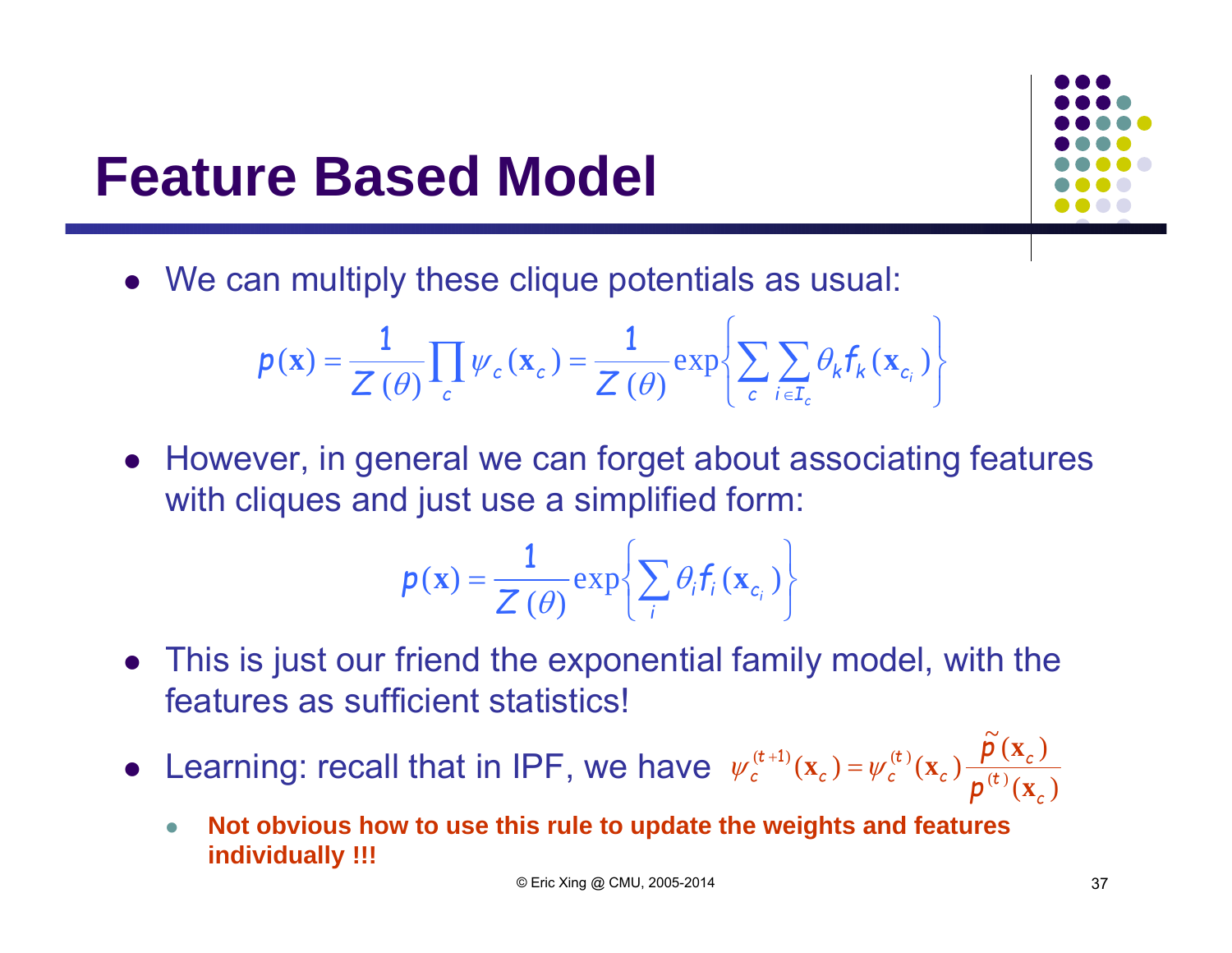#### **MLE of Feature Based UGMs**

**•** Scaled likelihood function

$$
\tilde{\ell}(\theta; D) = \ell(\theta; D) / N = \frac{1}{N} \sum_{n} \log p(x_n | \theta)
$$

$$
= \sum_{x} \tilde{p}(x) \log p(x | \theta)
$$

$$
= \sum_{x} \tilde{p}(x) \sum_{i} \theta_{i} f_{i}(x) - \log Z(\theta)
$$

- Instead of optimizing this objective directly, we attack its lower bound
	- $\bullet$ The logarithm has a linear upper bound …

• This bound holds for all 
$$
\mu
$$
, in particular, for

 $\bullet$ Thus we have

0

$$
\widetilde{\ell}(\theta;\mathbf{D}) \geq \sum_{\mathbf{x}} \widetilde{\mathbf{p}}(\mathbf{x}) \sum_{i} \theta_{i} \mathbf{f}_{i}(\mathbf{x}) - \frac{\mathbf{Z}(\theta)}{\mathbf{Z}(\theta^{(t)})} - \log \mathbf{Z}(\theta^{(t)}) + 1
$$

 $\mu$  =  $Z^{-1}(\theta^{(t)})$  $=Z^{-1}$ 

© Eric Xing @ CMU, 2005-2014 38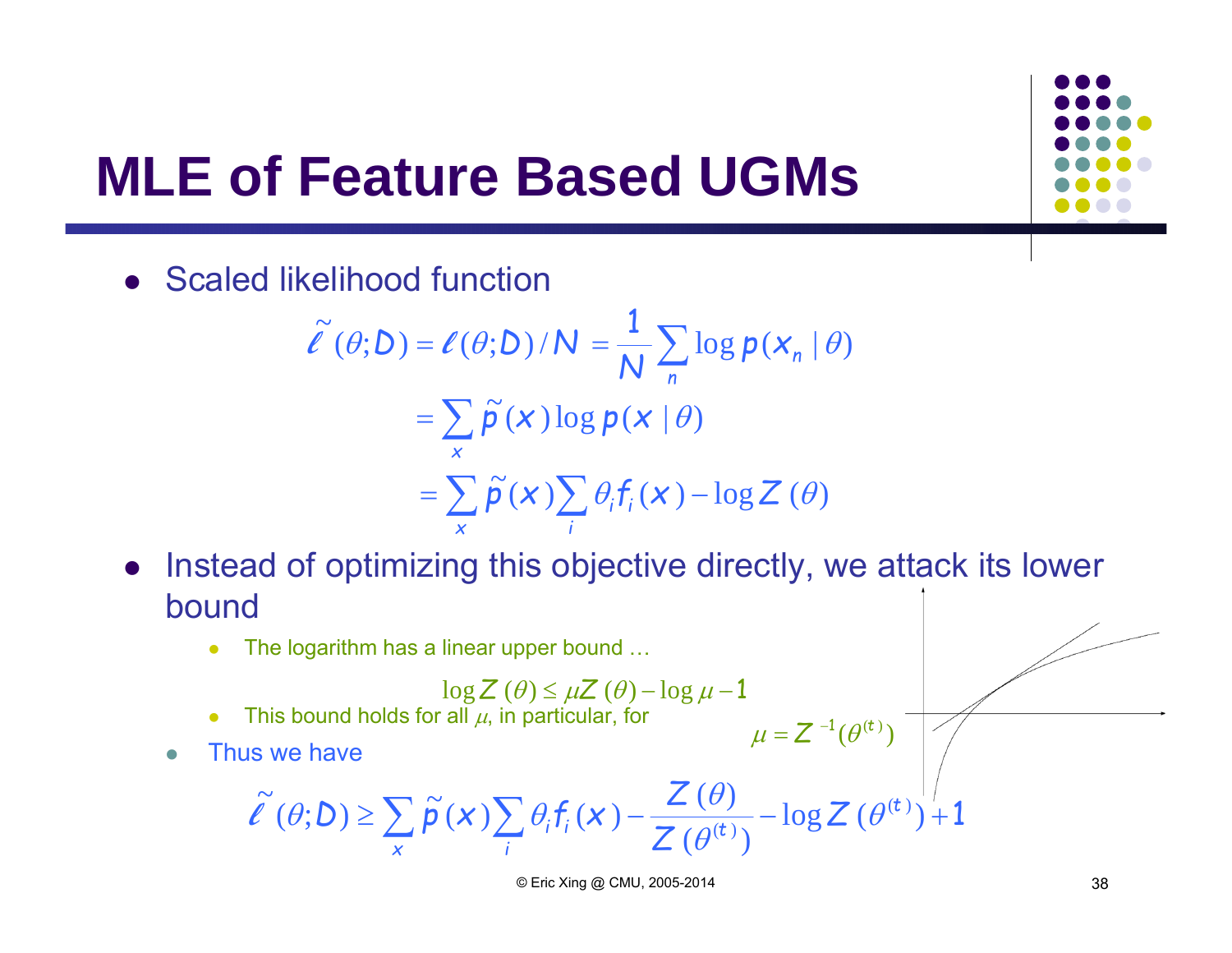# **Generalized Iterative Scaling (GIS)**



Lower bound of scaled loglikelihood

$$
\widetilde{\ell}(\theta; D) \geq \sum_{x} \widetilde{p}(x) \sum_{i} \theta_{i} f_{i}(x) - \frac{Z(\theta)}{Z(\theta^{(t)})} - \log Z(\theta^{(t)}) + 1
$$

• Define 
$$
\Delta \theta_i^{(t)} = \theta_i - \theta_i^{(t)}
$$

$$
\tilde{\ell}(\theta; D) \geq \sum_{x} \tilde{p}(x) \sum_{i} \theta_{i} f_{i}(x) - \frac{1}{Z(\theta^{(t)})} \sum_{x} \exp \left\{ \sum_{i} \theta_{i} f_{i}(x) \right\} - \log Z(\theta^{(t)}) + 1
$$
\n
$$
= \sum_{i} \theta_{i} \sum_{x} \tilde{p}(x) f_{i}(x) - \frac{1}{Z(\theta^{(t)})} \sum_{x} \exp \left\{ \sum_{i} \theta_{i}^{(t)} f_{i}(x) \right\} \exp \left\{ \sum_{i} \Delta \theta_{i}^{(t)} f_{i}(x) \right\} - \log Z(\theta^{(t)}) + 1
$$
\n
$$
= \sum_{i} \theta_{i} \sum_{x} \tilde{p}(x) f_{i}(x) - \sum_{x} p(x | \theta^{(t)}) \exp \left\{ \sum_{i} \Delta \theta_{i}^{(t)} f_{i}(x) \right\} - \log Z(\theta^{(t)}) + 1
$$

● Relax again

• Assume 
$$
f_i(x) \ge 0
$$
,  $\sum_i f_i(x) = 1$ 

• Convexity of exponential: 
$$
\exp(\sum_i \pi_i x_i) \leq \sum_i \pi_i \exp(x_i)
$$



• We have:

 $\bullet$ 

$$
\widetilde{\ell}(\theta; \mathcal{D}) \geq \sum_{i} \theta_{i} \sum_{x} \widetilde{\rho}(x) f_{i}(x) - \sum_{x} p(x | \theta^{(t)}) \sum_{i} f_{i}(x) \exp(\Delta \theta_{i}^{(t)}) - \log Z(\theta^{(t)}) + 1 = \Lambda(\theta)
$$
  
Q Eric Xing @ CMU, 2005-2014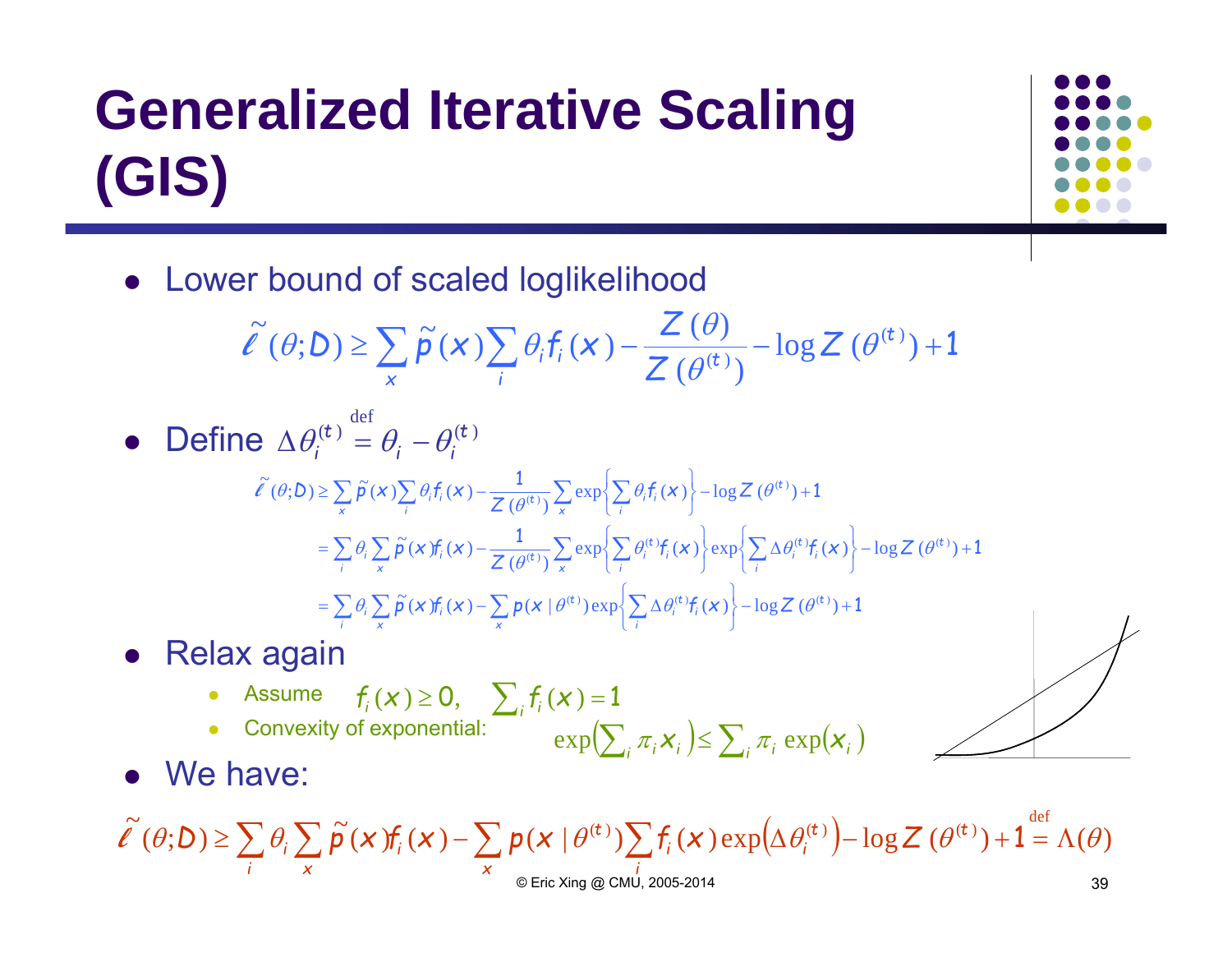#### **GIS**



- Lower bound of scaled loglikelihood
- $(\widetilde{\ell}^{\epsilon}(\theta; D) \geq \sum \theta_i \sum \widetilde{\rho}(\boldsymbol{x}) f_i(\boldsymbol{x}) \sum p(\boldsymbol{x} | \theta^{(t)}) \sum f_i(\boldsymbol{x}) \exp(\Delta \theta_i^{(t)}) \log Z(\theta^{(t)}) + 1 = \Lambda(\theta)$  $\frac{f_i}{i}$   $\left( x \right)$   $\exp \left( \Delta \theta_i^{(t)} \right)$ *t i* $\frac{1}{x}P^{(x)}$  $\ell$   $(\theta; D) \ge \sum \theta_i \sum \tilde{p}(x) f_i(x) - \sum p(x | \theta^{(t)}) \sum f_i(x) \exp(\Delta \theta_i^{(t)}) - \log Z$
- Take derivative:
- $\bullet$ Set to zero

 $\Rightarrow$ 

$$
\frac{\partial \Lambda}{\partial \theta_i}^{\times} = \sum_{x} \widetilde{\rho}(\mathbf{x}) f_i(\mathbf{x}) - \exp\left(\Delta \theta_i^{(t)}\right) \sum_{x} p(\mathbf{x} | \theta^{(t)}) f_i(\mathbf{x})
$$

$$
e^{\Delta \theta_i^{(t)}} = \frac{\sum_{x} \widetilde{p}(x) f_i(x)}{\sum_{x} p(x | \theta^{(t)}) f_i(x)} = \frac{\sum_{x} \widetilde{p}(x) f_i(x)}{\sum_{x} p^{(t)}(x) f_i(x)} Z(\theta^{(t)})
$$

- 0 where  $p^{(t)}(x)$  is the unnormalized version of  $p(x|\theta^{(t)})$
- $\bullet$  Update  $f^{(t+1)} = \theta_i^{(t)} + \Delta \theta_i^{(t)} \implies p^{(t+1)}(x) = p^{(t)}(x) \prod e^{\Delta \theta_i^{(t)} f_i(x)}$ *ii t i t i i*  $\theta_i^{(t+1)} = \theta_i^{(t)} + \Delta \theta_i^{(t)} \implies p^{(t+1)}(x) = p^{(t)}(x) \prod e^{\Delta \theta_i^{(t)} f_i(x)}$

$$
p^{(t+1)}(x) = \frac{p^{(t)}(x)}{Z(\theta^{(t)})} \prod_{i} \left( \frac{\sum\limits_{x} \tilde{p}(x) f_i(x)}{\sum\limits_{x} p^{(t)}(x) f_i(x)} Z(\theta^{(t)}) \right)^{f_i(x)}
$$
  
\n
$$
\Rightarrow \qquad = \frac{p^{(t)}(x)}{Z(\theta^{(t)})} \prod_{i} \left( \frac{\sum\limits_{x} \tilde{p}(x) f_i(x)}{\sum\limits_{x} p^{(t)}(x) f_i(x)} \right)^{f_i(x)} \left( Z(\theta^{(t)}) \right)^{Y_i(x)}
$$
  
\n
$$
= p^{(t)}(x) \prod_{i} \left( \frac{\sum\limits_{x} \tilde{p}(x) f_i(x)}{\sum\limits_{x} p^{(t)}(x) f_i(x)} \right)^{f_i(x)}
$$

 $\tilde{\rho}^{(t+1)}(\mathbf{x}_c) = \psi_c^{(t)}(\mathbf{x}_c) \frac{\tilde{\rho}(\mathbf{x}_c)}{\mathbf{n}^{(t)}(\mathbf{x}_c)}$ *t*  $\frac{1}{c}$  *c*  $\psi_c$ <sup> $(t)$ </sup>  $\psi_c^{(t+1)}(\mathbf{x}_c) = \psi_c^{(t)}(\mathbf{x}_c) - \frac{1}{p}$ *p*  $\psi_c^{(t+1)}(\mathbf{x}_c) = \psi_c^{(t)}(\mathbf{x}_c) - \frac{\boldsymbol{p}(\mathbf{x})}{\|\mathbf{x}\|_2}$ Recall IPF:

© Eric Xing @ CMU, 2005-2014 40

 $({\bf x}_{\epsilon})$ 

**x**

*c*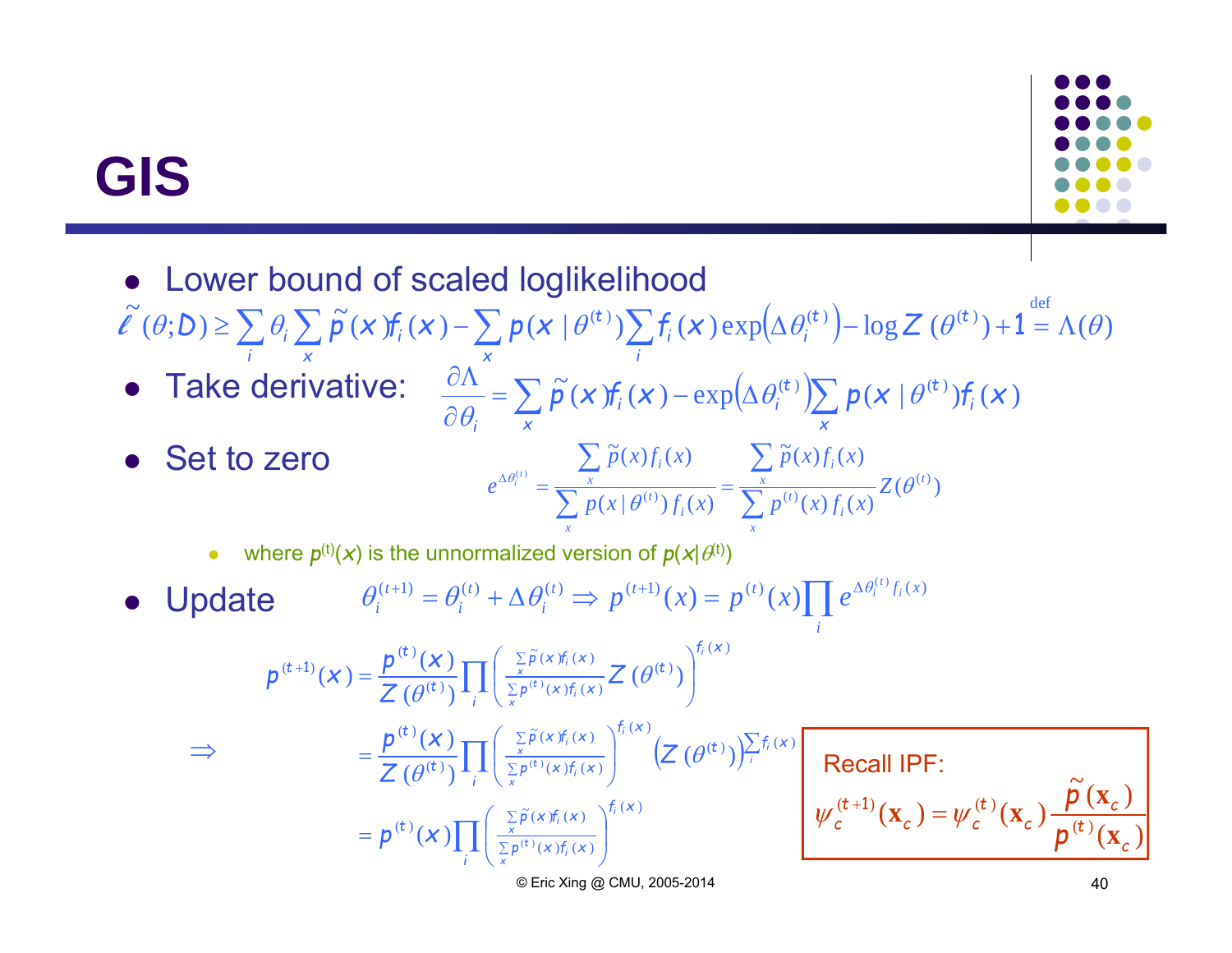#### **Summary**



- $\bullet$  IPF is a general algorithm for finding MLE of UGMs.
	- $\bullet$ **• a fixed-point equation** for  $\psi_c$  over single cliques, coordinate ascent
	- $\bullet$ I-projection in the clique marginal space
	- $\bullet$ Requires the potential to be fully parameterized
	- $\bullet$ The clique described by the potentials do not have to be max-clique
	- $\bullet$ For fully decomposable model, reduces to a single step iteration
- 0 GIS
	- $\bullet$ Iterative scaling on general UGM with feature-based potentials
	- $\bullet$  IPF is a special case of GIS which the clique potential is built on features defined as an indicator function of clique configurations.

**GIS:**

\n
$$
p^{(t+1)}(x) = p^{(t)}(x) \prod_{i} \left( \frac{\sum\limits_{x} \tilde{p}(x) f_i(x)}{\sum\limits_{x} p^{(t)}(x) f_i(x)} \right)^{f_i(x)} \qquad \psi_c^{(t+1)}(\mathbf{x}_c) = \psi_c^{(t)}(\mathbf{x}_c) \frac{\tilde{p}(\mathbf{x}_c)}{p^{(t)}(\mathbf{x}_c)}
$$
\n
$$
\theta_i^{(t+1)} = \theta_i^{(t)} + \log \left( \frac{\sum\limits_{x} \tilde{p}(x) f_i(x)}{\sum\limits_{x} p^{(t)}(x) f_i(x)} \right)
$$

$$
\psi_c^{(t+1)}(\mathbf{x}_c) = \psi_c^{(t)}(\mathbf{x}_c) \frac{\tilde{\rho}(\mathbf{x}_c)}{\rho^{(t)}(\mathbf{x}_c)}
$$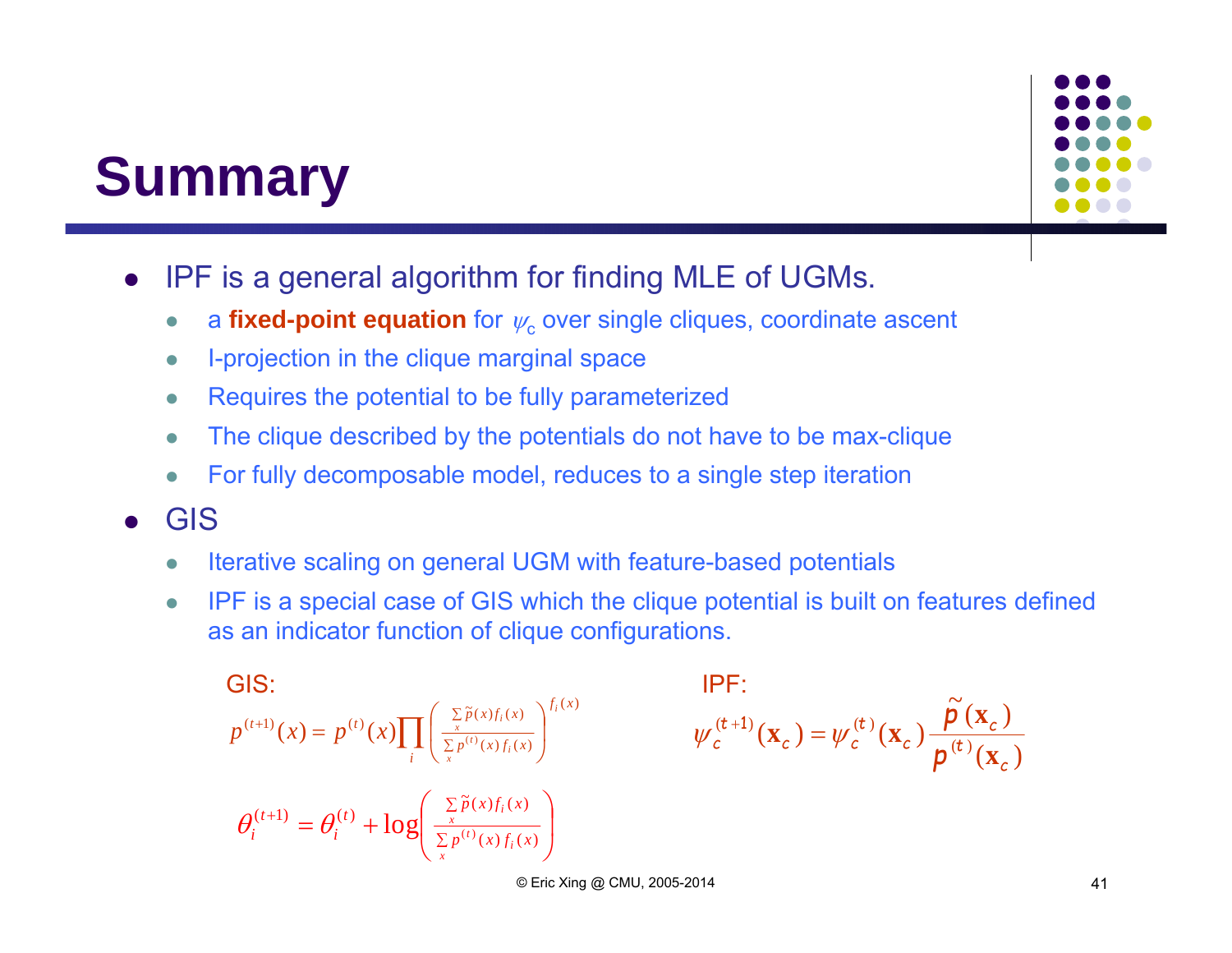# **Where does the exponential form come from?**



• Review: Maximum Likelihood for exponential family

$$
\ell(\theta; D) = \sum_{x} m(x) \log p(x | \theta)
$$
  
\n
$$
= \sum_{x} m(x) \left( \sum_{i} \theta_{i} f_{i}(x) - \log Z(\theta) \right)
$$
  
\n
$$
= \sum_{x} m(x) \sum_{i} \theta_{i} f_{i}(x) - N \log Z(\theta)
$$
  
\n
$$
\frac{\partial}{\partial \theta_{i}} \ell(\theta; D) = \sum_{x} m(x) f_{i}(x) - N \frac{\partial}{\partial \theta_{i}} \log Z(\theta)
$$
  
\n
$$
= \sum_{x} m(x) f_{i}(x) - N \sum_{x} p(x | \theta) f_{i}(x)
$$

$$
\Rightarrow \sum_{x} p(x | \theta) f_i(x) = \sum_{x} \frac{m(x)}{N} f_i(x) = \sum_{x} \tilde{p}(x | \theta) f_i(x)
$$

 i.e., At ML estimate, the expectations of the sufficient statistics under the model must match empirical feature average. © Eric Xing @ CMU, 2005-2014 42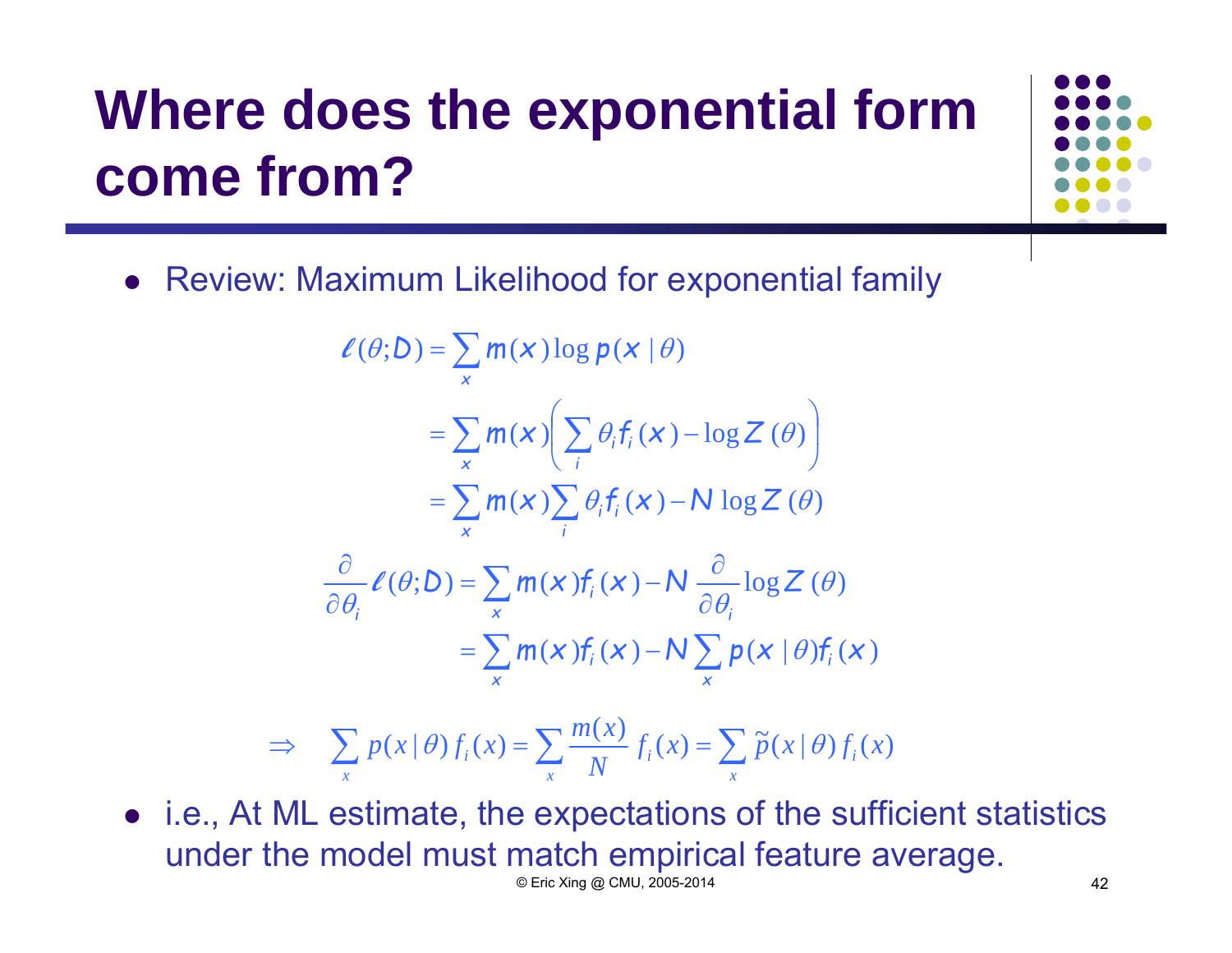#### **Maximum Entropy**

 We can approach the modeling problem from an entirely different point of view. Begin with some fixed feature expectations:

*i i x* $\sum p(x) f_i(x) = \alpha$ 

- Assuming expectations are consistent, there may exist many distributions which satisfy them. Which one should we select?
	- $\bullet$ The most uncertain or flexible one, i.e., the one with maximum entropy.
- This yields a new optimization problem:

$$
\max_{p} H(p(x)) = -\sum_{x} p(x) \log p(x)
$$
  
s.t. 
$$
\sum_{x} p(x) f_{i}(x) = \alpha_{i}
$$
  
This is a **variation**  

$$
\sum_{x} p(x) = 1
$$

nal tribution!

© Eric Xing @ CMU, 2005-2014 43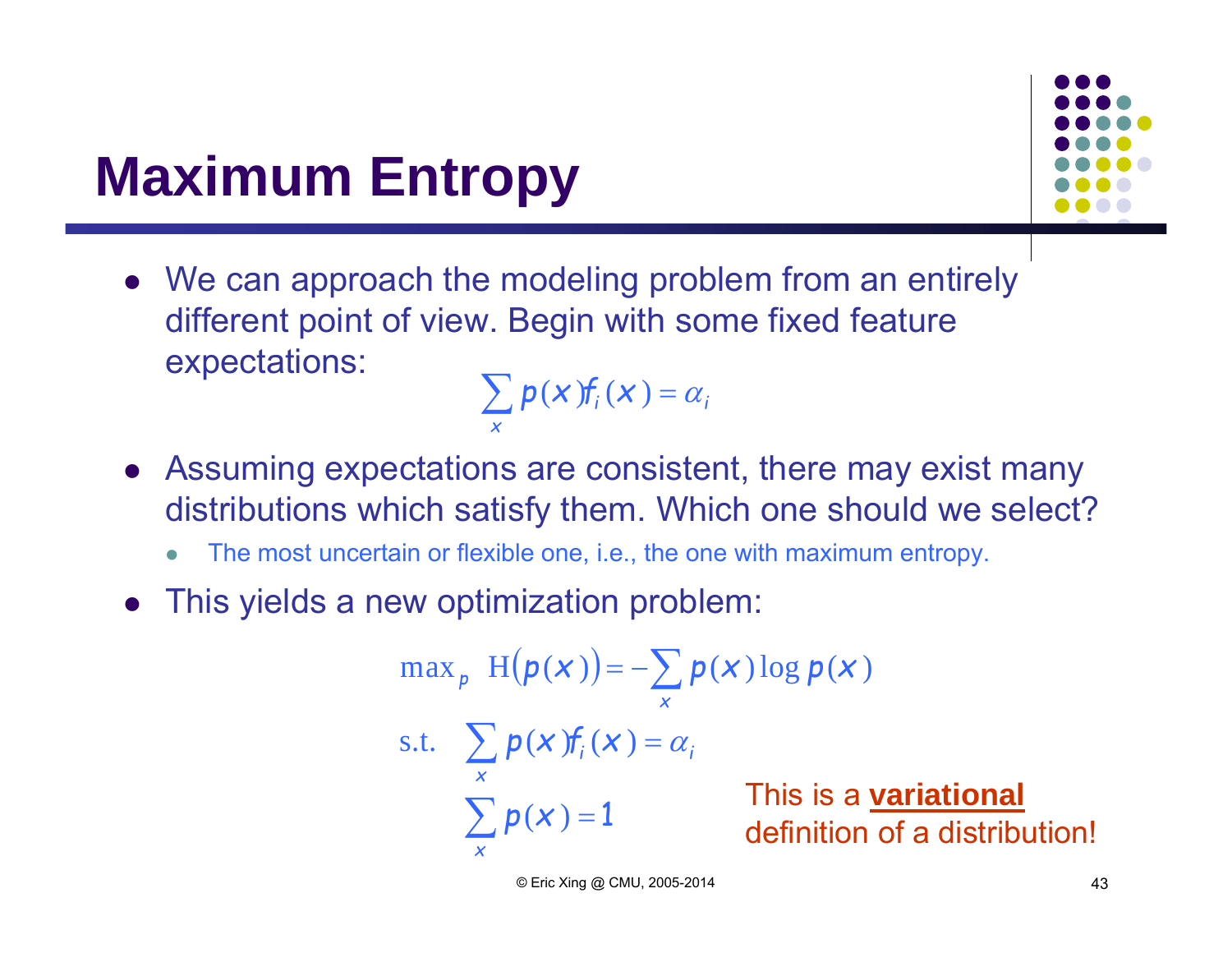#### **Solution to the MaxEnt Problem**



$$
L = -\sum_{x} p(x) \log p(x) - \sum_{i} \theta_{i} \left( \sum_{x} p(x) f_{i}(x) - \alpha_{i} \right) - \mu \left( \sum_{x} p(x) - 1 \right)
$$
  
\n
$$
\frac{\partial L}{\partial p(x)} = 1 + \log p(x) - \sum_{i} \theta_{i} f_{i}(x) - \mu
$$
  
\n
$$
p^{*}(x) = e^{\mu - 1} \exp \left\{ \sum_{i} \theta_{i} f_{i}(x) \right\}
$$
  
\n
$$
Z(\theta) = e^{\mu - 1} = \sum_{x} \exp \left\{ \sum_{i} \theta_{i} f_{i}(x) \right\} \qquad (\text{since } \sum_{x} p^{*}(x) = 1)
$$
  
\n
$$
p(x|\theta) = \frac{1}{Z(\theta)} \exp \left\{ \sum_{i} \theta_{i} f_{i}(x) \right\}
$$

- $\bullet~$  So feature constraints + MaxEnt  $\Rightarrow$  exponential family.
- Problem is strictly convex w.r.t. *p*, so solution is unique.

 $\overline{\phantom{a}}$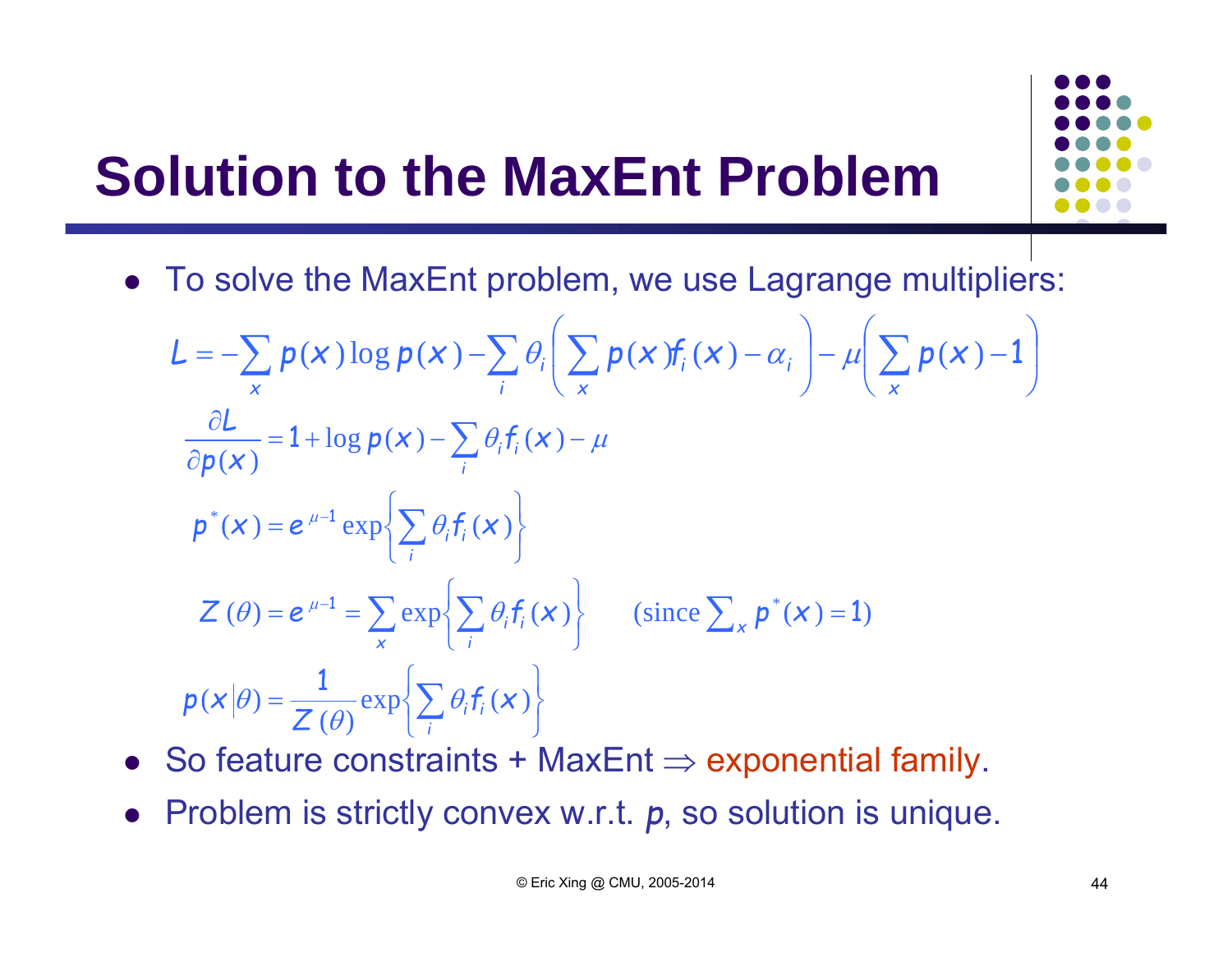$\min_{p}$   $KL(p(x) || h(x))$  $\sum$  $\sum$  $\sum_{\alpha} p(x) \log \frac{p(x)}{p(x)} = -H(p) - \sum_{\alpha}$  $p(x)=1$  $i_i$  ( $\boldsymbol{\chi}$  ) =  $\alpha_i$  $=$   $\rightarrow$   $p(X)$  10g  $\rightarrow$   $=$   $\pi(p)$   $$ *xx x x* s.t.  $\sum p(x)f_i(x) = \alpha$  $\frac{p(x)}{h(x)} = -H(p) - \sum_{x} p(x) \log h(x)$  $p(x) \log \frac{p(x)}{p(x)} = -H(p) - \sum p(x) \log h(x)$  $(\boldsymbol{\mathsf{X}})$  $(\boldsymbol{\mathsf{X}})$  $({\boldsymbol{\mathsf{x}}}\,)$   $\log$ def

$$
\Rightarrow \qquad p(x|\theta) = \frac{1}{Z(\theta)} h(x) \exp\left\{\sum_{i} \theta_{i} f_{i}(x)\right\}
$$

**A more general MaxEnt problem**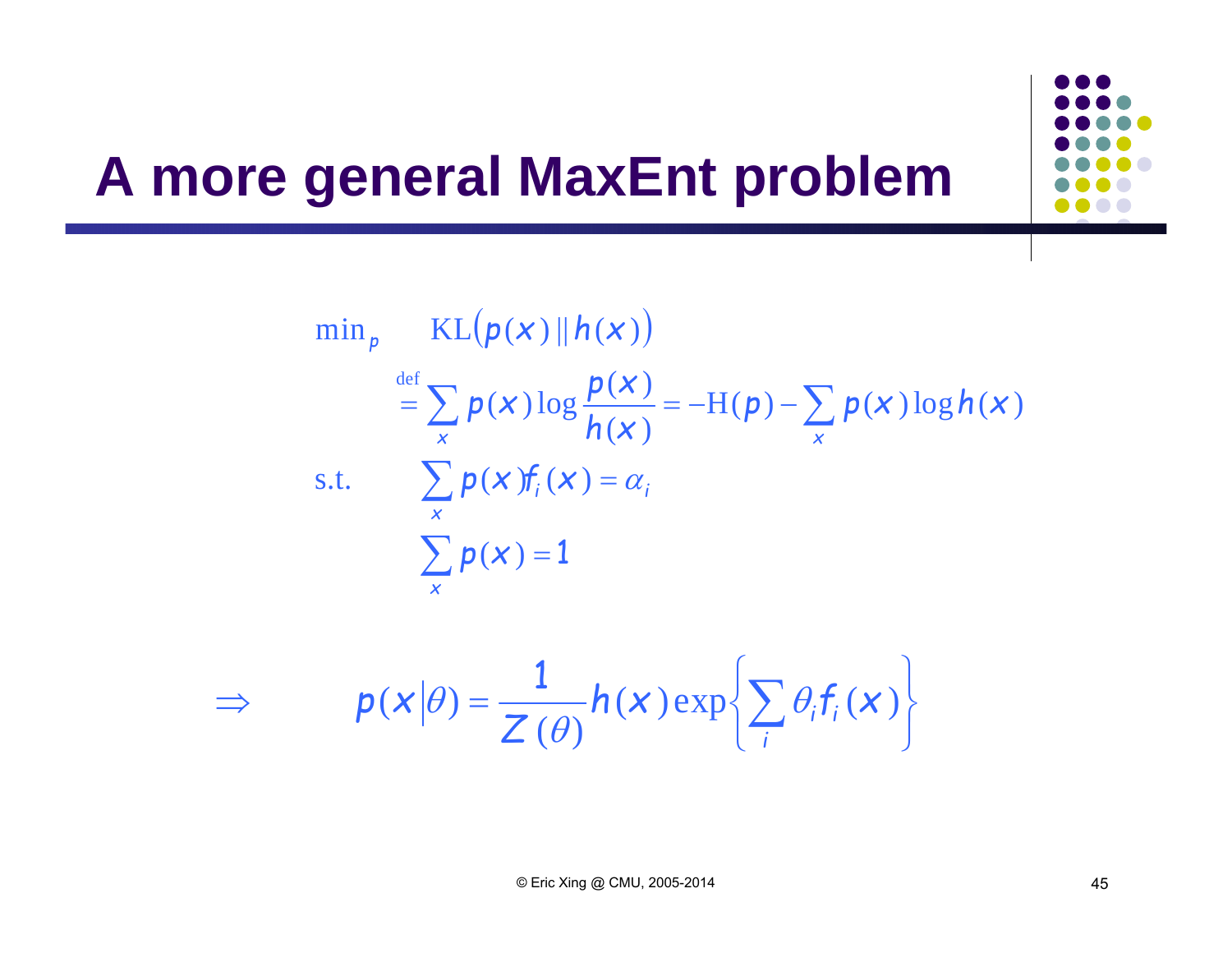#### **Constraints from Data**



 Just as before, measure the empirical counts on the training data:~

$$
\alpha_{i} = \sum_{x} \frac{m(x)}{N} f_{i}(\mathbf{x}) = \sum_{x} \widetilde{\mathbf{p}}(\mathbf{x}) f_{i}(\mathbf{x})
$$

- $\bullet$ This also ensures consistency automatically.
- $\bullet$  Known as the "method of moments". (c.f. law of large numbers)
- We have seen a case of convex duality:
	- $\bullet$  In one case, we assume exponential family and show that ML implies model expectations must match empirical expectations.
	- $\bullet$  In the other case, we assume model expectations must match empirical feature counts and show that MaxEnt implies exponential family distribution.
	- $\bullet$ • No duality gap  $\Rightarrow$  yield the same value of the objective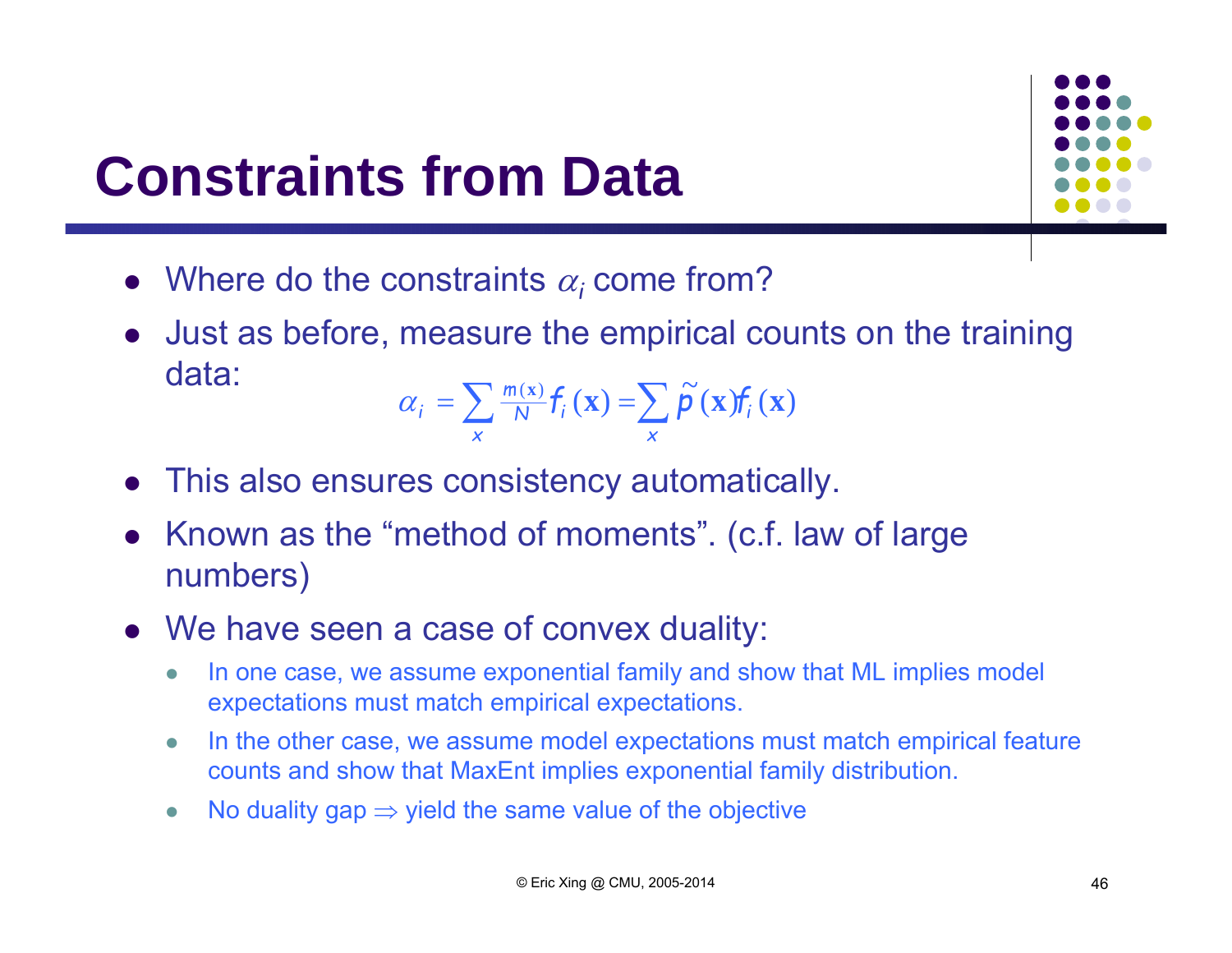#### **Geometric interpretation**



$$
\mathcal{M} = \left\{ p(x) : \sum_{x} p(x) f_i(x) = \sum_{x} \widetilde{p}(x) f_i(x) \right\}
$$

 $\bullet$ Pythagorean theorem

> $\text{KL}(q \parallel p)$ =  $=$  KL $(q \parallel p_{\scriptscriptstyle M})$  + KL $(p_{\scriptscriptstyle M} \parallel p)$

MaxEnt :

 $\min_{p}$   $KL(q||h)$  $KL(q || h) = KL(q || p_M) + KL(p_M|| A)$ s.t.  $q \in M$ *h*

$$
\begin{array}{ll}\n\text{MaxLik:} \\
\min_{p} & \text{KL}(\tilde{p} \parallel p) \\
\text{s.t.} & q \in \mathcal{E} \\
\hline\n\text{KL}(\tilde{p} \parallel p) = \text{KL}(p) + \text{KL}(p_M \parallel p) \\
\text{Q Eric Xing @ CMU, 2005-2014}\n\end{array}
$$

 $\mathcal{M}$ 

 $7 p_M$ 

E

 $\boldsymbol{p}$